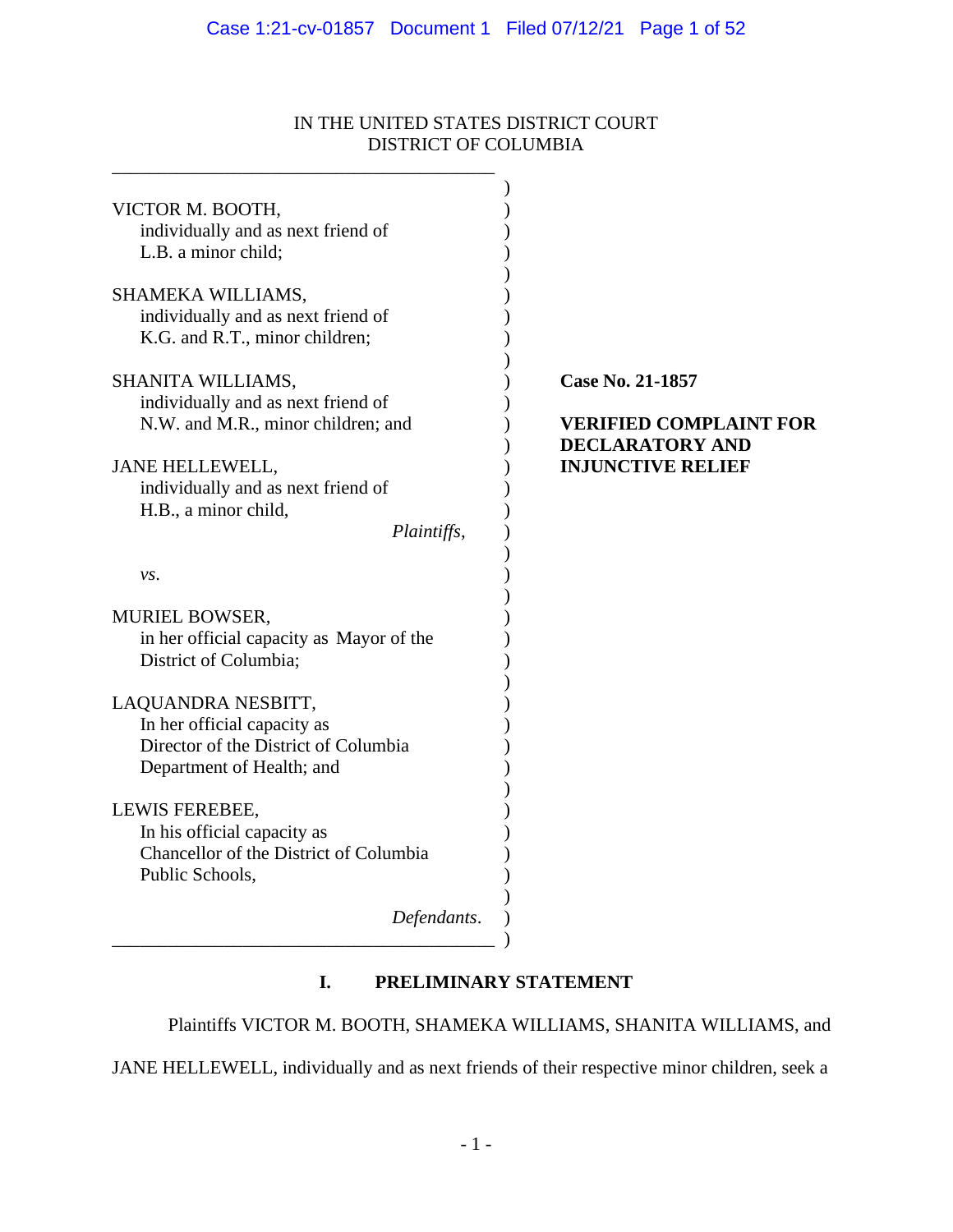#### Case 1:21-cv-01857 Document 1 Filed 07/12/21 Page 2 of 52

declaration under 42 U.S.C. § 1983 and 28 U.S.C. § 2201 that the District of Columbia Minor Consent for Vaccinations Amendment Act of 2020 (hereinafter "the Minor Consent Act") conflicts with 42 U.S.C. §§ 300aa, *et. seq.*, the National Childhood Vaccine Injury Act of 1986 (hereinafter "the National Vaccine Act") in violation of the Constitution's Supremacy Clause; deprives the plaintiffs of their right to freely exercise their religion, in violation of the Religious Freedom Restoration Act of 1993 (RFRA), 42 U.S.C. § 2000bb; and deprives the plaintiffs of their constitutional right as parents to direct the care and upbringing of their children, in violation of the Due Process Clause of the Fifth Amendment,. Plaintiffs also seek an injunction against the defendants to prevent them from enforcing the Minor Consent Act. Finally, the plaintiffs seek costs and attorneys' fees pursuant to 42 U.S.C. § 1988, and any other and further relief that the Court deems proper.

In support of the causes of action presented herein, Plaintiffs state as follows:

#### **PARTIES**

1. Plaintiff Victor M. Booth is a citizen of the United States of America, who resides in the District of Columbia. Victor is the biological father of L.B., who resides with Victor in the District of Columbia, is 12 years old, and is enrolled in Kipp Will Academy, a public charter school in the District.

2. Plaintiff Shameka Williams is a citizen of the United States of America, who resides in the District of Columbia. Shameka is the biological mother of K.G. and R.T., who reside with Shameka in the District of Columbia. K.G. is 13 years old, and is enrolled in Rose L. Hardy Middle School, a public school in the District. R.T. is 4 years old, and will be of compulsory attendance age at the start of the 2022-2023 school year.

- 2 -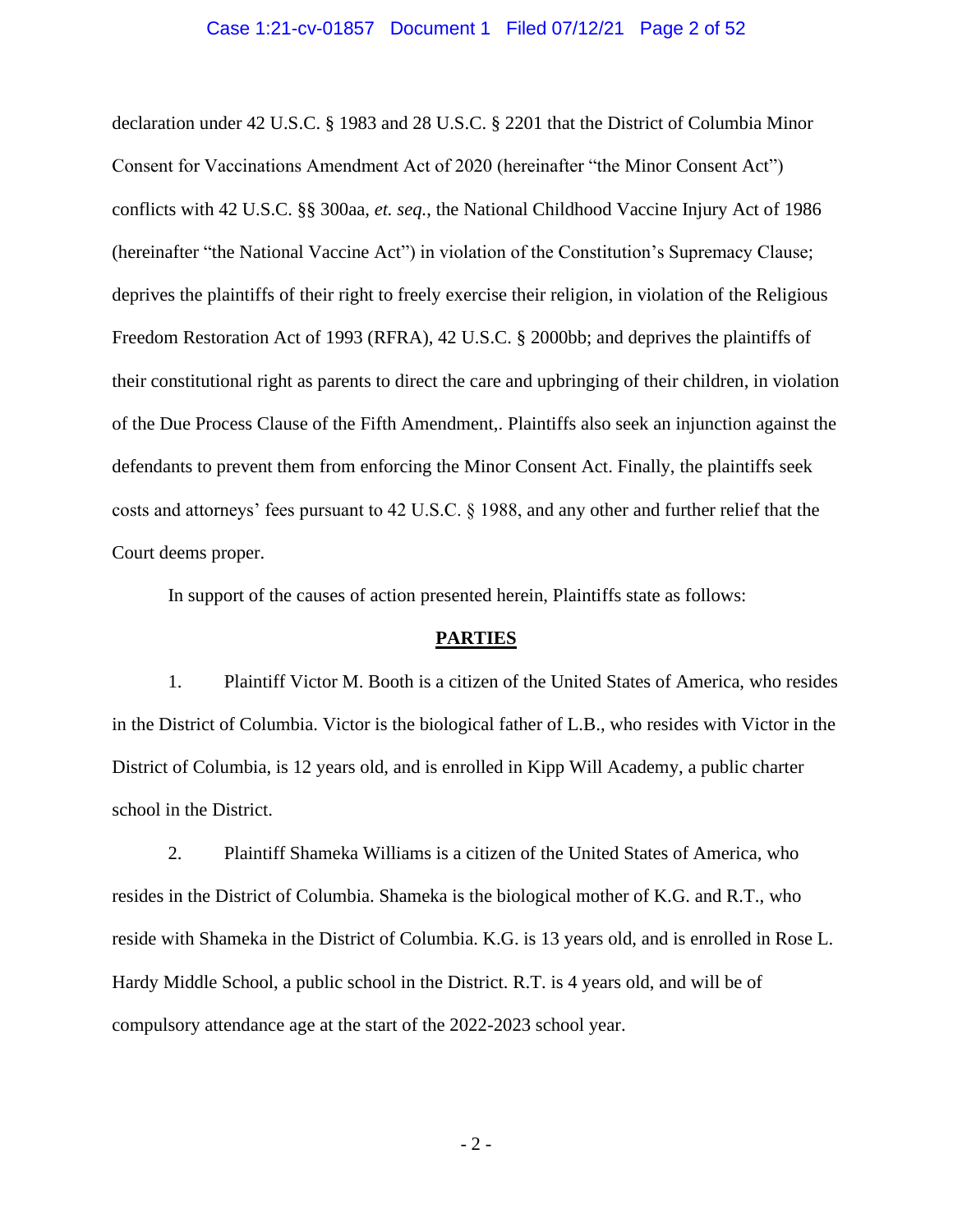### Case 1:21-cv-01857 Document 1 Filed 07/12/21 Page 3 of 52

3. Plaintiff Shanita Williams is a citizen of the United States of America, who resides in the District of Columbia. Shanita is the biological mother of N.W. and M.R., who reside with Shanita in the District of Columbia. N.W. is 15 years old, and is enrolled in KIPP-DC, a public charter school in the District. M.R. is 9 years old, and is enrolled in Watkins Elementary School, a DCPS school in the District.

4. Plaintiff Jane Hellewell is a citizen of the United States of America, who resides in the District of Columbia. Jane is the biological mother of H.B., who resides with Jane in the District of Columbia. H.B. is 15 years old, and is enrolled in School Without Walls High School, a public magnet high school in the District.

5. Defendant Muriel Bowser is the Mayor of the District of Columbia. As the head of the District's Executive Branch, Mayor Bowser oversees the District of Columbia's Department of Health (hereinafter "D.C. Health") and appoints D.C. Health's Director. Mayor Bowser is also authorized by law to govern the public schools of the District of Columbia, and to appoint the Chancellor of Schools for the District of Columbia Public Schools (hereinafter "DCPS"). Mayor Bowser is sued in her official capacity only.

6. Defendant LaQuandra Nesbitt the Director of D.C. Health. Director Nesbitt was appointed by Mayor Bowser in 2015. As the chief executive officer of D.C. Health, Director Nesbitt directs D.C. Health and its policies under the supervision of Mayor Bowser. D.C. Health, which has a principal address of 899 North Capitol Street, NE, Washington, D.C. 20002, is an executive agency of the District. Director Nesbitt is authorized pursuant to state law, G.L. c. 18B, § 7, to adopt rules and regulations for the Department necessary to carry out its obligations and duties under G.L. c. 18B and c. 119. Director Nesbitt is sued in her official capacity only.

- 3 -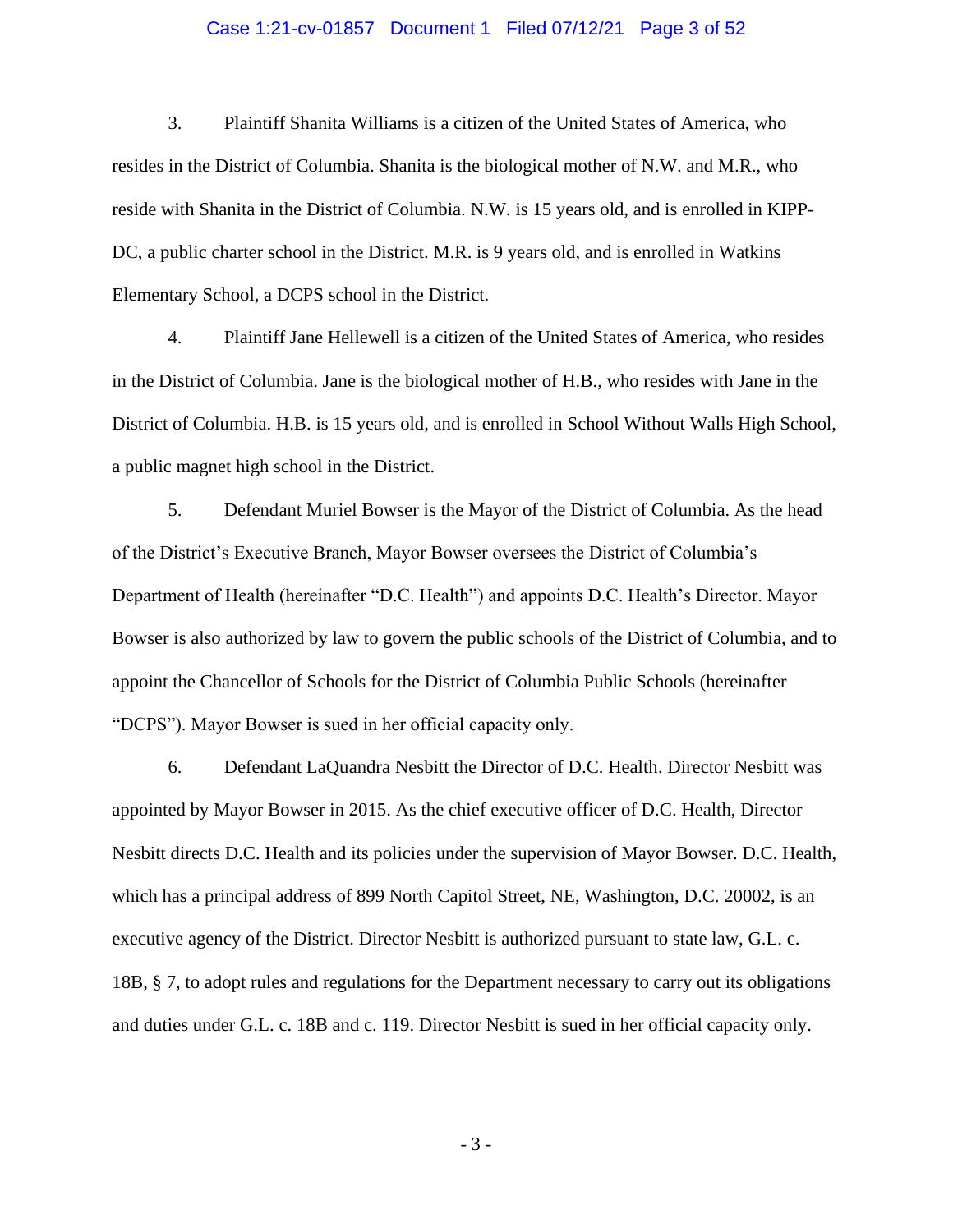#### Case 1:21-cv-01857 Document 1 Filed 07/12/21 Page 4 of 52

7. Defendant Lewis Ferebee is the Chancellor of DCPS. Chancellor Ferebee was appointed by Mayor Bowser in 2018. As the chief executive officer of DCPS, Chancellor Ferebee directs DCPS and its policies under the supervision of Mayor Bowser, and also has the authority to promulgate rules for DCPS. Chancellor Ferebee is sued in his official capacity only.

## **JURISDICTION AND VENUE**

8. This action is brought pursuant to 42 U.S.C. §§ 1983 and 1988, and 28 U.S.C. §§ 2201, *et. seq*. The Court has jurisdiction under 28 U.S.C. §§ 1331 and 1343.

9. Venue is proper pursuant to 28 U.S.C. § 1391, in that at all times pertinent to this action all the defendants were residents of the District of Columbia; defendant Muriel Bowser is mayor of the District, and in that capacity oversees the District's Department of Health and public schools; the Plaintiffs reside in the District; and a substantial part of the events or omissions giving rise to the claims presented herein occurred in the District.

### **ALLEGATIONS OF FACT**

#### *Vaccinations in the District of Columbia*

10. In the District of Columbia, every parent or guardian who resides permanently or temporarily in the District during a school year, and who has custody or control of a child between the ages of five and eighteen, must place the child in regular attendance at an educational institution during the period of the school year when the public schools of the district are in session. D.C. CODE § 38-202(a).

11. District law states that no student in kindergarten through twelfth grade shall be admitted to any public, private, or parochial school in the district unless they comply with immunization standards and regulations specified by the Mayor, or their parents have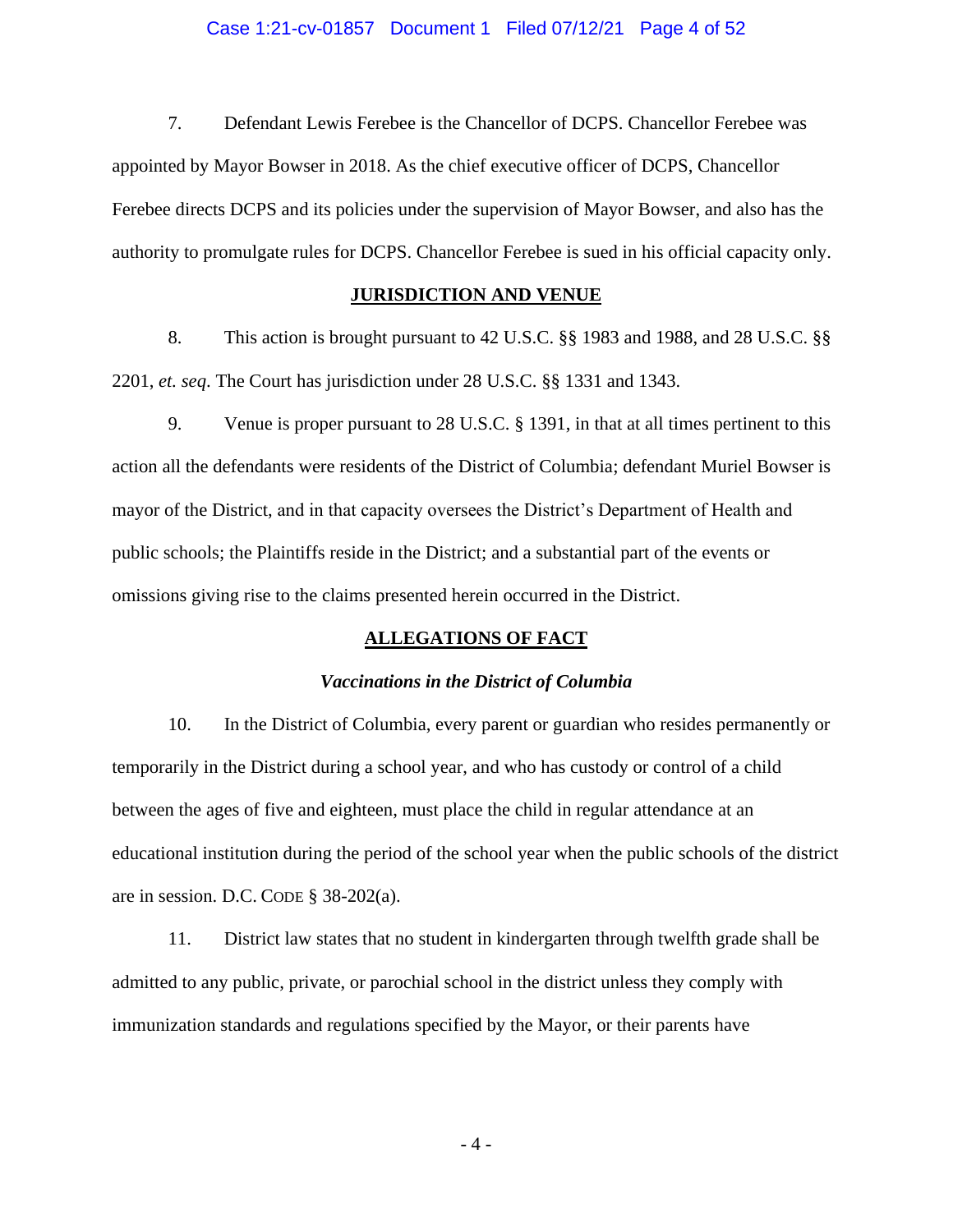#### Case 1:21-cv-01857 Document 1 Filed 07/12/21 Page 5 of 52

documented either a religious or medical exemption from vaccinations. D.C. CODE §§ 38-501, 38-502, and 38-503.

12. The Mayor is charged under District law to specify the standards of compliance and may revise by regulation the list of immunizations for students. D.C. CODE § 38-503.

13. Section 38-506 of the D.C. Code, which recognizes the right of a parent to assert a religious or medical exemption on behalf of a child, was enacted in 1979.

14. To obtain a religious exemption for a student under the age of 18, the student's parent or guardian must object in good faith and in writing, to the chief official of the school, that vaccinations would violate the parent's religious beliefs. A good faith statement that a parent has sincere religious beliefs against childhood immunizations is sufficient to claim the exemption. D.C. CODE § 38-506(1).

15. To obtain a medical exemption for a student under the age of 18, the student's parent or guardian must provide the school with a written certification by a private physician, his or her representative, or the public health authorities that vaccinations are medically inadvisable. D.C. CODE § 38-506(2).

16. The minor's parent—not the minor—is vested with the lawful authority to assert an exemption from vaccinations under D.C. CODE § 38-506.

17. On April 8, 2021, Mayor Bowser announced that all DCPS Schools will fully reopen for in-person learning, five days a week, for every student on August 30, 2021.

18. On or about April 19, 2021, Mayor Bowser stated that for the Fall of 2021, inperson attendance would be required for all students.

19. On information and belief, students in the District will be required to attend DCPS schools in person, starting August 30, 2021, unless the student has a medical exemption from a

- 5 -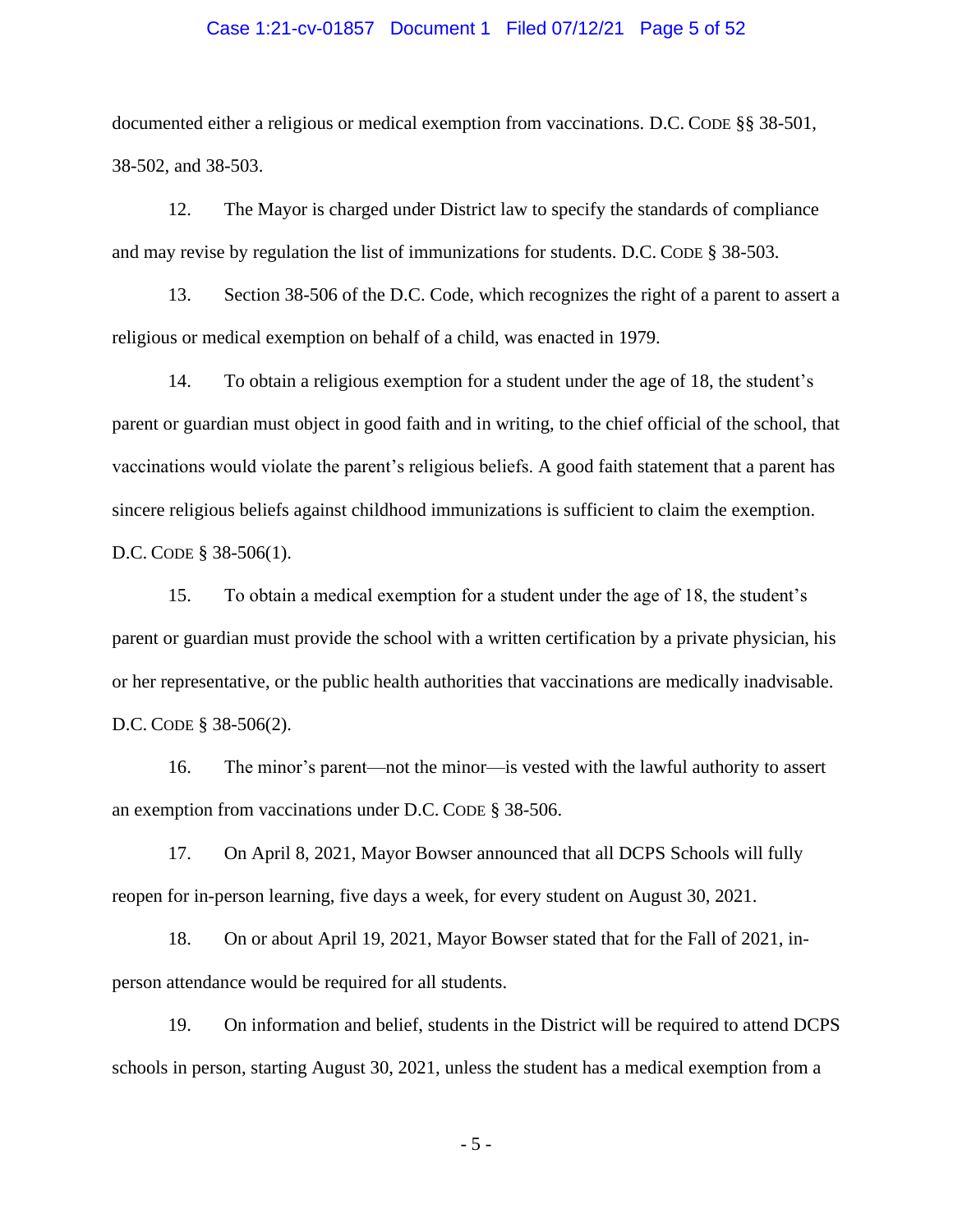### Case 1:21-cv-01857 Document 1 Filed 07/12/21 Page 6 of 52

physician, and the student is able to obtain a seat in a "virtual by need" program offered by the District.

#### *Plaintiff Victor M. Booth*

20. Plaintiff Victor M. Booth resides with his minor child, L.B., in the District of Columbia.

21. L.B. is twelve years old and is enrolled in Kipp Will Academy, a public charter school located in the District.

22. For the 2020-2021 school year, L.B. has participated in remote instruction through Kipp Will Academy, not in-person instruction.

23. Prior to May 10, 2021, Victor planned to have L.B. attend Kipp Will Academy inperson when the 2021-2022 school year began on August 30, 2021.

24. Although L.B. received childhood vaccines when he was a baby, in the intervening years Victor has formed sincere religious objections to vaccinations.

25. Victor objects to L.B. receiving both the COVID-19 vaccine and childhood vaccines, and will not provide parental consent to administer those vaccines to L.B.

#### *Plaintiff Shameka Williams*

26. Plaintiff Shameka Williams resides with her minor children, K.G. and R.T., in the District of Columbia.

27. K.G. is 13 years old, and is enrolled in Rose L. Hardy Middle School, a public school in the District.

28. R.T. is 4 years old, and will be of compulsory attendance age at the start of the 2022-2023 school year. Prior to the adoption of the Minor Consent Act, Shameka planned to enroll R.T. in a public school in the District when R.T. reached compulsory attendance age.

- 6 -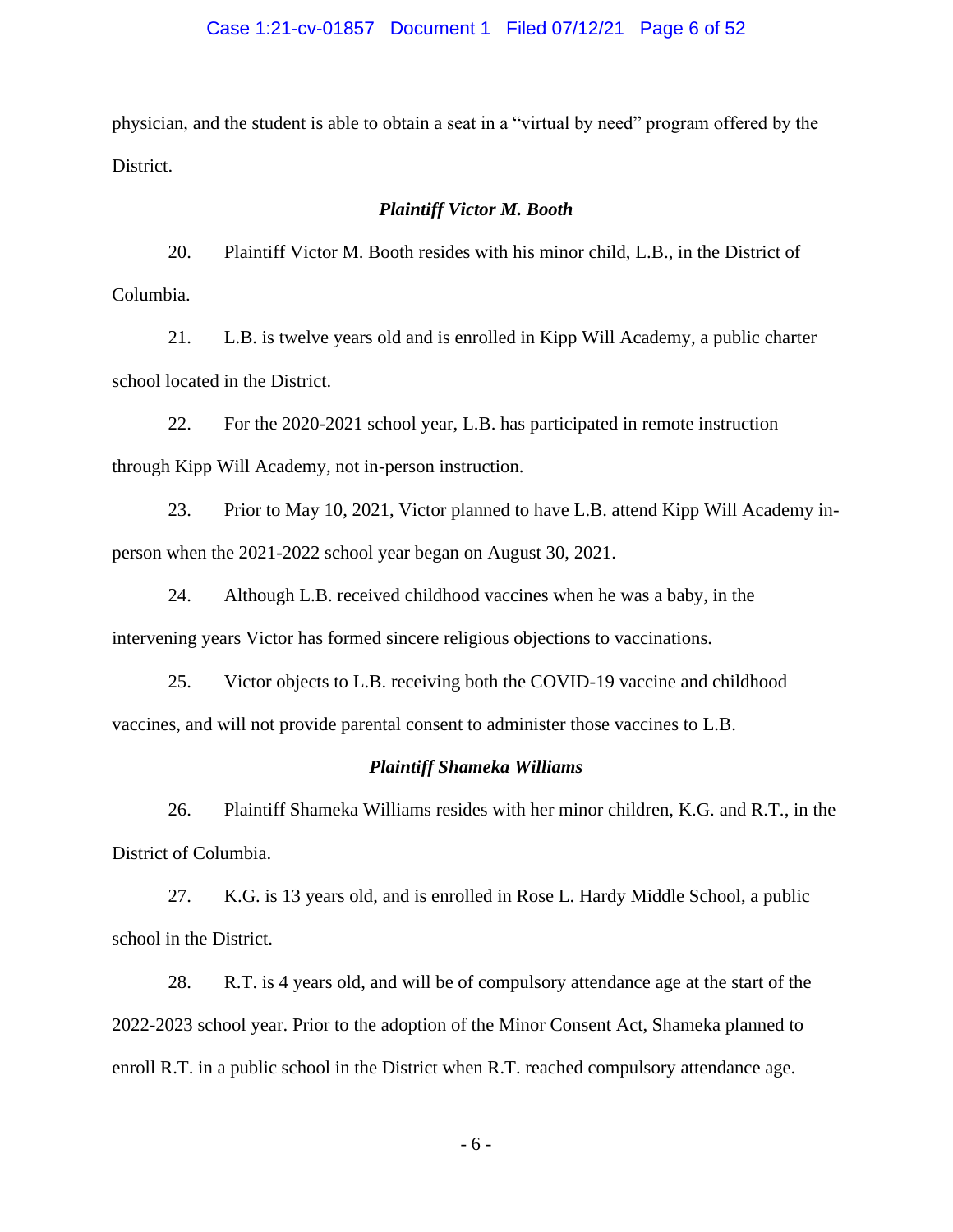#### Case 1:21-cv-01857 Document 1 Filed 07/12/21 Page 7 of 52

29. For the 2020-2021 school year, K.G. has participated in remote instruction through Hardy Middle School, not in-person instruction.

30. Prior to May 10, 2021, Shameka planned to have K.G. attend Hardy Middle School in-person when the 2021-2022 school year began on August 30, 2021.

31. Although K.G. received childhood vaccines when she was a baby, in the intervening years Shameka has formed sincere religious objections to vaccinations.

32. Shameka objects to K.G. receiving both the COVID-19 vaccine and childhood vaccines, and will not provide parental consent to administer those vaccines to K.G.

#### *Plaintiff Shanita Williams*

33. Plaintiff Shanita Williams resides with her minor children, N.W. and M.R., in the District of Columbia.

34. N.W. is 14 years old, and is enrolled in KIPP DC, a public charter school in the District.

35. M.R. is 9 years old, and is enrolled in Watkins Elementary School, a public charter school in the District.

36. For the 2020-2021 school year, N.W. and M.R. have received remote instruction, not in-person instruction, from their respective schools.

37. Prior to May 10, 2021, Shanita planned to have N.W. and M.R. return to their schools for in-person instruction when the 2021-2022 school year began on August 30, 2021.

38. Although N.W. and M.R. received childhood vaccines when they were babies, in the intervening years Shanita has formed sincere religious objections to vaccinations.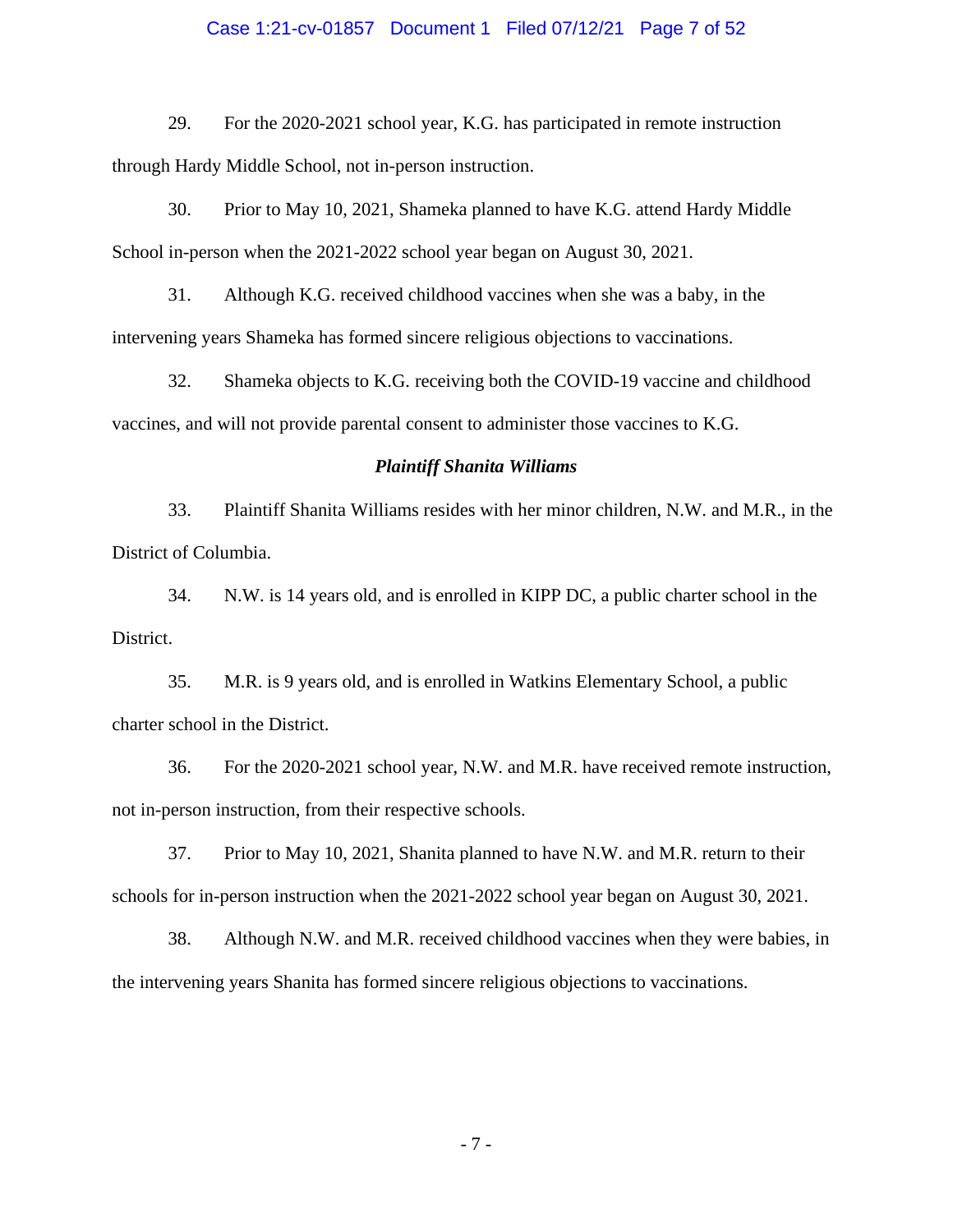### Case 1:21-cv-01857 Document 1 Filed 07/12/21 Page 8 of 52

39. Shanita objects to N.W. and M.R. receiving both the COVID-19 vaccine and childhood vaccines, and will not provide parental consent to administer those vaccines to N.W. or M.R.

### *Plaintiff Jane Hellewell*

40. Plaintiff Jane Hellewell resides with her minor child, H.B., in the District of Columbia.

41. H.B. is 15 years old, and is enrolled in School Without Walls High School, a public magnet high school in the District.

42. For the 2020-2021 school year, H.B. participated in remote instruction through School Without Walls for the first and second quarters. During the third quarter, H.B. went to School Without Walls, where he participated in remote instruction while sitting in a classroom with several other students and a proctor. H.B. returned to remote instruction for the fourth quarter.

43. Prior to May 10, 2021, Jane planned to have H.B. attend School Without Walls in-person when the 2021-2022 school year began on August 30, 2021.

44. Because Jane objects to immunizations based on her sincerely held religious beliefs, H.B. has not received any childhood vaccinations.

45. Jane objects to H.B. receiving the COVID-19 vaccine and other childhood vaccines, and will not provide parental consent to administer those vaccines to H.B.

# *The District of Columbia Minor Consent to Vaccinations Act of 2020*

46. On October 20, 2020, the Council of the District of Columbia approved the District of Columbia Minor Consent to Vaccinations Act of 2020 (hereinafter "the Minor Consent Act").

- 8 -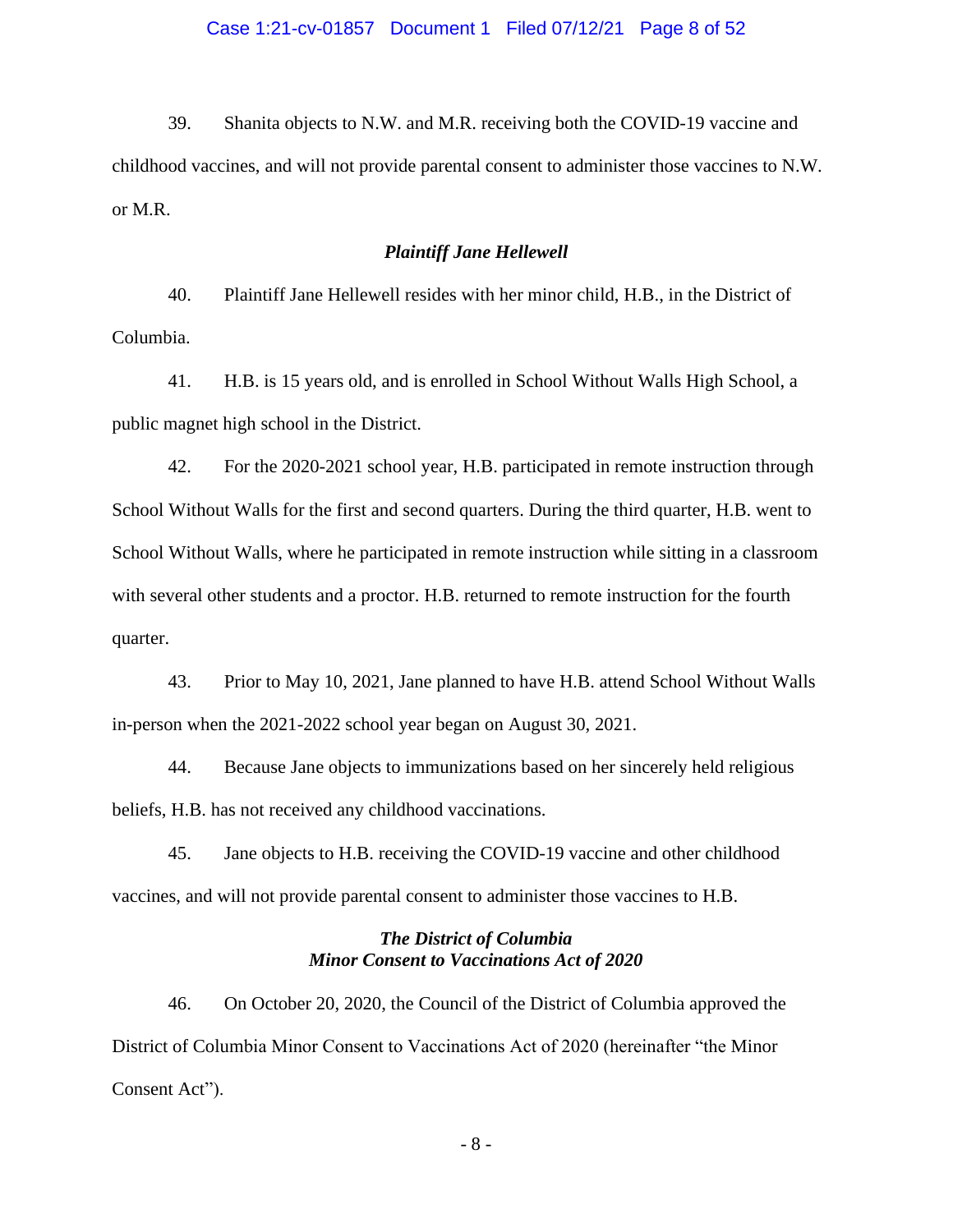#### Case 1:21-cv-01857 Document 1 Filed 07/12/21 Page 9 of 52

47. The Minor Consent Act amends Title 22-B of the District of Columbia Municipal Regulations to allow a minor who is eleven years of age or older to consent to receive a vaccine where the minor is capable of meeting the informed consent standard.

48. The Minor Consent Act amends Title 22-B of the District of Columbia Municipal Regulations to allow a minor who is eleven years of age or older to consent to receive a vaccine if it is recommended by the United States Advisory Committee on Immunization Practices (ACIP), and the vaccine is administered in accordance with ACIP's recommended immunization schedule. 22-B D.C.M.R. § 600.9(a).

49. For purposes of the Minor Consent Act, a "minor" is any person under the age of eighteen. 22-B D.C.M.R. § 699.1; D.C. CODE § 46-101.

50. The Minor Consent Act subverts the right and duty of parents to make informed decisions about whether their children should receive vaccinations, by both depriving them of the opportunity to make those decisions and by concealing from parents that their children have been asked to consent to vaccinations or may have indeed been vaccinated.

51. In fact, the Minor Consent Act states that medical providers who administer vaccines under the Minor Consent Act shall seek reimbursement directly from the insurer without parental knowledge or consent. 22-B D.C.M.R. § 600.9(d)(1). The Minor Consent Act further provides that insurers shall not send an Explanation of Benefits (EOB) for services provided under the Minor Consent Act. While minors who receive vaccines under the Minor Consent Act shall have access to their immunization records, their parents will not have any access at all. 22-B D.C.M.R. § 600.9(d)(2)-(3).

52. The Minor Consent Act also amends Section (a) of the Student Health Care Act of 1985, codified in D.C. Code § 38-602.

- 9 -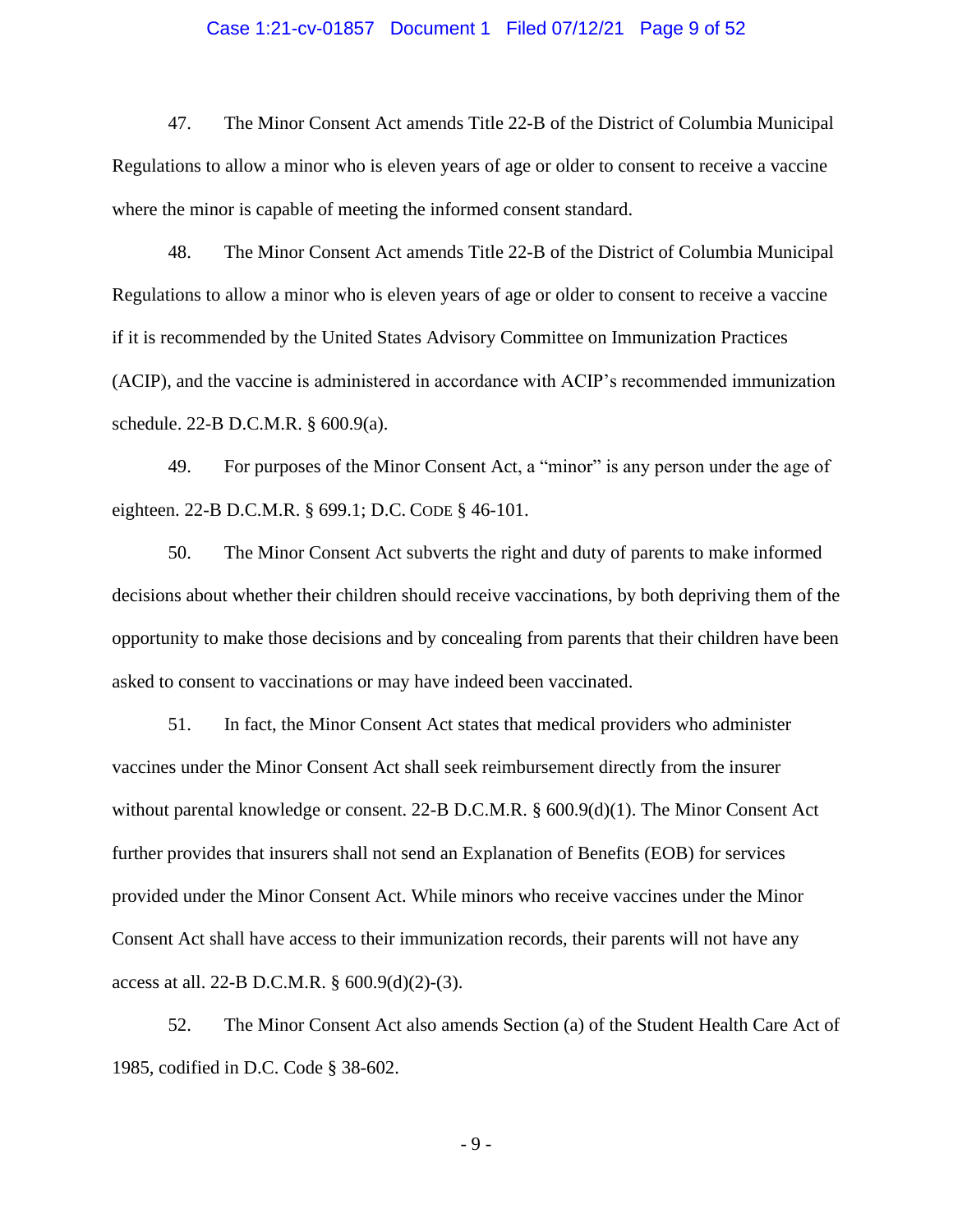### Case 1:21-cv-01857 Document 1 Filed 07/12/21 Page 10 of 52

53. Prior to the Minor Consent Act, Section 38-602(a) required students attending prekindergarten through 12th grade to furnish their school with an annual certificate of health completed and signed by a physician, unless the student's parent had submitted a religious exemption under the following section, 38-603.

54. The Minor Consent Act left that prior language unchanged, but added a second provision, now codified in D.C. Code  $\S$  38-602(a)(2). That provision states that if a vaccine under the Minor Consent Act is administered to a student whose parents have filed either a religious exemption or an exemption from the Human Papillomavirus virus (HPV) vaccine, "the healthcare provider shall leave blank Part 3 of the immunization record, and submit the immunization record directly to the minor student's school."

55. Part 3 of the District of Columbia's Child Health Certificate is where medical providers record the administration of nine specific vaccines (most of which are combination vaccines): Diptheria-Tetanus-Pertussis (under 7 years old), Diptheria-Tetanus, Hemophilius Influenzae B (HIB), Hepatitis B (HBV), Polio, Measles-Mumps-Rubella (MMR), Varicella, Pneumococcal conjugate (PCV), and Influenza (which is not required). Part 3 also contains a blank row for recording "other" vaccines.

56. This provision of the Minor Consent Act mandates the creation of two health records for students whose parents have claimed a religious exemption. One record, accessible to the parents, leaves the child's immunization record blank, even though vaccinations have been administered to the child. The second record, which is kept from parents, records the child's actual medical history, including administered vaccinations.

57. Furthermore, Section 38-602(a)(2) states that the school "shall keep the immunization record received from the health care provider confidential," except that it may be

- 10 -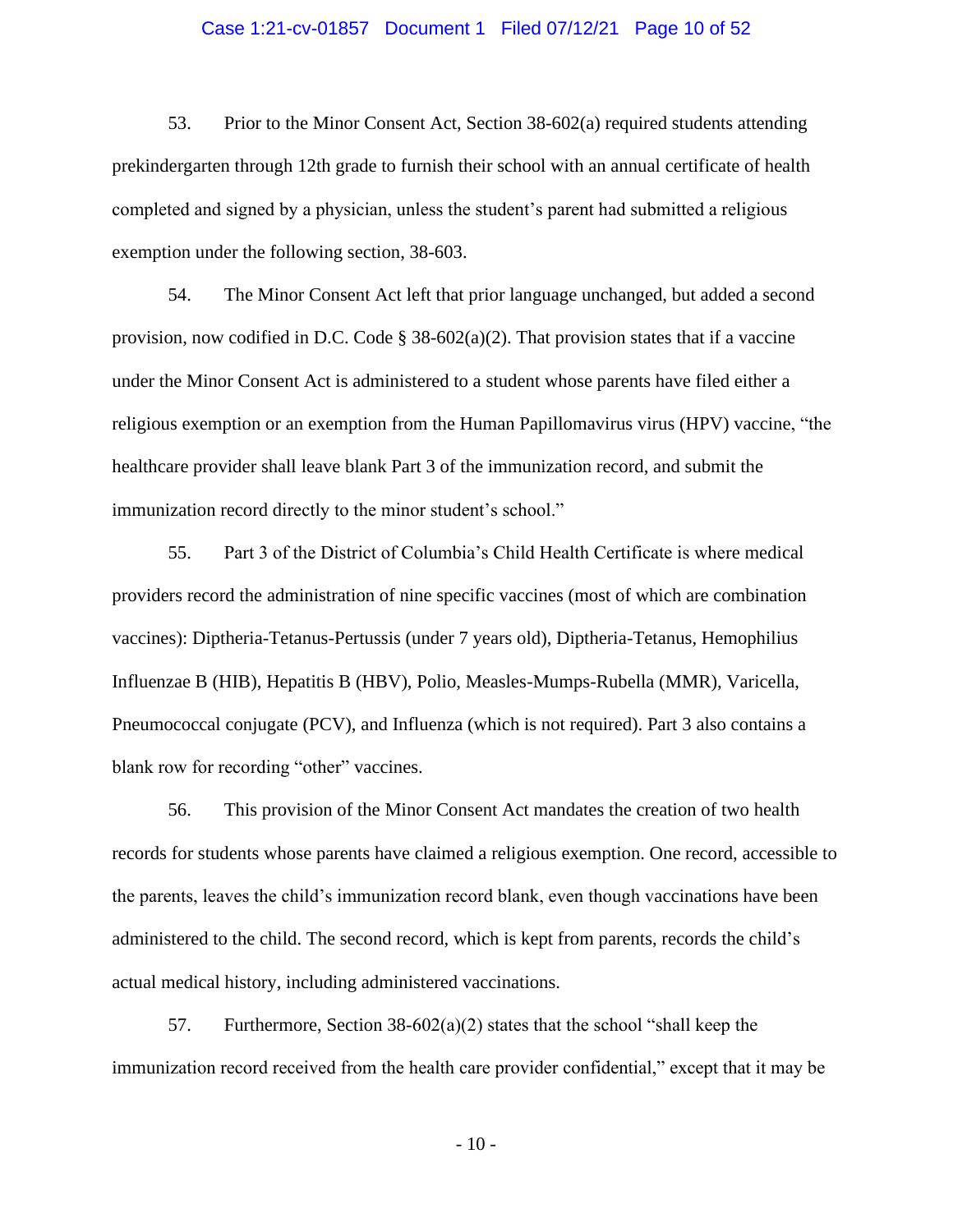#### Case 1:21-cv-01857 Document 1 Filed 07/12/21 Page 11 of 52

shared with "the Department of Health or the school-based health center." This record cannot be shared with parents.

58. The Minor Consent Act did not amend D.C. CODE § 38-506 to abolish the authority of parents to assert a religious exemption from vaccinations, nor did it amend D.C. CODE § 38-603 to eliminate the religious exemption.

59. On its face, the Minor Consent Act circumvents parents' decisions to claim a religious exemption pursuant to D.C. CODE § 38-506(1).

60. On information and belief, the purpose of the Minor Consent Act is to be able to administer vaccines for the Human Papillomavirus virus (HPV), meningitis, COVID-19, and other vaccinations recommended by the ACIP, to children whose parents have claimed a religious exemption pursuant to D.C. CODE § 38-506(1), without the knowledge or consent of the parents.

#### *The D.C. Council Enacts the Minor Consent Act*

61. On October 7, 2020, the D.C. Council's Committee on Health met to consider the Minor Consent Act. The meeting was recorded and published on the Counsel's website, in accordance with the District of Columbia Open Meetings Act, D.C. Code § 2-578. As of the date of this filing, the recording for the Committee on Health's meeting may be accessed by visiting http://dc.granicus.com/MediaPlayer.php?view\_id=2&clip\_id=5720.

62. At this meeting, Counsel Member Mary Cheh, the sponsor of the Minor Consent Act, stated before the Council of the District of Columbia Committee on Health that, "unfortunately, we see a rising number of individuals or families across the globe, really, who are choosing not to vaccinate their children based on the widely disproven belief that vaccines may cause autism or other harmful health effects. These anti-science beliefs not only put the

- 11 -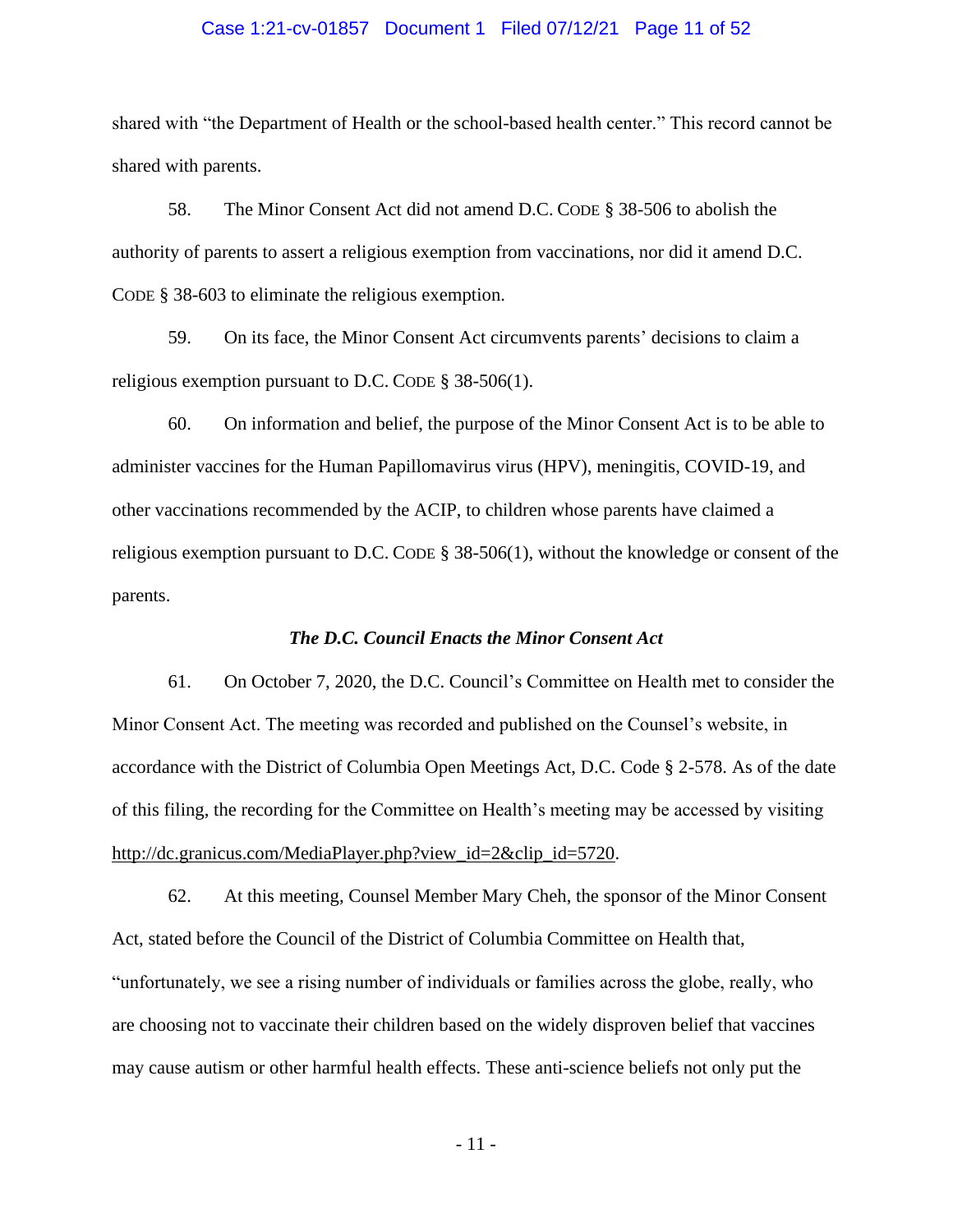#### Case 1:21-cv-01857 Document 1 Filed 07/12/21 Page 12 of 52

unvaccinated children at risk, but have led to the spread of diseases that have been all but eradicated in the past."

63. Council Member Cheh further stated that, "[g]iven our current, ongoing pandemic, and the incredible work being done to develop a COVID-19 vaccine, it's more important than ever, I think, that we reduce any and all barriers to these treatments, and this legislation aims to do just that, by increasing access to vaccines to minors who choose to get vaccinated, but have been unable to do so."

64. Within minutes of Council Member Cheh's comments, the Committee on Health unanimously approved the Minor Consent Act.

65. On October 20, 2020, the District of Columbia Council met as a Committee of the Whole to consider the Minor Consent Act. The meeting was recorded and published on the Counsel's website. As of the date of this filing, the recording for this legislative meeting may be accessed by visiting http://dc.granicus.com/MediaPlayer.php?view\_id=2&clip\_id=5765.

66. At that meeting, Chairman Phil Mendelson stated, "public health can very much be in the public interest, and that is, have a compelling state interest, and we see that today with the pandemic, and the need, because of public health, to alter certain behaviors."

67. On October 20, 2020, Council Member Charles Allen stated, "what we're talking about is making sure that we take the steps necessary and we have the rules and laws set up in a way that we are using vaccines in a way that keeps not only individuals safe but keep families, neighborhoods, and communities safe."

68. On October 20, 2020, Council Member Allen stated, "I know in previous pieces of legislation that have related to young people, we've worked on things such as not having it show up on a family insurance policy for example, to try to help protect that young person. So

- 12 -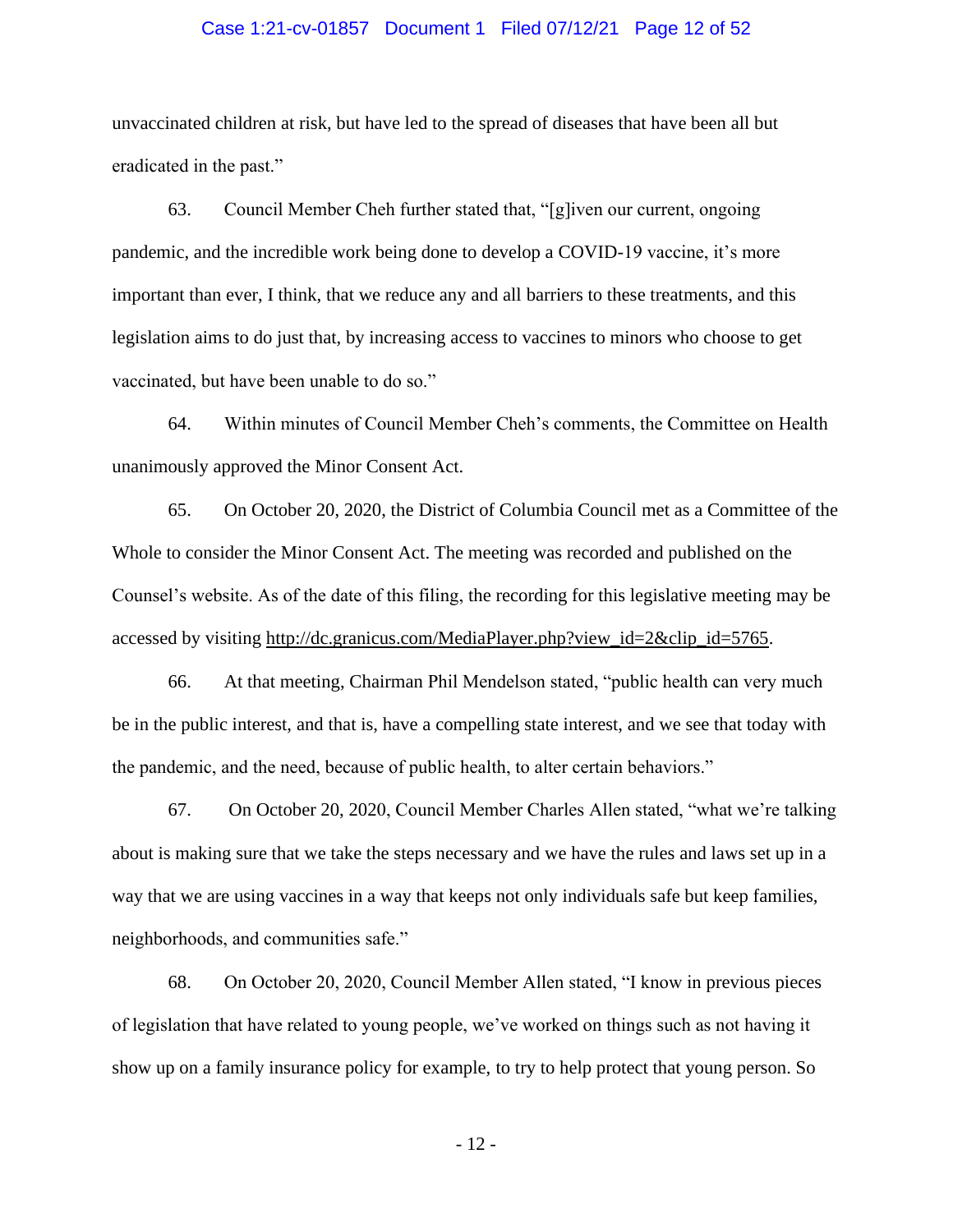#### Case 1:21-cv-01857 Document 1 Filed 07/12/21 Page 13 of 52

there's steps that we can take in a way that address, as I heard Mr. McDuffy talking about, how would we make sure we're protecting, if that young person, perhaps, is taking a step that their parents or guardians don't exercise, but they think is in their own best health, so they're trying to take that step."

69. On October 20, 2020, Council Member Allen stated, "using vaccines are a way that we not only keep individuals safe but we keep communities safe, and we're certainly going to be having a conversation sometime next year when there's another vaccine that's going to be critically important, that's gonna see widespread distribution and we're gonna want to make sure that we're taking the right steps."

70. On October 20, 2020, Council Member Trayon White stated, "for me, it's not an issue of the vaccinations. It's an issue of the Council voting to circumvent the inclusion of a parent making the decision about their child. And the floor is an eleven year old child. I have a twelve-year old son who can barely put together a five-page paper, or finish his homework on time, or be up late at night playing Fortnite—making decisions about his health. And so for us to circumvent that process is very worrisome for me, and that's why I stand as relates to this legislation, as we attempt to use the law to remove parental involvement as relates to important decisions made by a minor as young as eleven years old."

71. On October 20, 2020, the Minor Consent Act passed First Reading by a vote of 12 in favor, 1 opposed.

72. On November 17, 2020, the District of Columbia Council considered the Minor Consent Act in a legislative meeting. The meeting was recorded and published on the Counsel's website. As of the date of this filing, the recording for this legislative meeting may be accessed by visiting http://dc.granicus.com/MediaPlayer.php?view\_id=2&clip\_id=5903.

- 13 -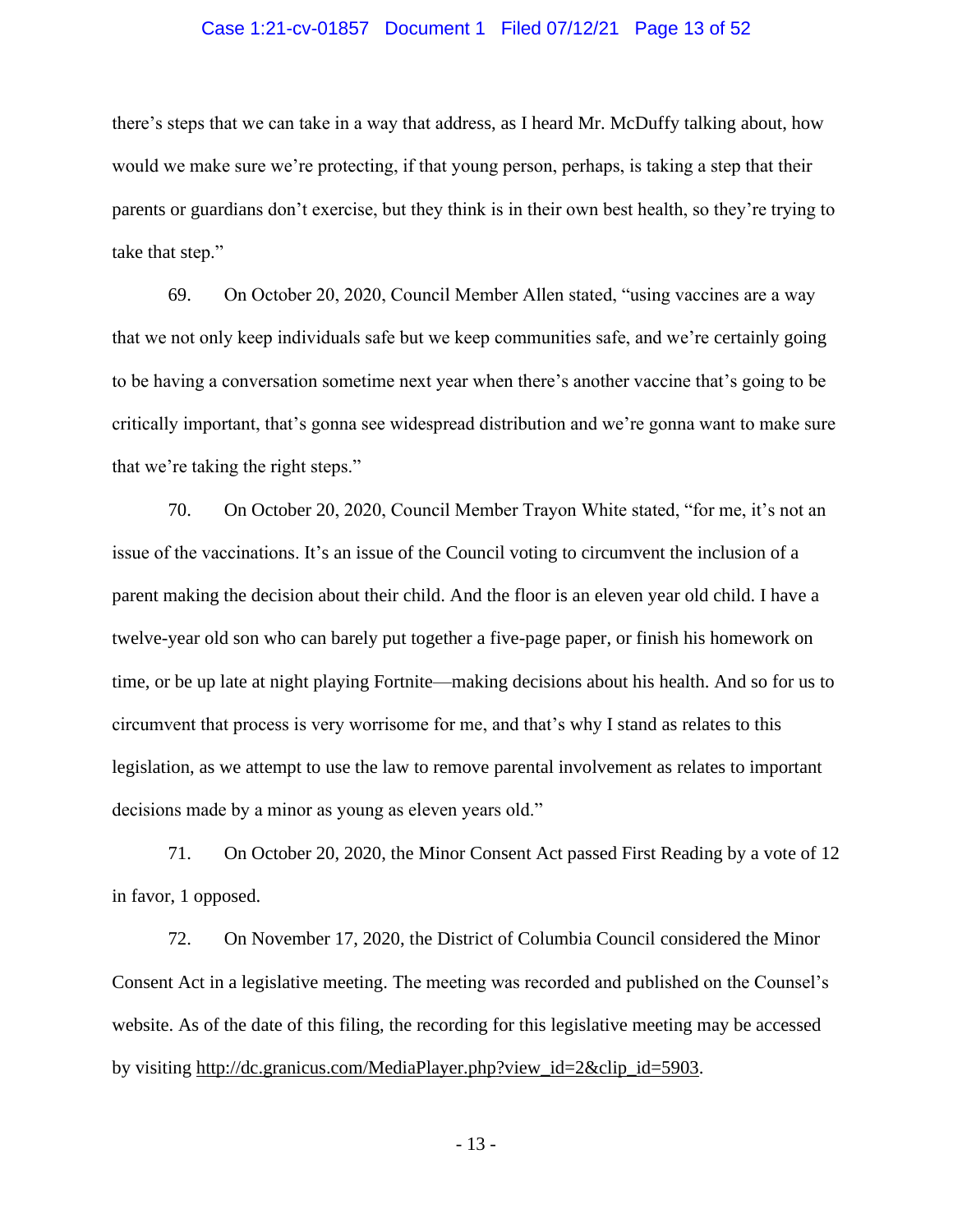### Case 1:21-cv-01857 Document 1 Filed 07/12/21 Page 14 of 52

73. At that meeting, Council Member Vincent Gray stated, "from an abundance of caution, we selected age eleven because that is on the late-end of when children should receive the first Gardasil vaccination to prevent HPV and cervical cancer. Additionally, the first of two meningitis vaccinations is recommended at age eleven, with the goal of receiving a second booster before college, when the risk of meningitis is highest."

74. On November 17, 2020, Council Member Gray stated, "this amendment, which I'm moving now, requires the provider to notify the insurer that the immunization has been provided under the authority of the Minority Consent for Vaccinations Amendment Act of 2020, so the insurer will know that they should not send an explanation of benefits for the vaccination to the minor's house. . . . Without this amendment, the insurer would not be on notice that they needed to refrain from sending the explanation of benefits."

75. The Amendment was adopted by the Council.

76. On information and belief, the purpose of the Minor Consent Act is to circumvent and subvert the decision of parents who have claimed a religious exemption pursuant to D.C. CODE § 38-506(1).

77. On information and belief, the purpose of the Minor Consent Act is to vaccinate children whose parents have claimed a religious exemption, without those parents' knowledge or consent.

78. On information and belief, the purpose of the Minor Consent Act is to conceal from parents the fact that one or more vaccines have been administered to the minor without their knowledge or consent.

79. On information and belief, the purpose of the Minor Consent Act is to allow D.C. Health and DCPS to administer vaccines to minors whose parents have claimed a religious

- 14 -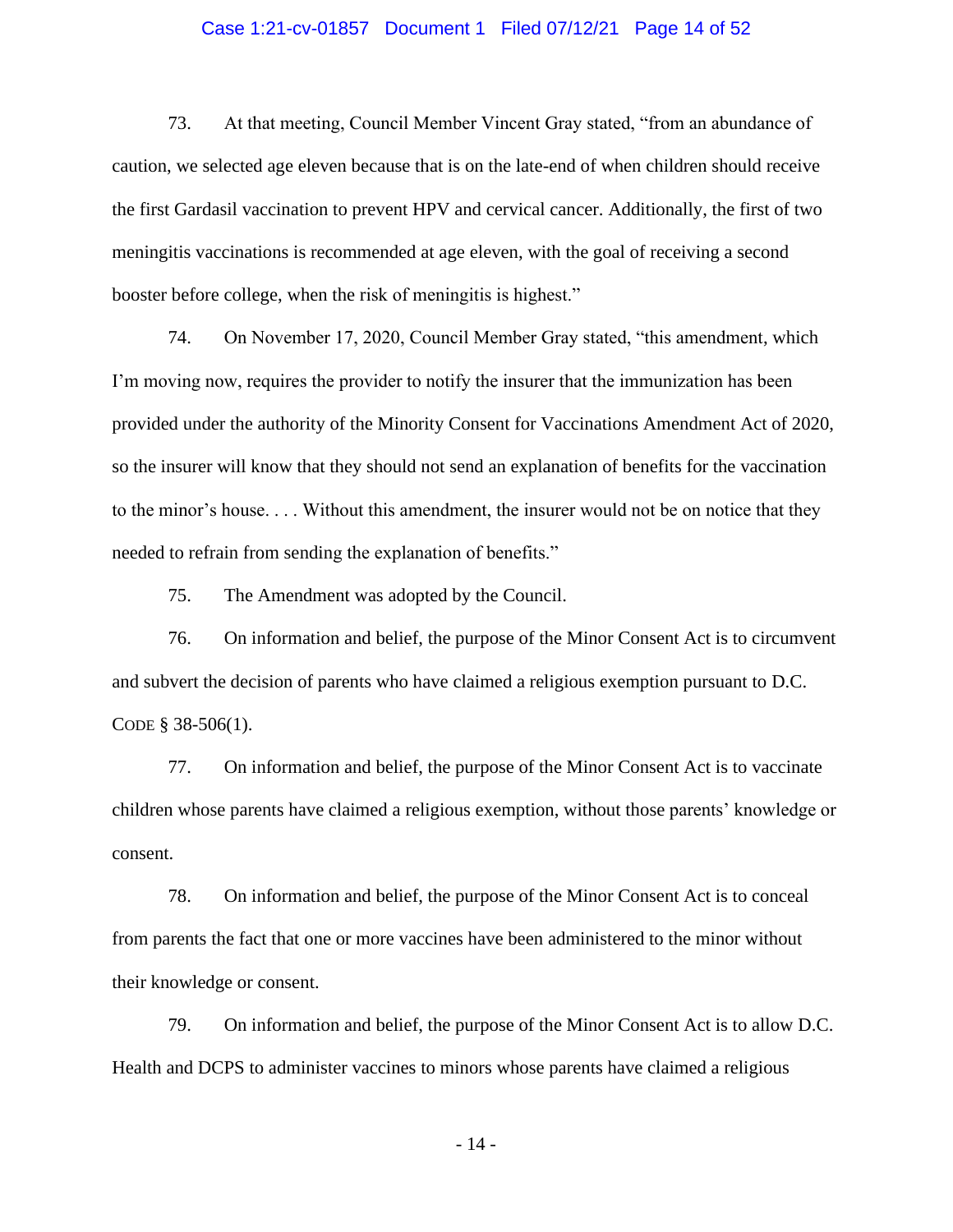#### Case 1:21-cv-01857 Document 1 Filed 07/12/21 Page 15 of 52

exemption, including the Gardasil vaccine for HPV, vaccines for meningitis, and vaccines for COVID-19.

80. On November 17, 2020, after adopting the amendment, the Council adopted the Minor Consent Act by a vote of 10 in favor, 3 opposed. The Minor Consent Act was transmitted to Mayor Bowser.

81. On December 23, 2020, the Minor Consent Act was enacted without the Mayor's signature, and was transmitted to the Speaker of the United States House of Representatives and the President of the United States Senate for a period of congressional review, as required by the District of Columbia Home Rule Act, D.C. Code § 1-206.02(c)

82. On March 19, 2021, the District of Columbia Minor Consent for Vaccinations Amendment Act of 2020 was enacted into law.

## *The District of Columbia Adopts Mandatory In-Person Schooling For the 2021-2022 School Year, beginning August 30, 2021*

83. On April 8, 2021, Mayor Bowser announced that starting August 30, 2021, all DCPS schools will fully reopen for in-person learning, five days a week, for every student.

84. On May 10, 2021, the U.S. Food and Drug Administration (FDA) expanded the emergency use authorization (EUA) for the Pfizer-BioNTech COVID-19 Vaccine to include children ages 12 through 15.

85. On May 12, 2021, the Center for Disease Control and Prevention (CDC) adopted the recommendation of its Advisory Committee on Immunization Practices (ACIP) that the Pfizer-BioNTech COVID-19 vaccine could be administered to children between the ages of 12 and 15.

86. On May 12, 2021, at a Telephone Townhall, DCPS Assistant Superintendent of Health and Wellness Dr. Heidi Schumacher stated, "The COVID-19 vaccine is not the only

- 15 -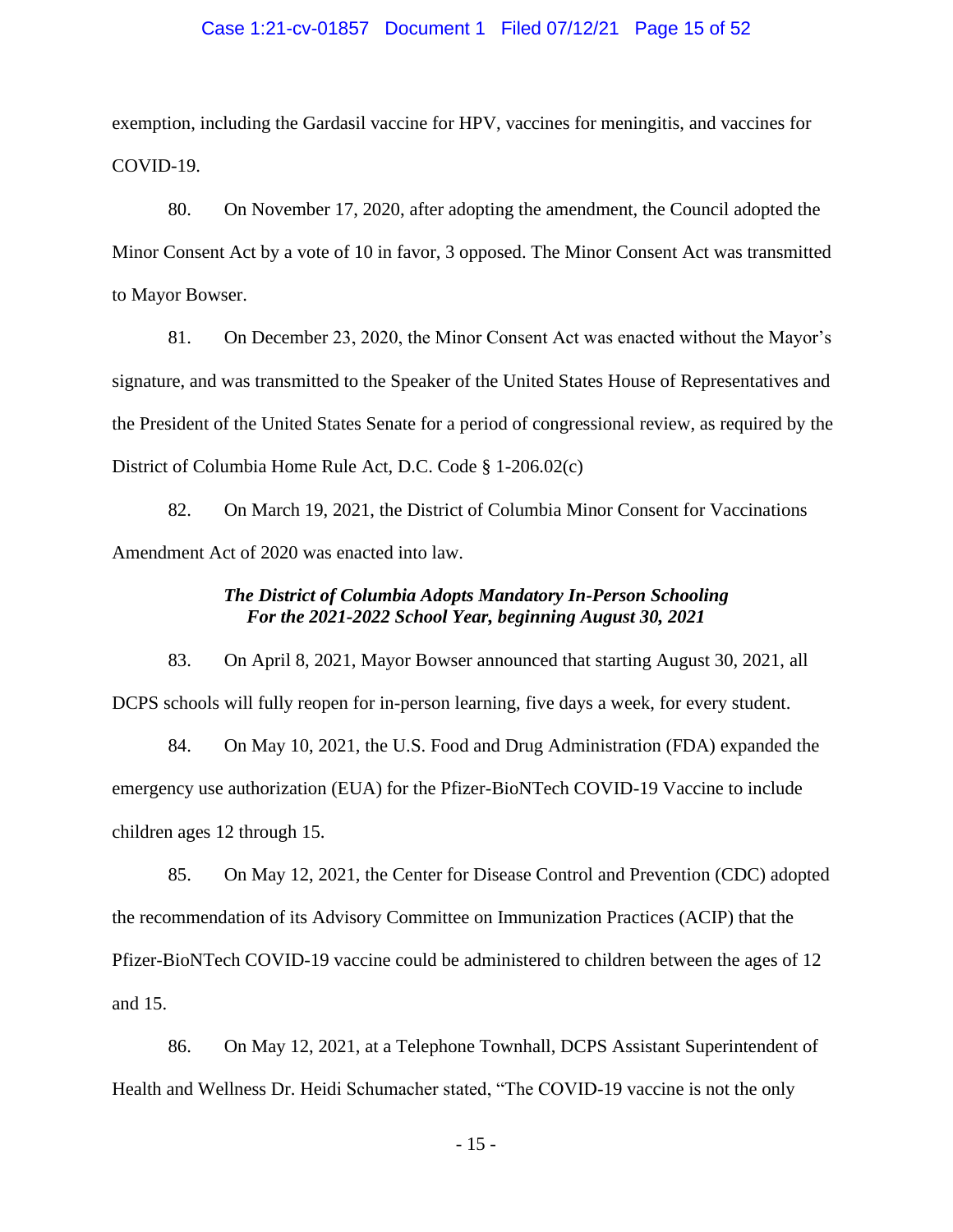#### Case 1:21-cv-01857 Document 1 Filed 07/12/21 Page 16 of 52

vaccine that is critical for our young people. As a reminder, there are lots of routine pediatric vaccinations that are critical to protect the health and wellbeing of our young people, and our broader community. Immunizations are indeed required for in-person attendance—these are the routine pediatric immunizations—and ensuring your child receives all age-appropriate vaccinations is one of the most important things that we can do as a community to protect our children and to protect one another. Students without documentation of the full complement of required vaccines will not be admitted to school, and we encourage families to take action now."

87. At the Telephone Townhall, Chancellor Ferebee stated, "We're excited that many of our residents have ramped up their participation in the vaccination process, and we anticipate D.C. Public School facilities [will] be a place in which parents, guardians, children, everyone in the family can be vaccinated. We are not planning at this point in time requiring [sic] vaccinations for school participation. However, as Dr. Schumacher highlighted earlier, it's critical that families ensure that there is a clear immunization record for all of our students to participate in learning next school year."

88. Chancellor Ferebee closed the Telephone Townhall by stating, "If you want to see our students back in school, if you believe this is important, one of the most important things that we can do together, collectively as a community, is to get as many people vaccinated as possible. And as you heard tonight, we have a tremendous opportunity in the coming days and weeks to have our twelve to fifteen year olds vaccinated."

89. On May 14, 2021, Chancellor Ferebee sent an e-mail to DCPS parents, stating that "While the COVID-19 vaccine is currently not required for students to attend school next year, we encourage all students age 12 and older and their parents and caregivers to get vaccinated. **If you want to see students back in school, then it is our responsibility as a** 

- 16 -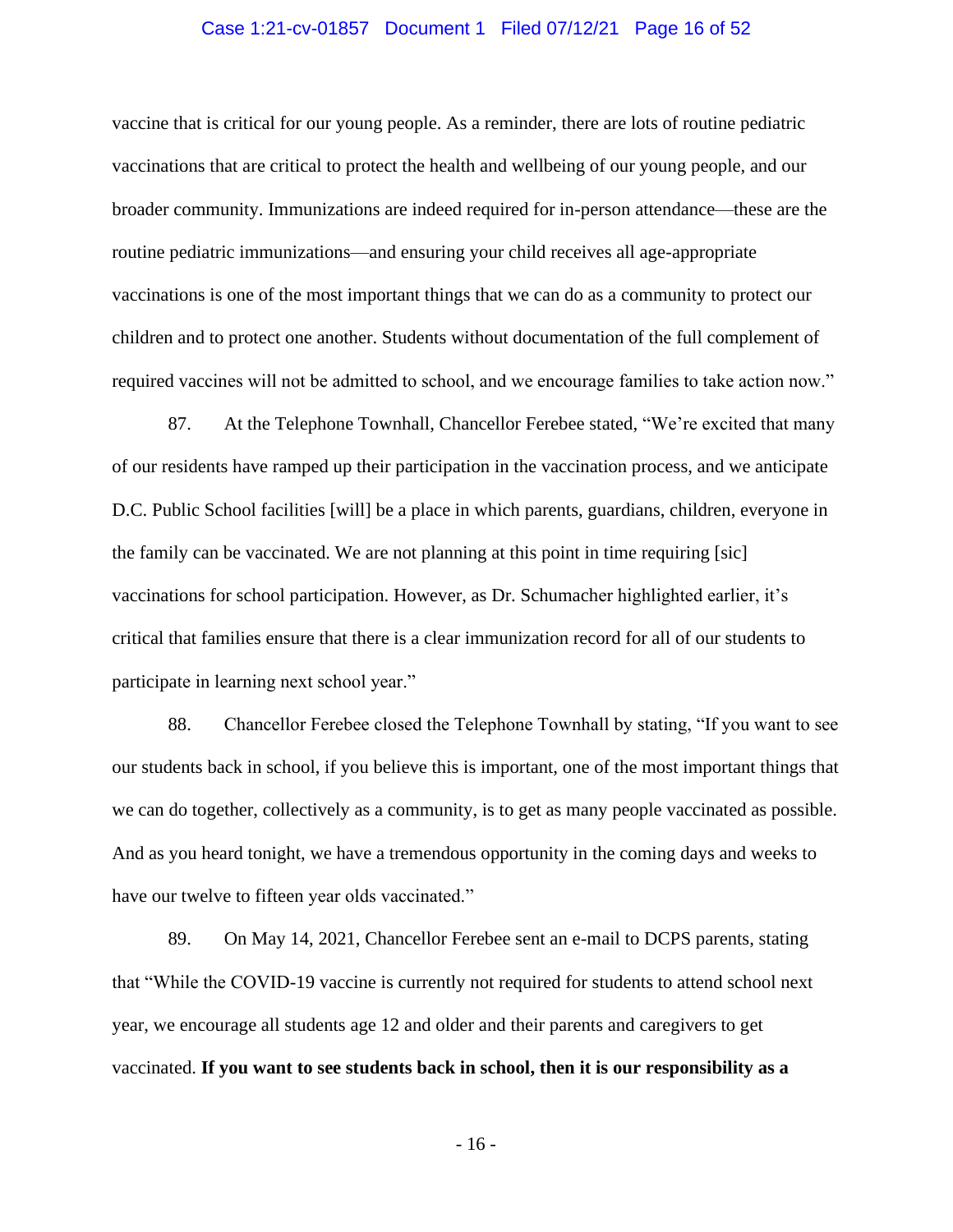#### Case 1:21-cv-01857 Document 1 Filed 07/12/21 Page 17 of 52

**community for everyone to receive the COVID-19 vaccine when it's available to them.** We are collaborating with local health officials to host vaccination clinics at our schools. More details are forthcoming" (emphasis in original).

90. Because DCPS is not yet requiring students to receive the COVID-19 vaccine before they can attend school in August 2021, parents are not legally required to file a religious exemption if they object to their children receiving that vaccine.

91. Although DCPS is not yet requiring students to receive the COVID-19 vaccine before they can attend school in August 2021, DCPS may administer that vaccine to children under the Minor Consent Act because it has been recommended by the U.S. Advisory Committee on Immunization Practices (ACIP).

92. In May 2021, the District's Office of the State Superintendent of Education released an updated Immunization Attendance Policy for DCPS schools for the 2021-2022 school year. As of the date of this filing, DCPS's Immunization Attendance Policy may be accessed by visiting https://osse.dc.gov/sites/default/files/dc/sites/osse/page\_content/ attachments/FINAL\_Immunization%20Attendance%20Policy%202021-22\_05.25.21.pdf.

93. The Immunization Attendance Policy encourages schools to establish a School Health Team before the school year starts to review immunization certificate compliance periodically throughout the school year, to "identify students that are non-compliant, and to disseminate info to school families about "the critical public health need for immunizations, the consequences for immunization non-compliance (e.g., removed from school after 20-school day period), pediatric immunization schedule requirements by age, appropriate immunization forms (e.g., Universal Health Certificate), and information on where pediatric immunizations are administered in the District."

- 17 -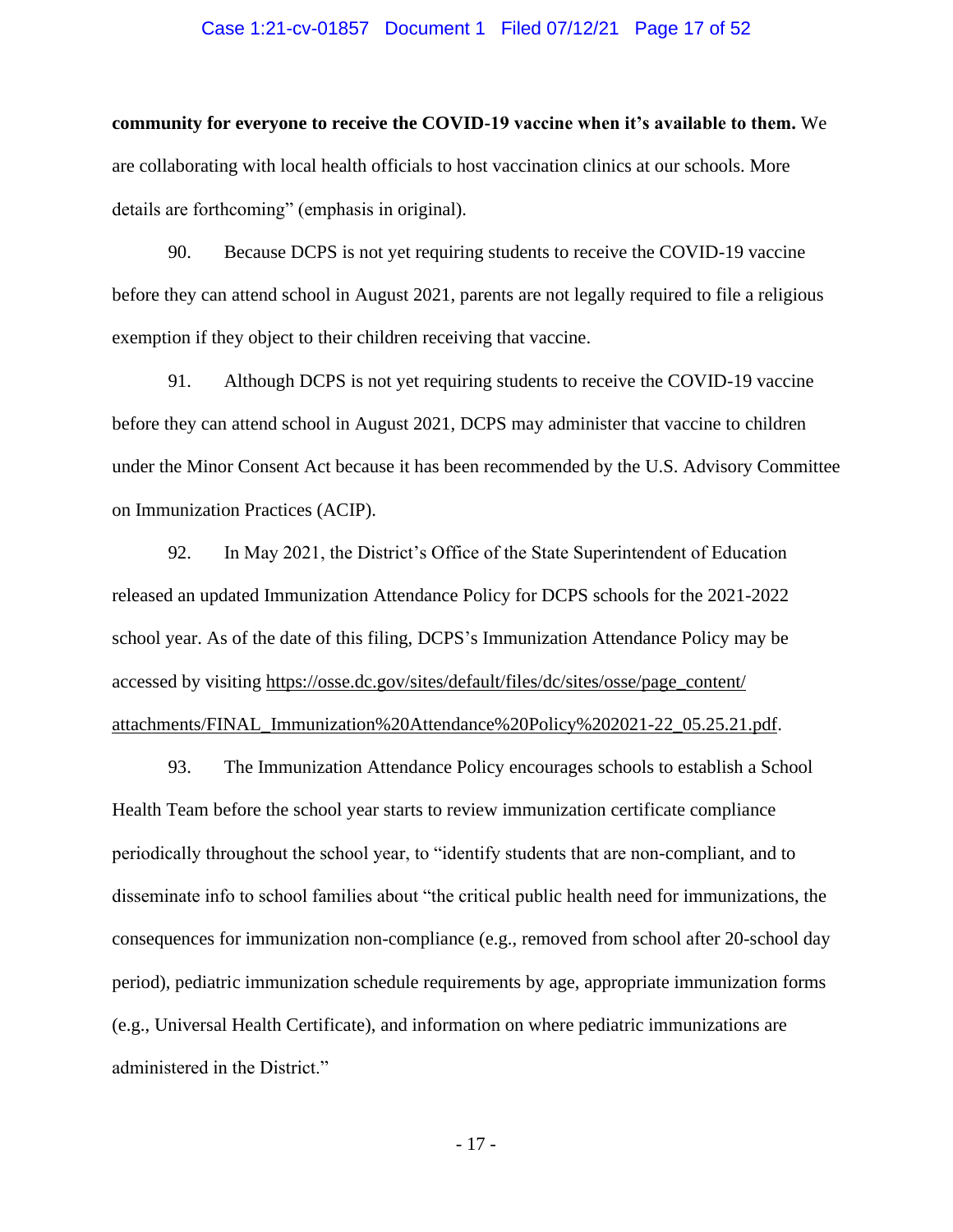#### Case 1:21-cv-01857 Document 1 Filed 07/12/21 Page 18 of 52

94. While Immunization Attendance Policy advises schools that "DC law permits medical or religious exemption from immunization if the parent, guardian, or adult student submits written documentation to the school explaining the exemption," it goes on to state that "[r]eligious exemptions are generally rare in the District and parents, guardians, or adult students must go through D.C. Health to sign the certificate to confirm they understand the health risks of not obtaining the necessary immunizations."

95. Three paragraphs later, the Immunization Attendance Policy also advises schools of the Minor Consent Act, stating that the Act "allows minors, 11 years of age or older, to receive a vaccine without parental consent if the minor is capable of meeting the informed consent standard, the vaccine is recommended by the U.S. Advisory Committee on Immunization Practices (ACIP), and will be provided in accordance with CIP's recommended immunization schedule."

96. The Immunization Attendance Policy goes on to state, "If a minor student is utilizing a religious exemption or HPV opt-out and the student receives a vaccine under this law, the healthcare provider shall submit the immunization record directly to the minor student's school," and "the school shall keep the immunization record received from the healthcare provider confidential, except that the school may share the record with D.C. Health or the school-based health center (if applicable)," citing D.C. Code  $\S 38-602(a)(2)$ .

97. Appendix F of the Immunization Attendance Policy includes a list of "Frequently Asked Questions." One of these asks, "Is the COVID-19 Vaccine required for students to attend school in the District of Columbia?" The answer states, "As of the date of this document, there is no COVID-19 vaccination available for children younger than age 12. As such, neither D.C.

- 18 -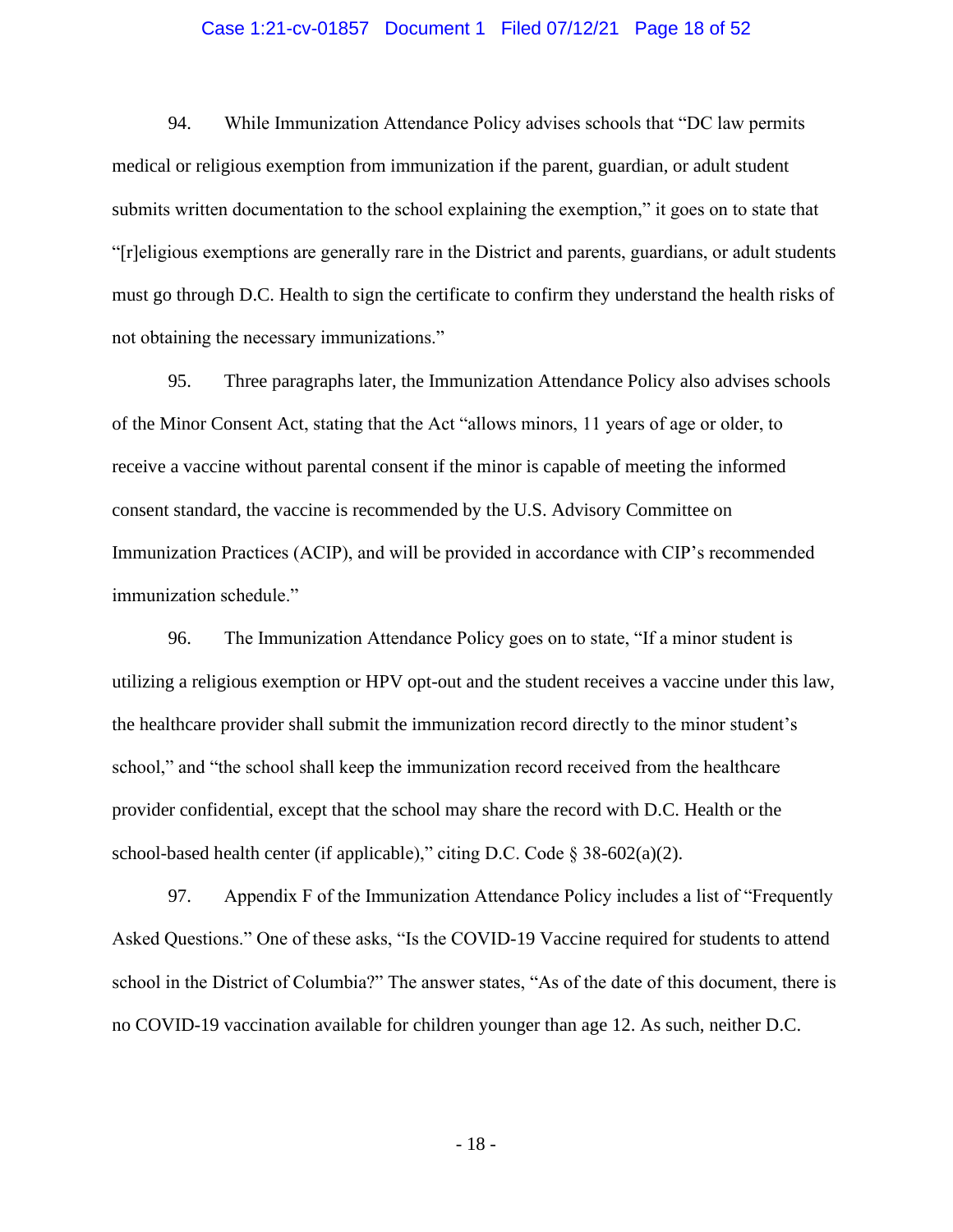#### Case 1:21-cv-01857 Document 1 Filed 07/12/21 Page 19 of 52

Health nor the CDC opines at this time on whether the vaccine will or should be required for students." Appendix F does not include any FAQs about the Minor Consent Act.

98. On or around June 1, 2021, Chancellor Ferebee stated, "the science is clear: Vaccines are the single most effective tool we have to stop the spread of the coronavirus. To help meet our commitment to fully reopen schools for every student, every day in the fall, it is our responsibility as a community to get vaccinated, including our middle school and high school students."

99. On June 1, 2021, DCPS opened walk-in vaccination clinics in four DCPS schools, offering the COVID-19 vaccine to anyone age 12 or above.

100. On information and belief, the Mayor, D.C. Health, and DCPS are developing policies and procedures under the Minor Consent Act to administer vaccines for HPV, meningitis, and COVID-19 to additional students at more schools, including students whose parents have claimed a religious exemption.

101. On information and belief, upon the resumption of full, in-person learning, the Mayor, D.C. Health, and DCPS will authorize the vaccination of students whose parents have claimed a religious exemption.

102. Because of the Minor Consent Act, and because of public comments by Council members that the District's intent is to offer vaccinations to children of parents who hold "antiscience beliefs," Victor fears that he cannot send L.B. back to Kipp Will Academy on August 30, 2021 without jeopardizing his lawful decision to object to vaccinations based on his sincere religious beliefs.

103. Because of the Minor Consent Act, and because of public comments by Council members that the District's intent is to offer vaccinations to children of parents who hold "anti-

- 19 -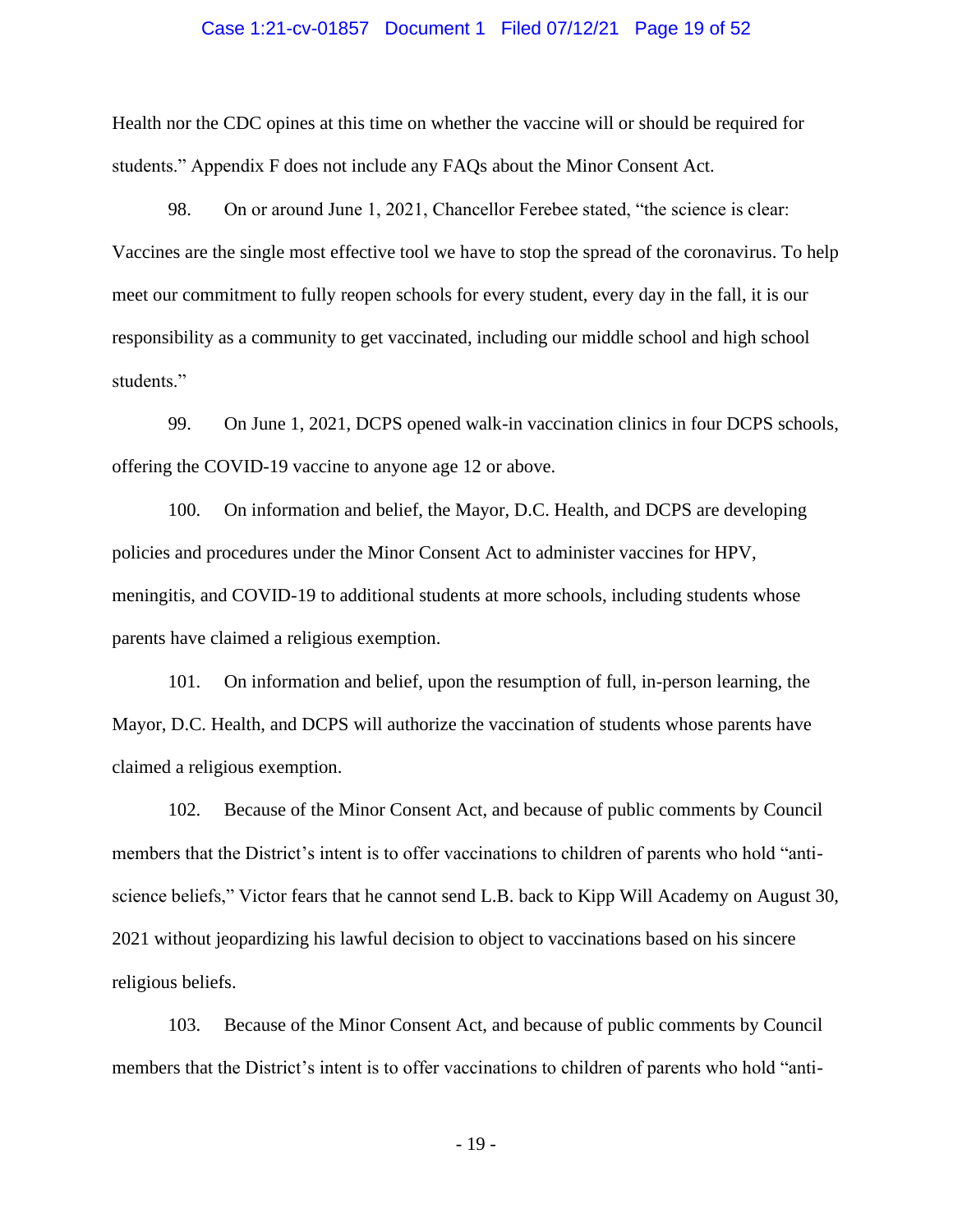#### Case 1:21-cv-01857 Document 1 Filed 07/12/21 Page 20 of 52

science beliefs," Shameka fears that she cannot send K.G. back to Hardy Middle School on August 30, 2021 without jeopardizing her lawful decision to object to vaccinations based on her sincere religious beliefs. Shameka has been already contacted by her local school about getting K.G.'s vaccinations "up to date" before the start of the school year, and both she and K.G. have faced intense peer pressure to receive the COVID-19 vaccine. When K.G. returns to school, Shameka fears that K.G. will be pressured or bribed to "consent" to being vaccinated.

104. Because of the Minor Consent Act, and because of public comments by Council members that the District's intent is to offer vaccinations to children of parents who hold "antiscience beliefs," Shanita fears that she cannot send M.R. or N.W. back to school on August 30, 2021 without jeopardizing her lawful decision to object to vaccinations based on her sincere religious beliefs. Shanita has already been told by her local school that M.R. and N.W. cannot return to school without getting "up to date" on their vaccinations, and has faced intense pressure to receive the COVID-19 vaccine. When M.R. and N.W. return to school, Shameka fears that they will be pressured to "consent" to being vaccinated.

105. Because of the Minor Consent Act, and because of public comments by Council members that the District's intent is to offer vaccinations to children of parents who hold "antiscience beliefs," Jane fears that she cannot send H.B. back to school on August 30, 2021 without jeopardizing her lawful decision to object to vaccinations based on her sincere religious beliefs. Jane has received numerous communications from H.B.'s school about required immunizations, and H.B. has told Jane that he is facing intense pressure to receive the COVID-19 vaccine. When H.B. returns to school, Jane fears that he will be pressured to "consent" to being vaccinated.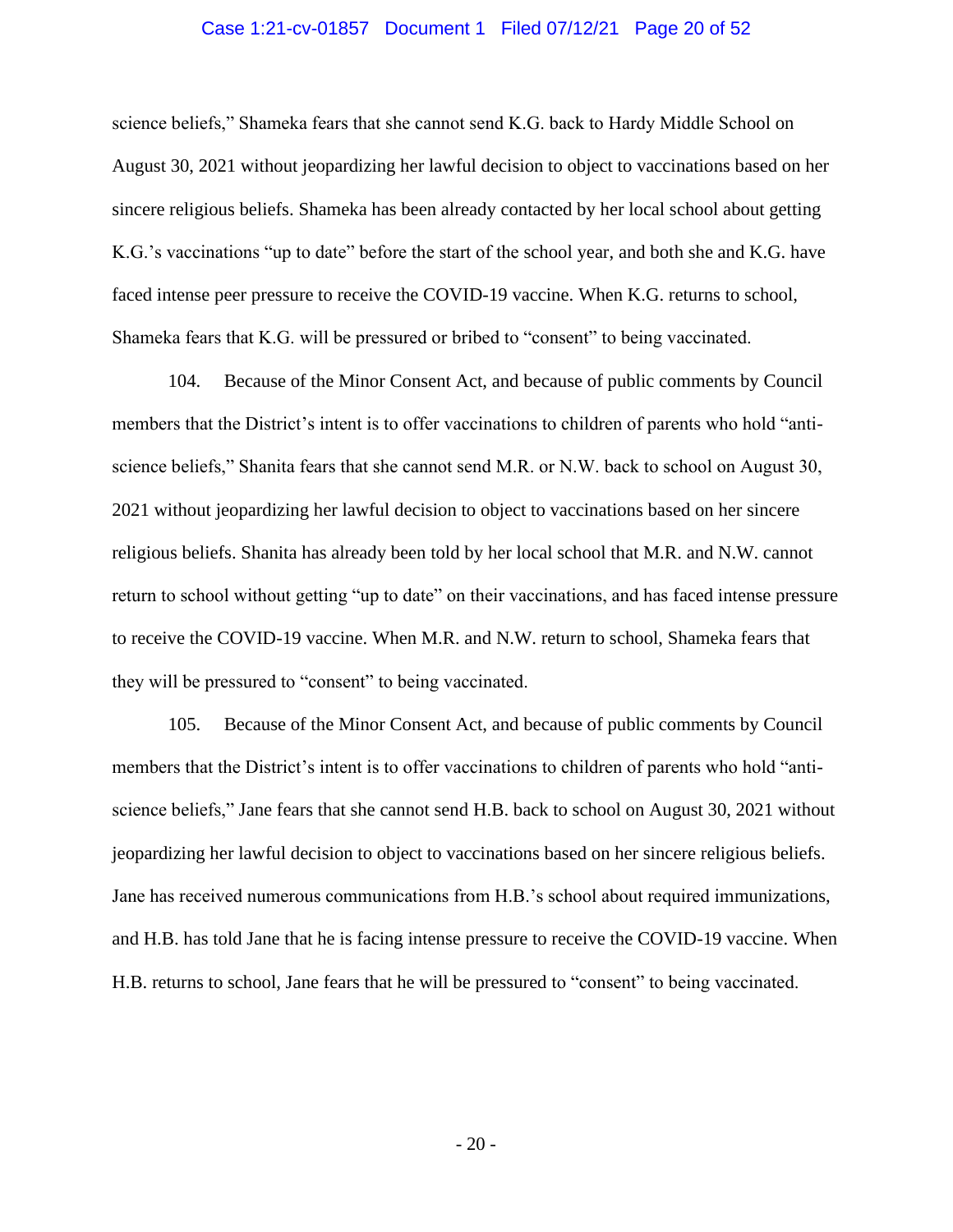#### Case 1:21-cv-01857 Document 1 Filed 07/12/21 Page 21 of 52

#### *The National Childhood Vaccine Injury Act of 1986*

106. In 1986, Congress enacted the National Childhood Vaccine Injury Act, which is codified in 42 U.S.C. § 300aa, *et seq.*

107. The National Vaccine Act expresses a clear intent by the Congress of the United States to occupy the field of law as to the administration of childhood vaccinations.

108. The National Vaccine Act was enacted in response to a growing number of lawsuits alleging neurological damage due to a vaccine injury.

109. The National Vaccine Act created a no-fault compensation program to stabilize a vaccine market adversely affected by an increase in vaccine-related tort litigation, and to facilitate compensation to claimants who found pursuing legitimate vaccine-inflicted injuries too costly or difficult. *Bruesewitz v. Wyeth LLC*, 562 U.S. 223 (2011).

110. As the Supreme Court explained in *Bruesewitz*, the National Vaccine Act is based upon the premise that vaccine injury is "unavoidable." If a large enough number of children are vaccinated, eventually some children will be seriously injured. Recognized vaccine injuries include severe neurological damage and death. Congress created the National Vaccine Injury Compensation Program (VICP) to address these issues, as well as complaints that obtaining compensation for legitimate vaccine-inflicted injuries was too costly and difficult.

111. Under the National Vaccine Act, "[a]s a *quid pro quo*, manufacturers enjoy significant tort-liability protections. Most importantly, the Act eliminates manufacturer liability for a vaccine's unavoidable, adverse effects." *Bruesewitz*, 562 U.S. at 229.

112. Congress's comprehensive regulatory scheme of fast, informal adjudication is made possible by the Act's Vaccine Injury Table, which lists the vaccines covered under the Act;

- 21 -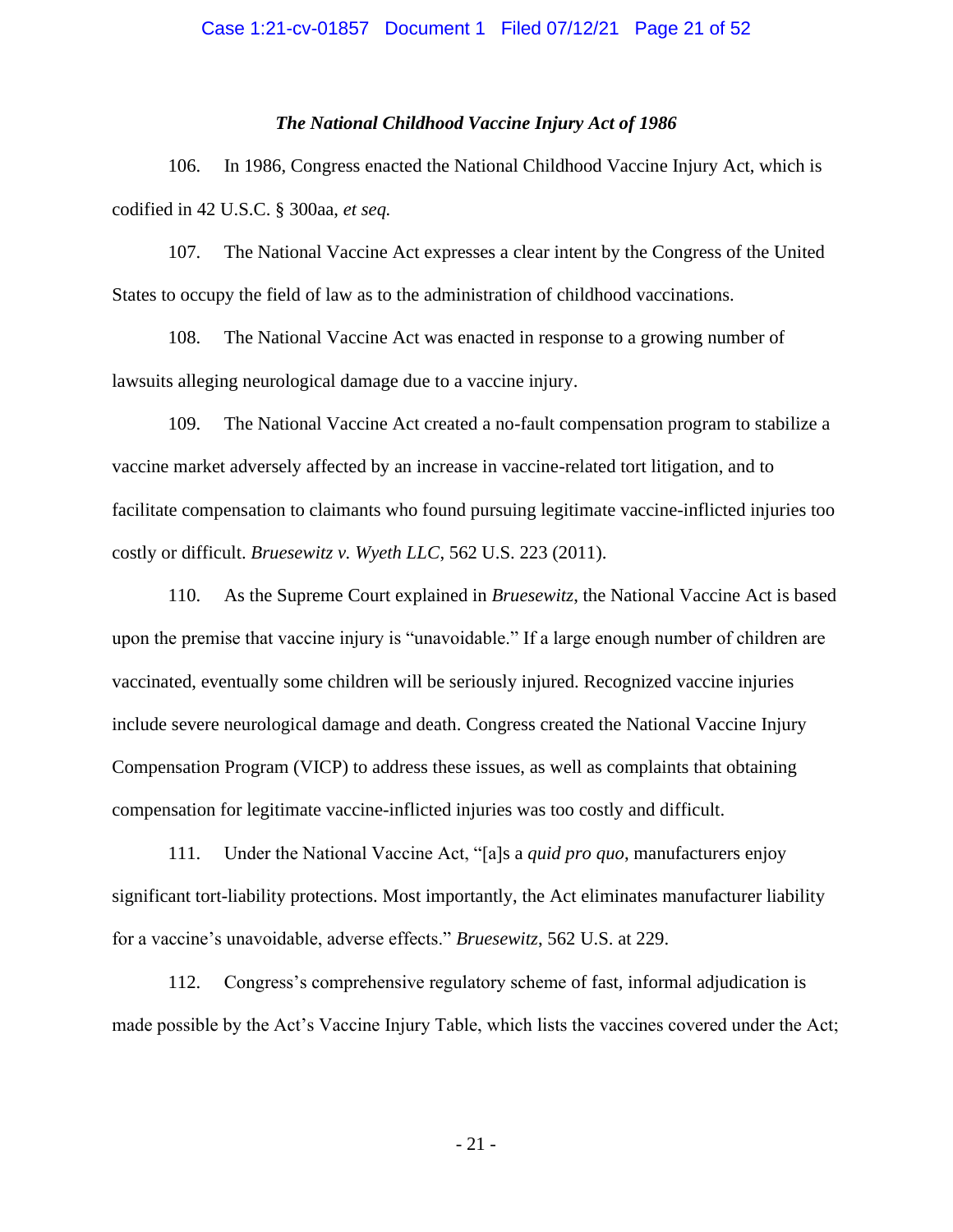#### Case 1:21-cv-01857 Document 1 Filed 07/12/21 Page 22 of 52

describes each vaccine's compensable, adverse side effects; and indicates how soon after vaccination those side effects should first manifest themselves. *See* **Complaint Exhibit C**.

113. If the vaccine injury first manifests during the short time period listed on the table (referred to as a "table injury"), then the vaccine is presumed to have caused the injury and the child is entitled to compensation, unless the Department of Health and Human Services can prove an alternative cause of injury. If the child's injury is not listed on the Vaccine Injury Table, or if the injury is listed on the table, but the injury does not manifest until after the short time period listed on the table, then the petitioner bears the burden of proving causation. This is referred to as a "non-table injury."

114. Congress's regulatory scheme is dependent on recognizing vaccine injuries in a timely manner: not only is timely recognition important for receiving follow-up medical care, but it is also an element of proving that one is entitled to legal compensation for injuries compensation that may be necessary for a lifetime of care.

115. As part of this comprehensive regulatory scheme, Congress has mandated that "[e]ach health care provider who administers a vaccine set forth in the Vaccine Injury Table to any person shall record, or ensure that there is recorded, in such person's permanent medical record or in a permanent office log or file to which a legal representative shall have access upon request) with respect to each such vaccine—(1) the date of administration of the vaccine, (2) the vaccine manufacturer and lot number of the vaccine, (3) the name and address and, if appropriate, the title of the health care provider administering the vaccine, and (4) any other identifying information on the vaccine required pursuant to regulations promulgated by the secretary." 42 U.S.C. § 300aa-25(a).

- 22 -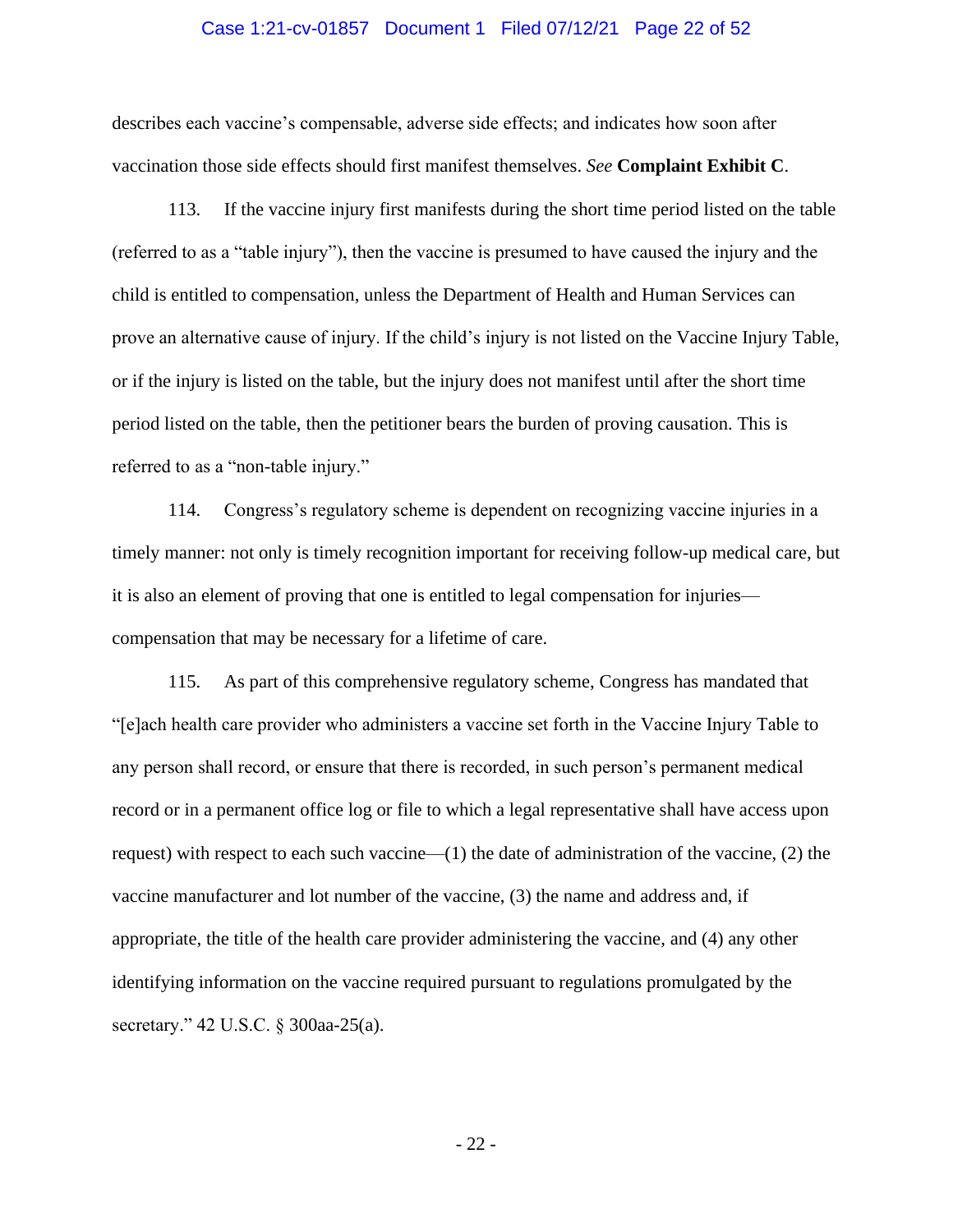### Case 1:21-cv-01857 Document 1 Filed 07/12/21 Page 23 of 52

116. As part of this comprehensive regulatory scheme, Congress has defined "legal representative" as "a parent or an individual who qualifies as a legal guardian under State law." 42 U.S.C. § 300aa-33(2).

117. The vaccines set forth in the Vaccine Injury Table are the same vaccines recommended by the United States Advisory Committee on Immunization Practices (ACIP), which can be administered by health providers under the Minor Consent Act. ACIP's *Recommended Child and Adolescent Immunization Schedule* is reproduced in **Exhibit E**.

118. The Minor Consent Act subverts this mandate by commanding that health providers shall not record the administration of numerous vaccines in Part 3 of the child's Health Certificate, including Diptheria-Tetanus-Pertussis, Diptheria-Tetanus, Hemophilius Influenzae B (HIB), Hepatitis B (HBV), Polio, Measles-Mumps-Rubella (MMR), Varicella, Pneumococcal conjugate (PCV), Influenza, or any other vaccine administered under the Minor Consent Act. D.C. Code § 38-602(a)(2). This violates Congress's mandate in 42 U.S.C. § 300aa-25.

119. The Minor Consent Act subverts this mandate by commanding, in effect, the creation of two different immunization records for the same student: a false record accessible to the student or his parents, which does not contain any vaccines administered under the Minor Consent Act, and a separate record that does contain vaccines administered under the Act, but which cannot be transmitted to a parent.

120. As part of this comprehensive regulatory scheme, Congress has mandated that upon request, a child's parents shall have access to the child's permanent medical record, which shall include for each vaccine the date it was administered; its manufacturer and lot number; the name, address, and title (if appropriate) of the health care provider who administered the vaccine;

- 23 -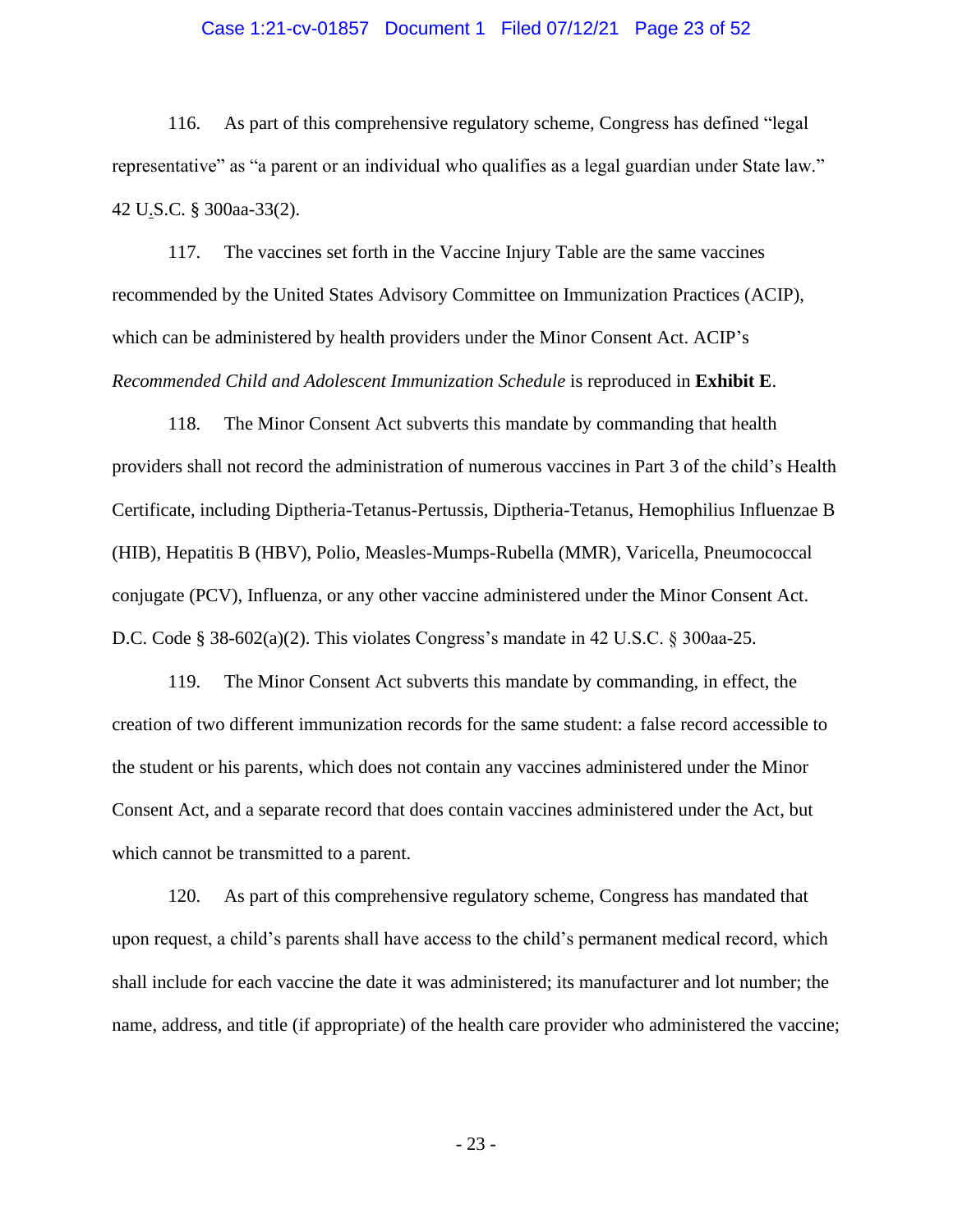#### Case 1:21-cv-01857 Document 1 Filed 07/12/21 Page 24 of 52

and any other identifying information on the vaccine required by federal regulations. 42 U.S.C. § 300aa-25.

121. The Minor Consent Act directly contradicts the recording requirements of 42 U.S.C. § 300aa-25(a), which mandates that the child's parent shall have access upon request to the child's vaccine records.

122. As part of this comprehensive regulatory scheme, Congress has mandated the reporting of "the occurrence of any event set forth in the Vaccine Injury Table", which are commonly referred to as "vaccine adverse events."  $42 \text{ U.S.C.} \& 300$ aa- $25(b)(1)$  requires that "each health care provider and vaccine manufacturer *shall* report to the Secretary" of the U.S. Department of Health and Human Services the following information: (A) "the occurrence of any event set forth in the Vaccine Injury Table, including the events set forth in section 300aa-14(b) of this title which occur within 7 days of the administration of any vaccine set forth in the Table or within such longer period as is specified in the Table or section"; (B) "the occurrence of any contraindicating reaction to a vaccine which is specified in the manufacturer's package insert"; and (C) "such other matters as the Secretary may by regulation require."

123. The reporting of vaccine adverse reactions required in 42 U.S.C. § 300aa-25(b) is known as the Vaccine Adverse Events Reporting System (VAERS).

124. The Minor Consent Act conflicts with the reporting of vaccine adverse reactions required in 42 U.S.C. § 300aa-25(b) and the Vaccine Adverse Events Reporting System (VAERS).

125. One of the primary purposes of the National Vaccine Act is the establishment of the Vaccine Injury Compensation Program, which has paid over \$4 billion in compensation for vaccine injuries since its creation. *See* **Exhibit B**.

- 24 -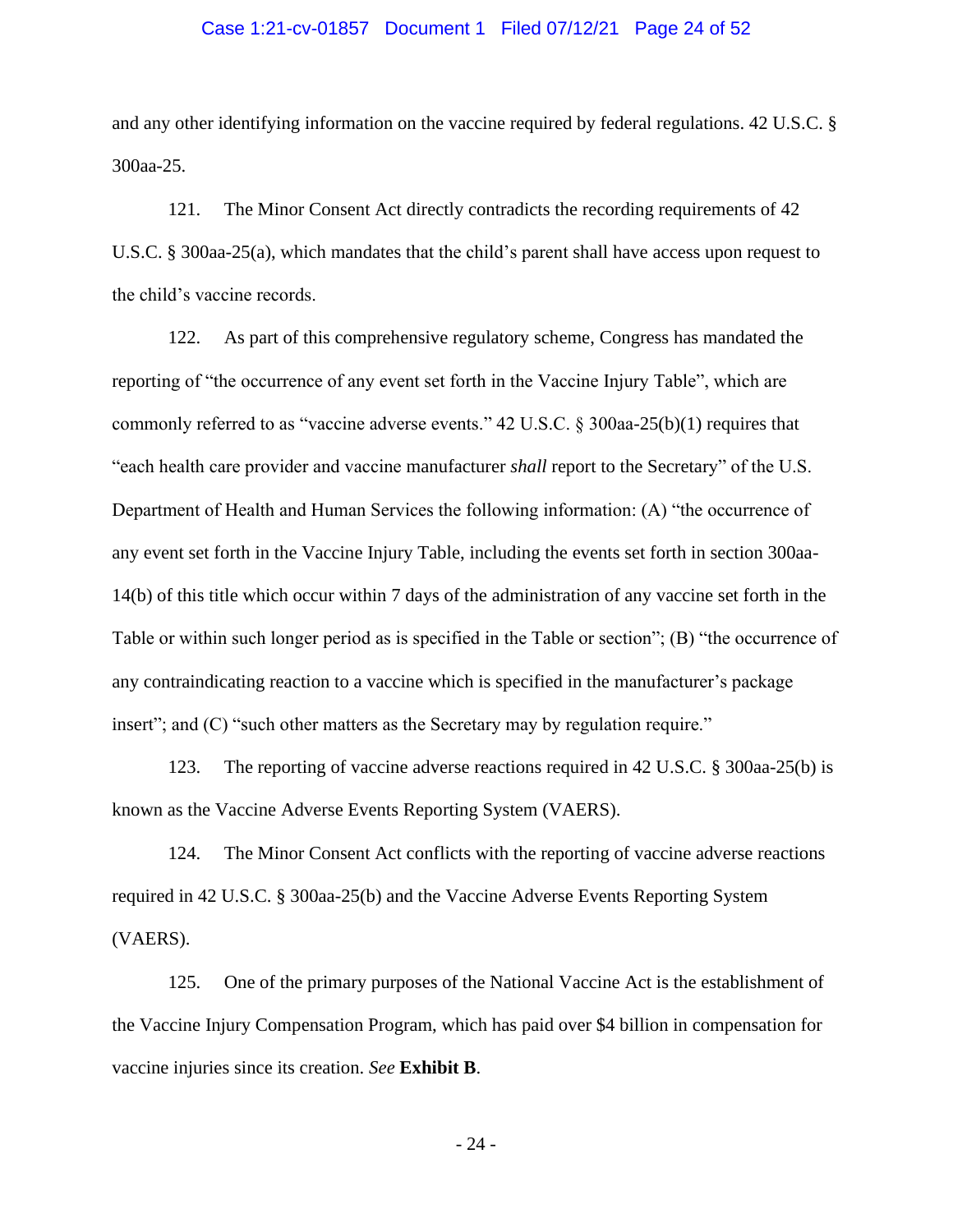#### Case 1:21-cv-01857 Document 1 Filed 07/12/21 Page 25 of 52

126. Congress's mandates in 42 U.S.C. § 300aa-25 are an essential component of the Vaccine Injury Compensation Program because eligibility for compensation under the Program is largely based upon the timely recognition of an injury listed on the Vaccine Injury Table.

127. The Minor Consent Act subverts this requirement by creating a separate procedure whereby medical providers do not have to comply with the recording requirements of 42 U.S.C. § 300aa-25(a).

128. The Minor Consent Act subverts this requirement by creating a separate procedure whereby medical providers cannot effectively comply with the reporting requirements of 42 U.S.C. § 300aa-25 (b) because critical vaccine records have been left "blank."

129. The Minor Consent Act subverts this requirement by commanding that if the child's parent has a religious exemption, no information about any vaccines administered under the Minor Consent Act is to be recorded in the student's permanent medical record. The Minor Consent Act requires the medical provider to leave the vaccine record "blank."

130. The Minor Consent Act subverts this requirement by depriving potential claimants of vital information necessary to establish their eligibility under the Program.

131. As part of this comprehensive regulatory scheme, Congress has mandated that the U.S. Secretary of Health shall develop and disseminate Vaccine Information Materials for distribution by health care providers to the parents of any child or to any other individual receiving a vaccine set forth in the Vaccine Injury Table, for publication in the Federal Register. 42 U.S.C. § 300a-26.

132. The "Vaccine Information Materials" referenced in 42 U.S.C. § 300aa-26 are commonly referred to as "Vaccine Information Statements" or "Vaccine Information Sheets" (VIS). The terms "Vaccine Information Materials," "Vaccine Information Statements," and

- 25 -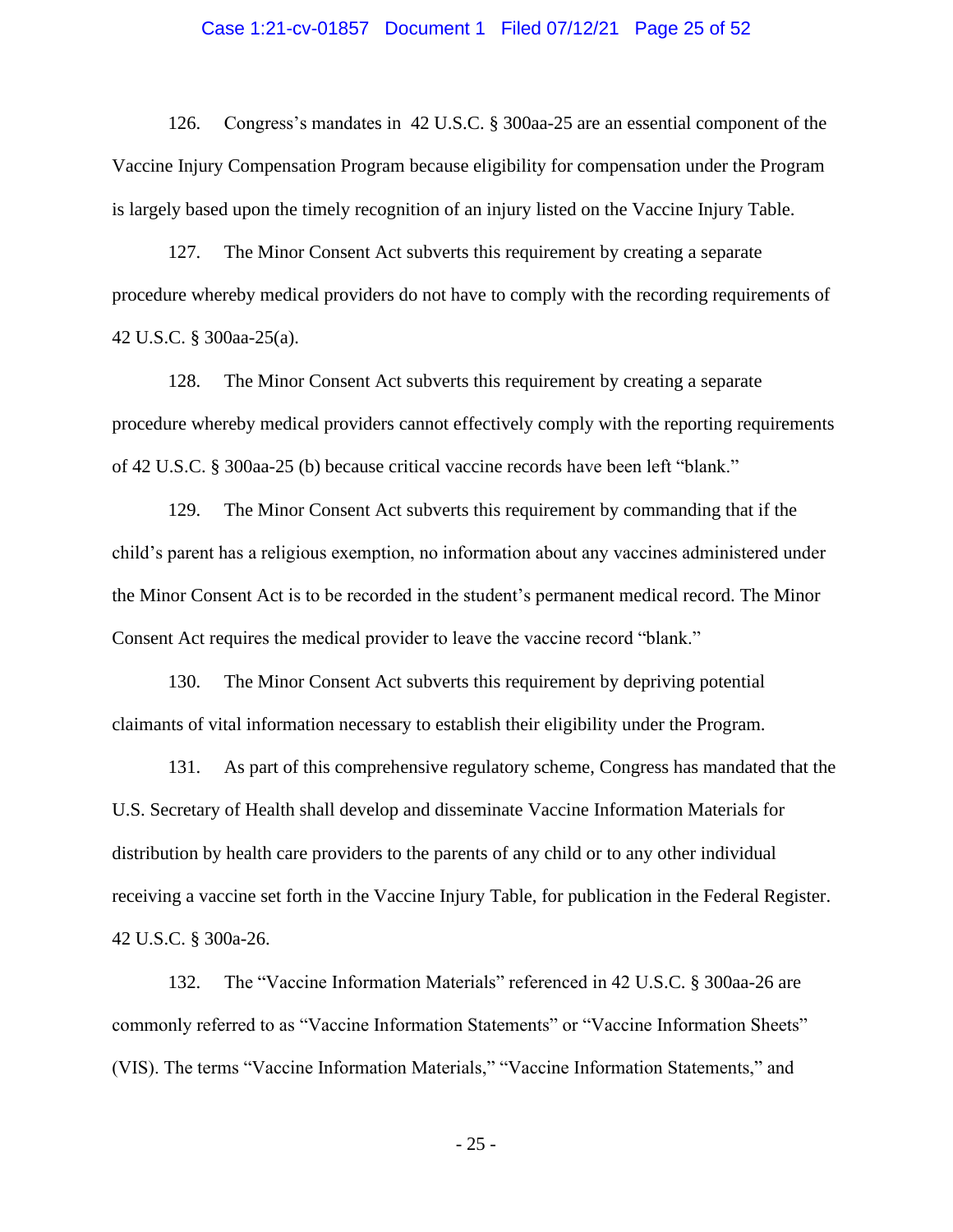#### Case 1:21-cv-01857 Document 1 Filed 07/12/21 Page 26 of 52

"Vaccine Information Sheets" are commonly used as interchangeable terms. The VISs for the vaccines at issue here are reproduced in **Exhibit A**.

133. VISs are important in recognizing and preventing vaccine injuries, which may include severe allergic reactions, brain injury, paralysis, and death.

134. Congress mandated in the National Vaccine Act that the Secretary of the U.S. Department of Health and Human Services "shall develop and disseminate vaccine information materials for distribution by health care providers to the legal representatives of any child or to any other individual receiving a vaccine set forth in the Vaccine Injury Table. Such materials shall be published in the Federal Register and may be revised." 42 U.S.C. § 300a-26(a).

135. Congress further mandated that the Secretary shall develop and publish vaccine information materials in consultation with the Advisory Commission on Childhood Vaccines, appropriate health care providers and parent organizations, the CDC, and the FDA. 42 U.S.C. § 300aa-26(b).

136. In contrast, the Minor Consent Act states that "The [District of Columbia] Department of Health shall produce one or more age-appropriate alternative vaccine information sheets." 22-B D.C.M.R. § 600.9. This directly conflicts with the National Vaccine Act, which mandates that the *Secretary* "shall develop and disseminate vaccine information materials for distribution by health care providers to the legal representatives of any child or to any other individual receiving a vaccine set forth in the Vaccine Injury Table. Such materials shall be published in the Federal Register and may be revised." 42 U.S.C. § 300a-26(a).

137. VISs are designed to provide parents with the minimum information needed to understand the benefits and risks of administering vaccines, so that parents can form and give

- 26 -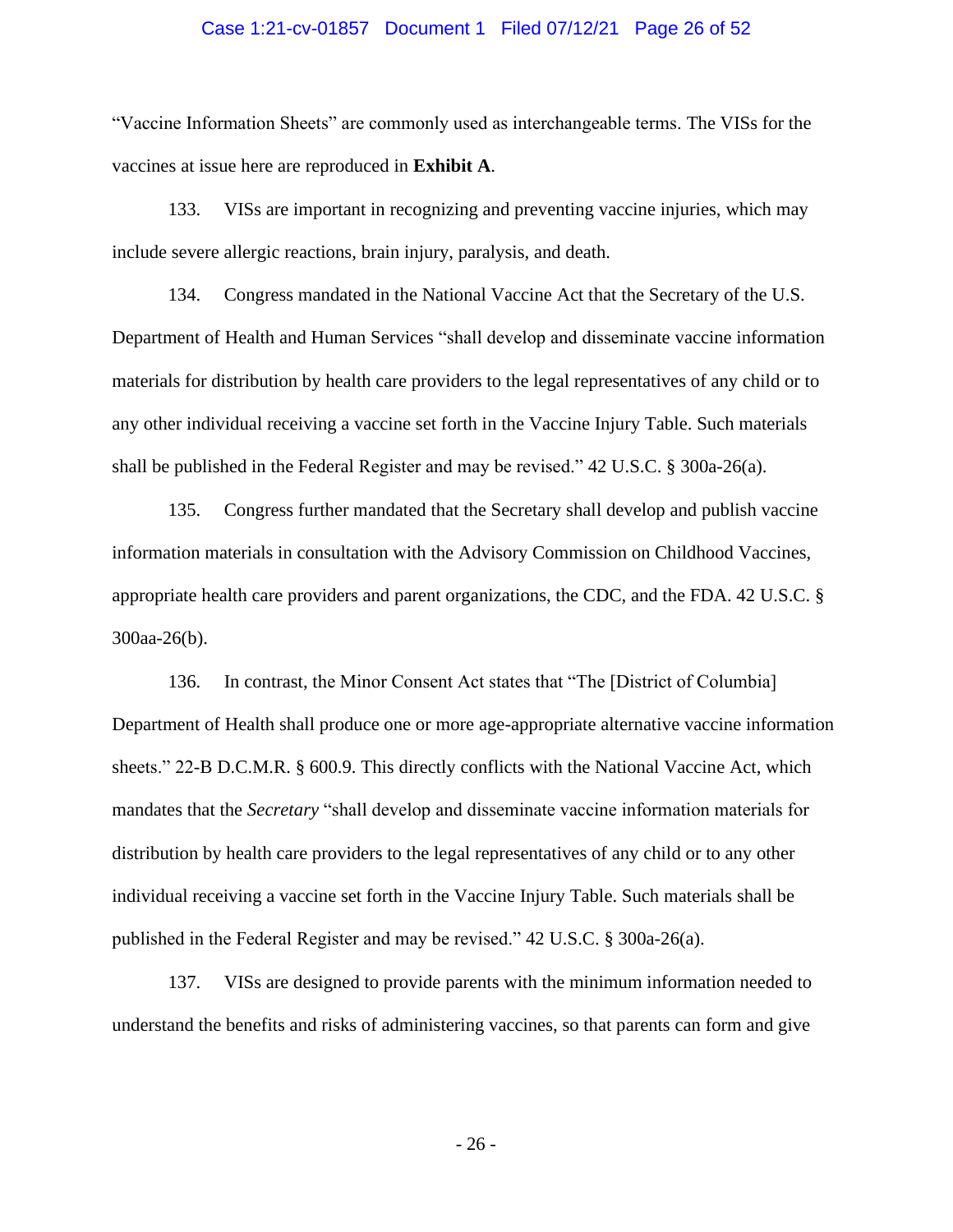#### Case 1:21-cv-01857 Document 1 Filed 07/12/21 Page 27 of 52

informed consent. This includes information such as a list of persons who should not receive a particular vaccine, the risks of that vaccine, and adverse events to watch for.

138. Additionally, VISs provide parents with information about the National Childhood Vaccine Injury Compensation Program.

139. Moreover, a primary purpose of VISs is to educate parents about potential "adverse events" that may result from a vaccine, which may include severe life-threatening allergic reactions, seizures, brain damage, and ultimately death. Failing to recognize vaccine adverse events in a child can result in a child not receiving immediate necessary medical care.

140. VISs also warn parents that allergic reactions and other adverse events may be precautions and contraindications to further vaccines. Failure to timely recognize vaccine allergic reactions, and other adverse events which are precautions or contraindications to further vaccines, place a child at risk of serious injury or death. The precautions and contraindications for the childhood vaccines at issue here are found in the CDC's *General Best Practice Guidelines for Immunization: Contraindications and Precautions*, which is reproduced in

### **Exhibit D**.

141. By arrogating authority to the District's Department of Health to develop separate vaccine information materials, the Minor Consent Act also conflicts with 42 U.S.C. § 300a-26(b), in that the Department of Health's alternative VISs are not developed "in consultation with the Advisory Commission on Childhood Vaccines, appropriate health care providers and parent organizations, the Centers for Disease Control and Prevention, and the Food and Drug Administration."

142. The information contained on the mandatory VISs is critical for the parents to be aware of to prevent serious harm (which can include neurological damage to the child), to

- 27 -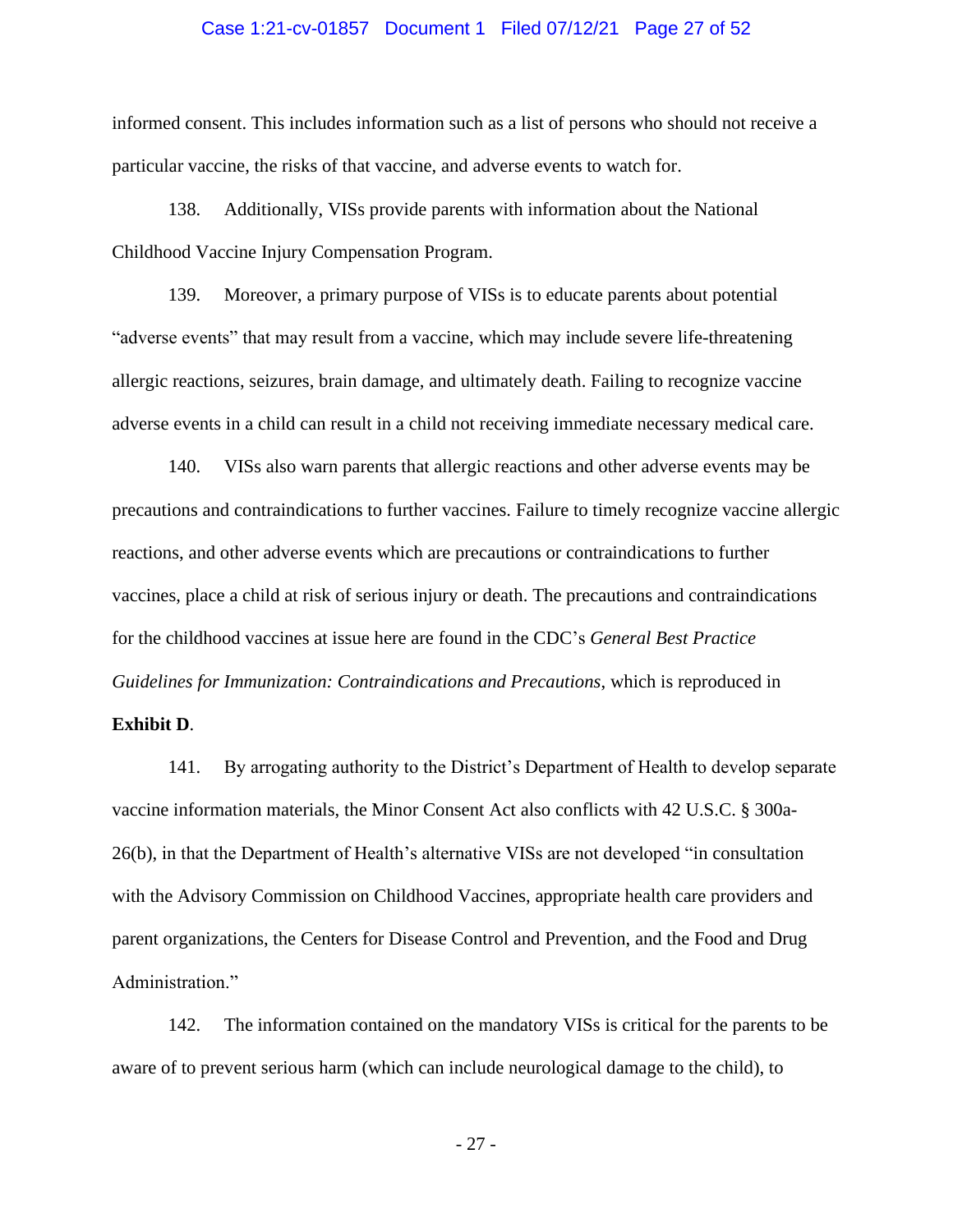#### Case 1:21-cv-01857 Document 1 Filed 07/12/21 Page 28 of 52

educate parents about potential "adverse events" (which can include encephalopathy (brain injury) and death), and to inform parents about the National Childhood Vaccine Injury Compensation Program (VICP) in the event their child is injured.

143. By allowing vaccines to be administered to children, without providing parents the required VISs, the Minor Consent Act poses substantial medical risks to children that Congress deemed unacceptable. If a child receives an immunization without a parents' knowledge or consent, in all probability, the parent will have no way of recognizing that the child has suffered a vaccine injury. Not recognizing that the child has suffered from a vaccine adverse reaction can cause serious medical consequences. If the parent has not been provided the minimum information necessary to recognize a post vaccination adverse event, the parent will not know to seek immediate medical attention in the event of an adverse reaction. The parent will also not know that some post vaccine adverse events are listed as precautions and contraindications to further vaccinations. And if VISs are not provided to the parent, a parent may not discover the Vaccine Injury Compensation Program, or be able to timely document an injury under the Vaccine Injury Table.

144. The Minor Consent Act also directly conflicts with the mandates of 42 U.S.C. §§ 300a-26(c) and (d), which mandates in the subsection titled "**Information requirements**" that "[t]he information in such materials shall be based on available data and information, shall be presented in understandable terms and shall include . . . such other relevant information as may be determined by the Secretary [of the U.S. Department of Health and Human Services]."

145. As part of this comprehensive regulatory scheme, Congress has mandated that "each health care provider who administers a vaccine set forth in the Vaccine Injury Table shall provide to the legal representatives of any child or to any other individual to whom such provider

- 28 -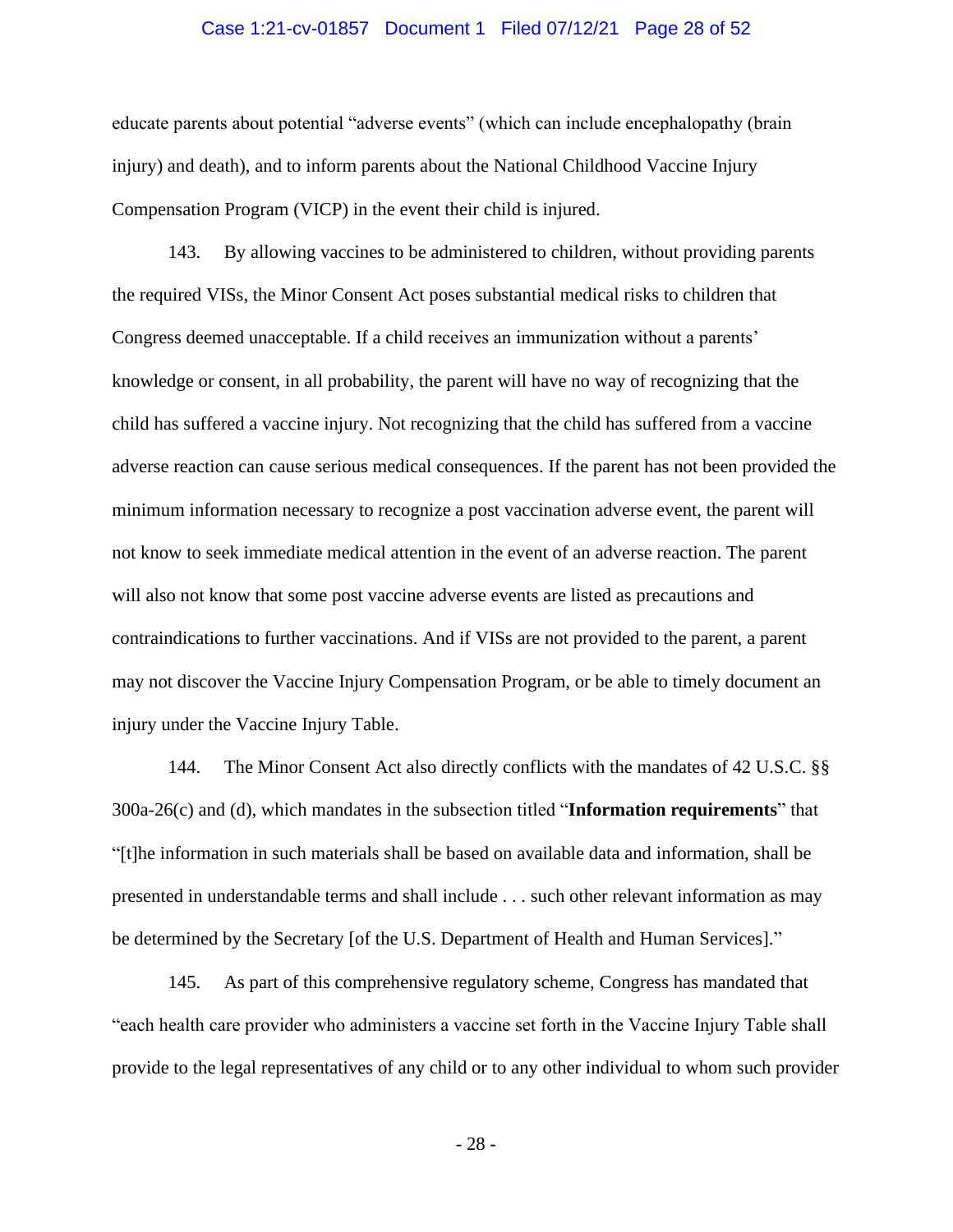#### Case 1:21-cv-01857 Document 1 Filed 07/12/21 Page 29 of 52

intends to administer such vaccine a copy of the information materials developed" by the Secretary. 42 U.S.C. § 300a-26(d).

146. As part of this comprehensive regulatory scheme, Congress has mandated that the Secretary's informational materials "shall be provided prior to the administration of such vaccine" to a child's parent. 42 U.S.C. § 300a-26(d).

147. The Minor Consent Act subverts this requirement by commanding that health providers seek consent from minor students, instead of providing these required materials to parents when seeking the parents' consent.

148. The Minor Consent Act subverts this requirement by commanding that health providers cannot provide any information about vaccines administered under the Minor Consent Act to parents, either before or after the vaccine is administered.

#### *The Religious Freedom Restoration Act of 1993*

149. In 1993, Congress adopted the Religious Freedom Restoration Act (RFRA), codified in 42 U.S.C. § 2000bb, *et. seq*.

150. Congress adopted RFRA because the free exercise of religion is secured by the First Amendment, and laws "neutral" towards religion may burden religious exercise as surely as laws intended to interfere with religious exercise.  $42 \text{ U.S.C.} \& 2000 \text{bb}(a)(1) - (2)$ .

151. Congress adopted RFRA to provide a claim or defense to persons whose religious exercise is substantially burdened by government and to create a cause of action for such persons to vindicate those rights. 42 U.S.C. § 2000bb(b)(2); 42 U.S.C. § 2000bb-1(c).

152. The District is a "covered entity" under RFRA. 42 U.S.C. § 2000bb-2(1) and (2).

153. Congress has mandated that government shall not substantially burden a person's exercise of religion, even if the burden results from a rule of general applicability, unless it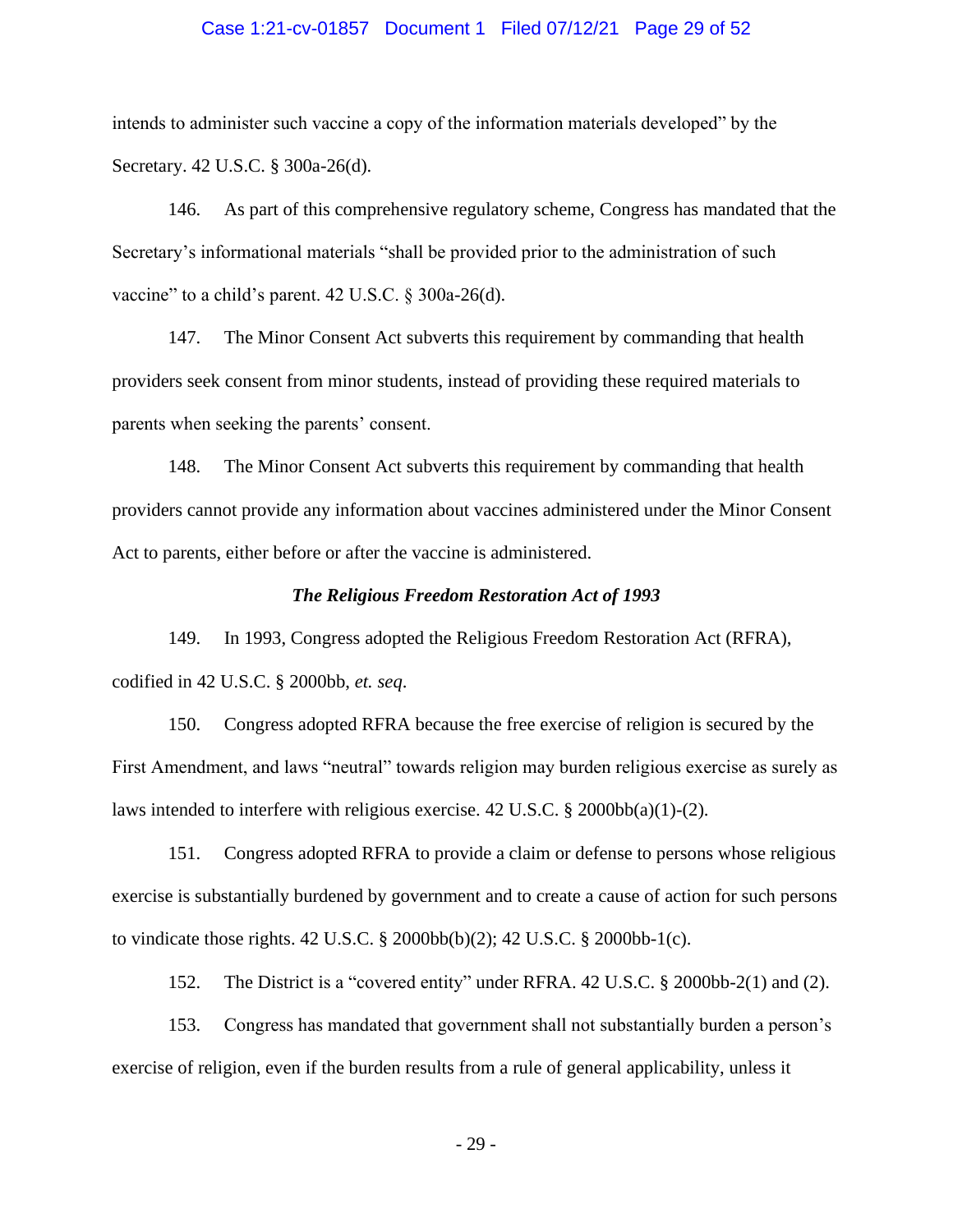#### Case 1:21-cv-01857 Document 1 Filed 07/12/21 Page 30 of 52

demonstrates that application of the burden to the person is in furtherance of a compelling governmental interest, and is the least restrictive means of furthering that compelling governmental interest. 42 U.S.C. § 2000bb-1(a) and (b).

154. Congress defines "free exercise" broadly, to include "any exercise of religion, whether or not compelled by, or central to, a system of religious beliefs." 42 U.S.C. § 2000bb-2(4); 42 U.S.C. § 2000cc-5(7)(A).

155. The District has recognized a legal right of parents to claim a religious exemption from vaccinations, by filing an objection in good faith and in writing a statement with the chief official of the school that vaccinations would violate the parent's religious beliefs. A good faith statement that a parent has sincere religious beliefs against childhood immunizations is sufficient to claim the exemption. D.C. CODE § 38-506(1).

156. For Victor, vaccinating his child would violate his sincerely held religious beliefs, and he has exercised those beliefs by claiming a religious exemption pursuant to D.C. CODE § 38-506(1).

157. For Shameka, vaccinating her child would violate her sincerely held religious beliefs, and she has exercised those beliefs by claiming a religious exemption pursuant to D.C. CODE § 38-506(1).

158. For Shanita, vaccinating her children would violate her sincerely held religious beliefs, and she has exercised those beliefs by claiming a religious exemption pursuant to D.C. CODE § 38-506(1).

159. For Jane, vaccinating her child would violate her sincerely held religious beliefs, and she has exercised those beliefs by claiming a religious exemption pursuant to D.C. CODE § 38-506(1).

- 30 -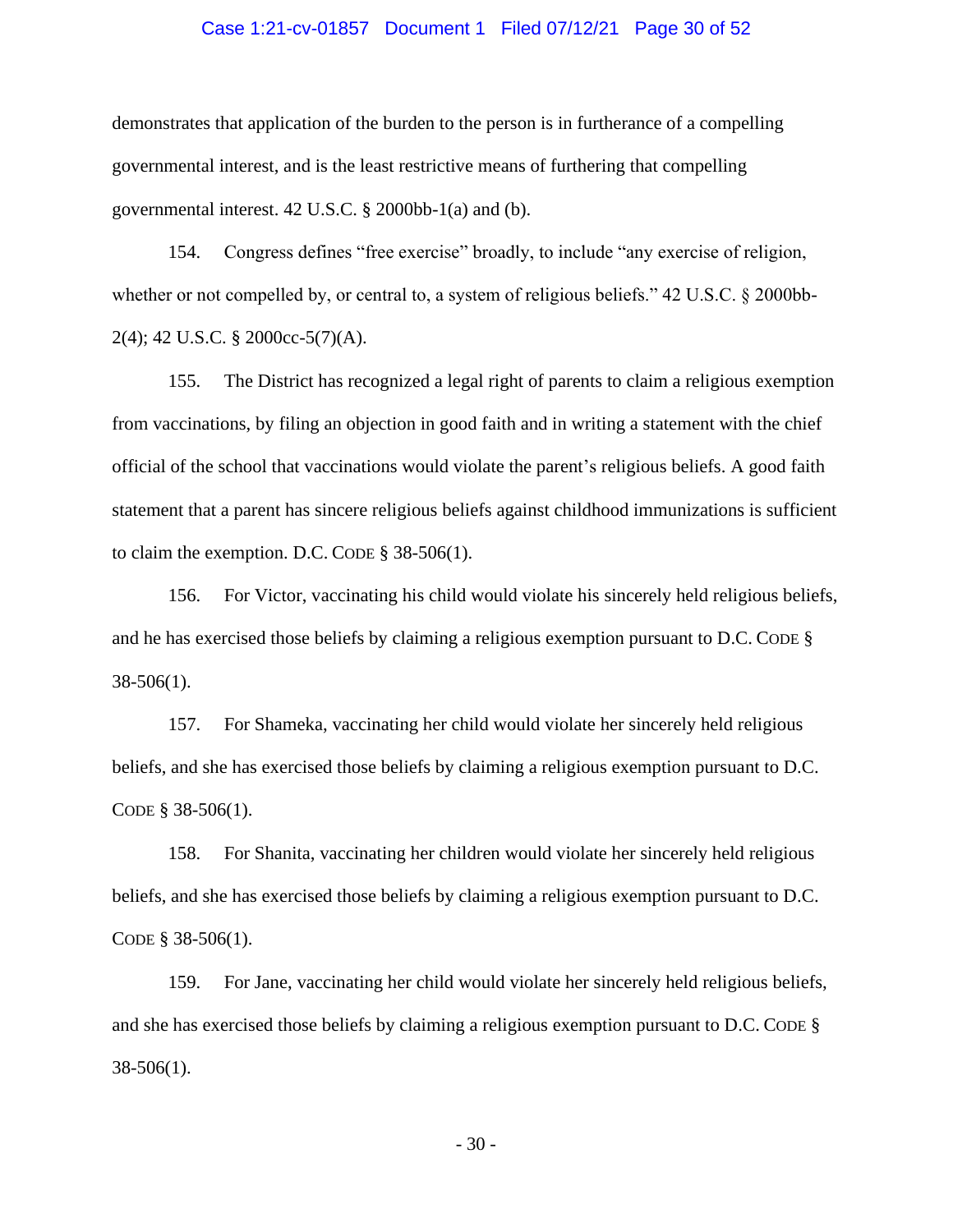#### Case 1:21-cv-01857 Document 1 Filed 07/12/21 Page 31 of 52

160. The Minor Consent Act did not amend D.C. CODE § 38-506(1) to eliminate the religious exemption.

161. Instead, the Minor Consent Act specifically states that vaccinations can be administered to the minor children of parents who have exercised their right to claim a *religious exemption*, without the parents' knowledge or consent. 22-B D.C.M.R. § 600.9(d)(1).

162. Moreover, the Minor Consent Act states that if vaccinations are administered to the minor children of parents who have claimed a religious exemption, "the healthcare provider shall leave blank part 3 of the immunization record, and submit the immunization record directly to the minor student's school." D.C. Code  $\S$  38-602(a)(2).

163. Moreover, the Minor Consent Act states that if vaccinations are administered to the minor children of parents who have exercised their right to claim a religious exemption, insurers shall not send an Explanation of Benefits (EOB) to the parents for services provided under the Minor Consent Act. 22-B D.C.M.R. § 600.9(d)(2).

164. On October 6, 2020, the District's Chief Financial Officer, Jeffrey S. DeWitt, issued a Fiscal Impact Statement on the Minor Consent Act to the Honorable Phil Mendelson, Chairman of the Council of the District of Columbia. In this impact statement, Mr. DeWitt concluded that "[t]he bill requires providers to leave the immunization record blank on the Universal Health Certificate form when a parent is utilizing a religious exemption for vaccinations or is opting their child out of receiving the Human Papillomavirus vaccine. If the immunization record is left blank, providers must submit the Universal Health Certificate direction to the minor's school. Schools must keep this record confidential unless shared with D.C. Health or the school-based health center."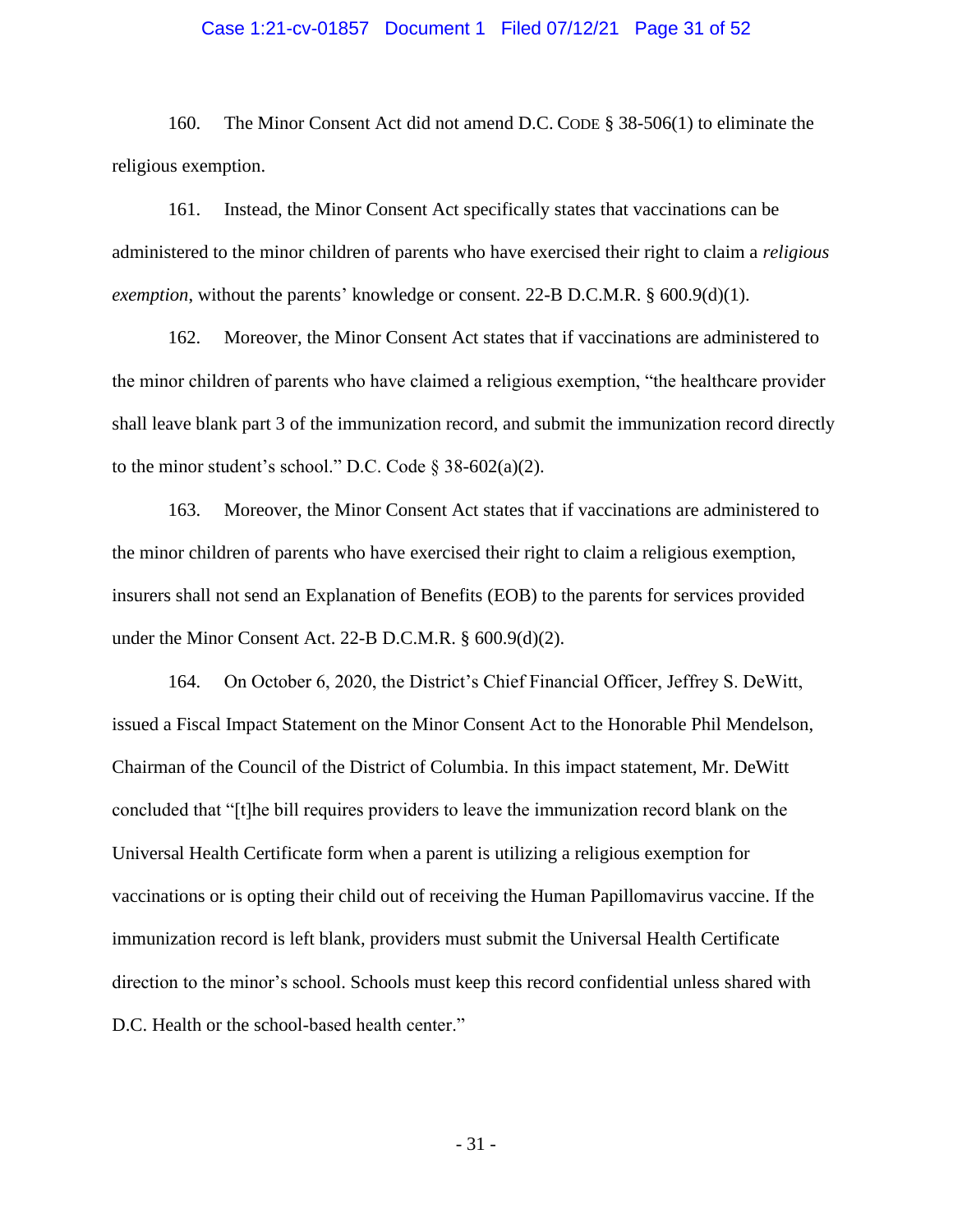#### Case 1:21-cv-01857 Document 1 Filed 07/12/21 Page 32 of 52

165. In so doing, the Minor Consent Act subverts the decision of parents who have exercised their religious beliefs by claiming a lawful religious exemption from vaccinations.

166. In so doing, the Minor Consent Act substantially burdens the free exercise rights of religious parents, by overriding their express religiously-motivated decisions.

167. The Minor Consent Act is not predicated on the existence of a pandemic or other health emergency; it applies to all vaccines recommended by ACIP, in emergency or nonemergency circumstances. Indeed, at the time the Minor Consent Act was adopted in March 2021, neither the FDA nor ACIP allowed or recommended that children under the age of 16 receive the COVID-19 vaccine.

#### *The Constitutional Rights of Parents*

168. In *Troxel v. Granville*, the Supreme Court of the United States recognized that one of the oldest fundamental liberty interests protected by the Constitution is the interest of parents in the care, custody, and control of their children.

169. In *Santosky v. Kramer*, the Court declared that "freedom of personal choice in matters of family life is a fundamental liberty interest protected by the Fourteenth Amendment."

170. In *Wisconsin v. Yoder*, the Court declared that "the history and culture of Western civilization reflect a strong tradition of parental concern for the nurture and upbringing of their children. This primary role of the parents in the upbringing of their children is now established beyond debate as an enduring American tradition."

171. In *Cleveland Board of Education v. LaFleur*, the Court warned that "freedom of personal choice in matters of . . . family life is one of the liberties protected by the Due Process Clause of the Fourteenth Amendment."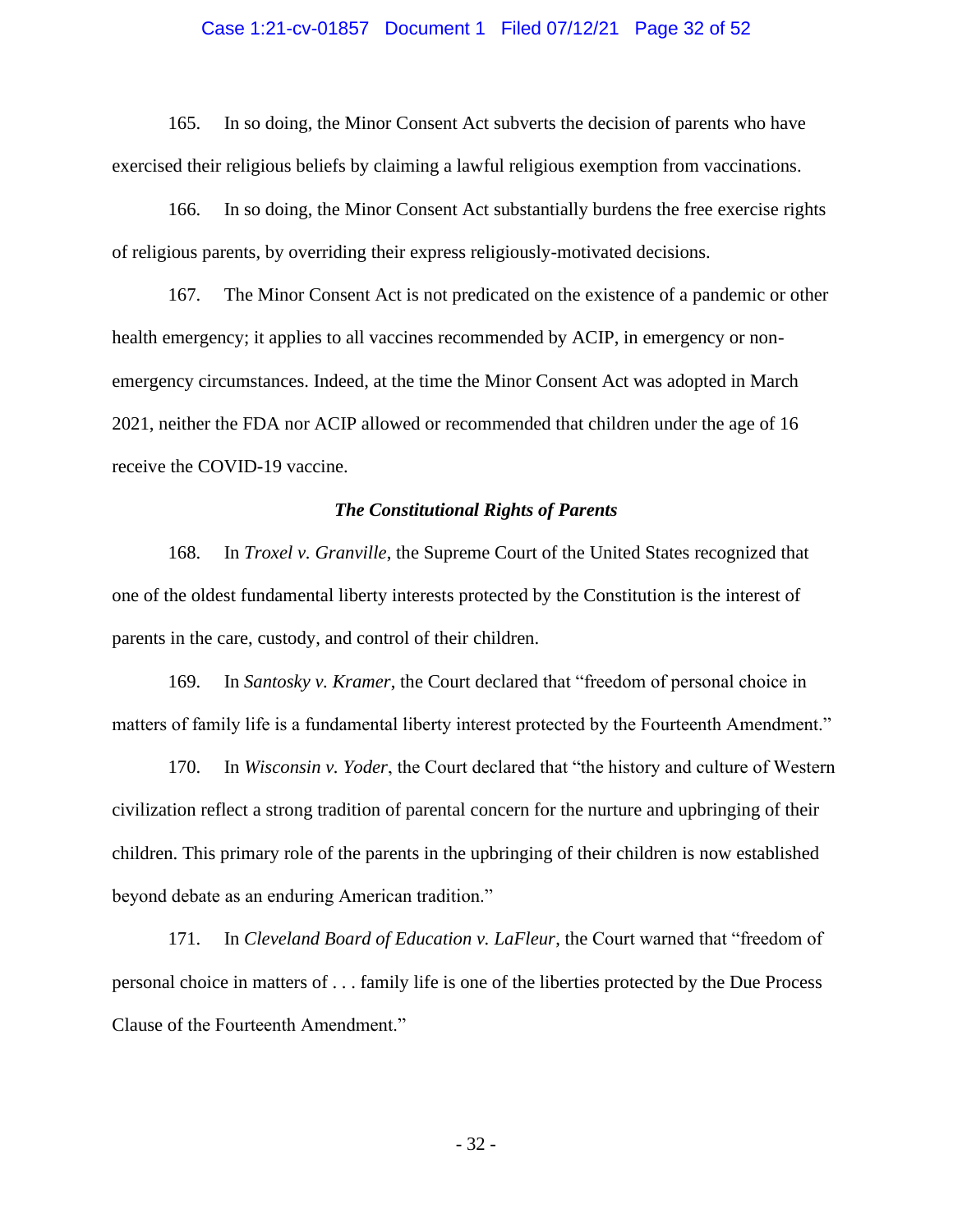#### Case 1:21-cv-01857 Document 1 Filed 07/12/21 Page 33 of 52

172. In *Parham v. J.R.*, the Court stated that "our constitutional system long ago rejected any notion that a child is 'the mere creature of the State,' and, on the contrary, asserted that parents generally 'have the right, coupled with the high duty, to recognize and prepare [their children] for additional obligations.' Surely, this includes a 'high duty' to recognize symptoms of illness and to seek and follow medical advice. The law's concept of the family rests on the presumption that parents possess what a child lacks in maturity, experience, and capacity for judgment required for making life's difficult decisions."

173. The fundamental rights of parents are implicated when the state intervenes and substitutes its decision making for that of the parents.

174. A fit parent's decision with respect to the care, custody, and control of his or her child cannot be overridden by the government unless it has a compelling interest, and its actions are narrowly-tailored to accomplish that compelling interest.

175. Victor is a fit parent, who has exercised his legal right under D.C. CODE § 38- 506(1) to exempt his child from vaccinations because of his sincere religious beliefs.

176. Shameka is a fit parent, who has exercised her legal right under D.C. CODE § 38- 506(1) to exempt her child from vaccinations because of her sincere religious beliefs.

177. Shanita is a fit parent, who has exercised her legal right under D.C. CODE § 38- 506(1) to exempt her children from vaccinations because of her sincere religious beliefs.

178. Jane is a fit parent, who has exercised her legal right under D.C. CODE § 38- 506(1) to exempt her child from vaccinations because of her sincere religious beliefs.

179. By authorizing the vaccination of children whose parents have claimed a religious exemption, the Minor Consent Act substitutes the District's own medical preferences over those of the children's parents.

- 33 -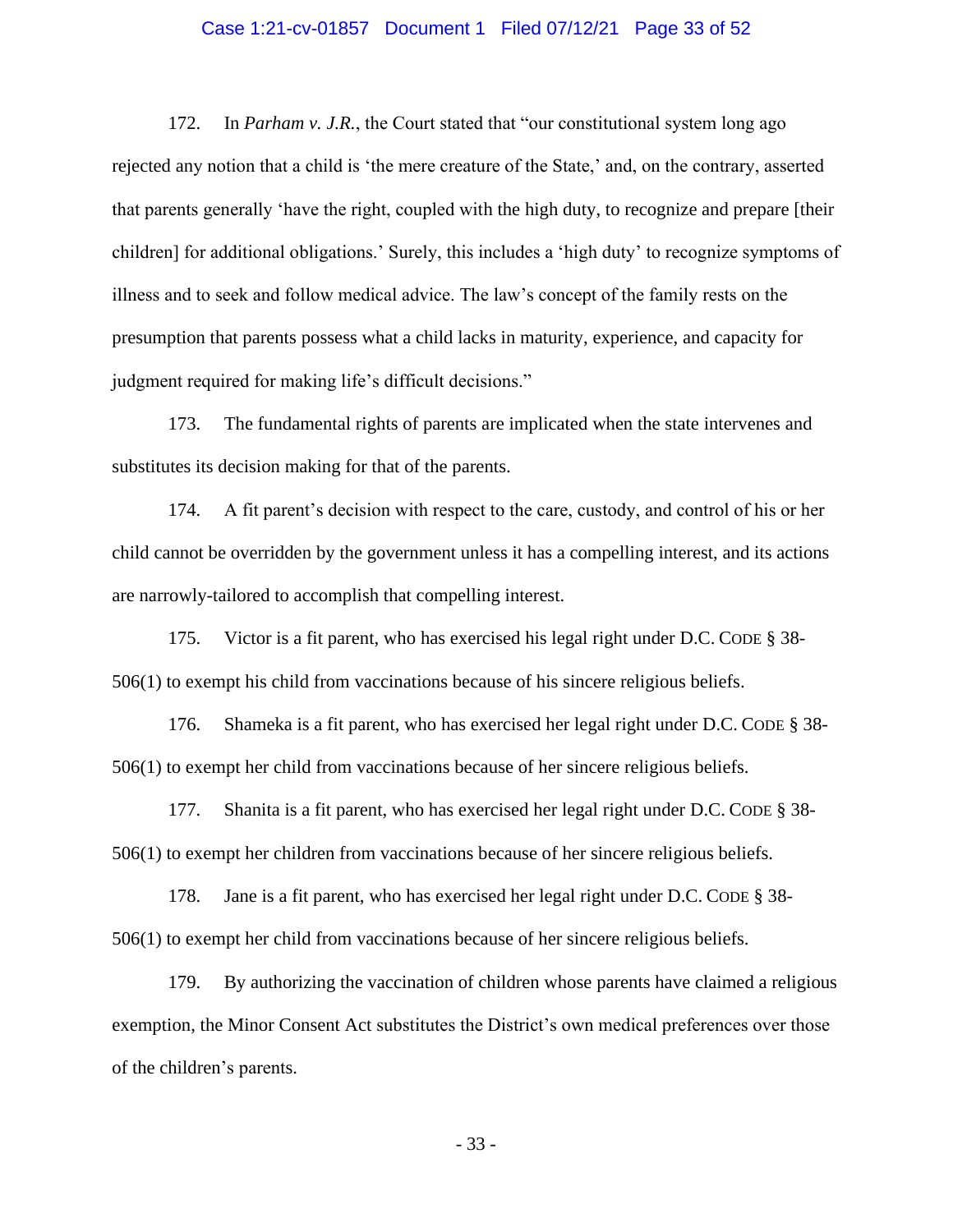### **FIRST CAUSE OF ACTION**

### **28 U.S.C. § 2201 and 42 U.S.C. § 1983**

# **Adoption and Enforcement of an Unconstitutional Statute that Deprives Parents of Federal Statutory Rights Guaranteed by the National Childhood Vaccine Injury Act of 1986, in violation of Article VI and the Fifth Amendment of the Constitution**

180. The allegations contained in paragraphs 1 through 181 are hereby realleged and incorporated by reference herein.

181. Article VI, clause 2 of the U.S. Constitution states that the Constitution and laws of the United States shall be the supreme law of the land.

182. By adopting the National Vaccine Act, Congress expressed a clear intent to occupy the field of law as to the administration of childhood vaccinations.

183. Congress has mandated that before vaccines could be administered to children, parents must be provided with a detailed Vaccine Injury Statement (VIS) before a vaccine is administered, and that detailed information about each vaccine—including date of administration, the manufacturer and lot number, and the name and address of the health care provider administering the vaccine—must be recorded in the child's permanent health record.

184. Contrary to the National Vaccine Act, the Minor Consent Act allows a child to be injected with vaccines without the parent's knowledge or consent, and is designed to conceal from the child's parent the fact that the child has been injected with vaccines without the parent's knowledge or consent. By intentionally and surreptitiously stripping parents of their decisionmaking and rights regarding the medical care of their child, and placing that decision-making squarely in the hands of the government, the Minor Consent Act subverts the protections of the National Vaccine Act, in violation of Article VI and the Fifth Amendment of the Constitution of the United States.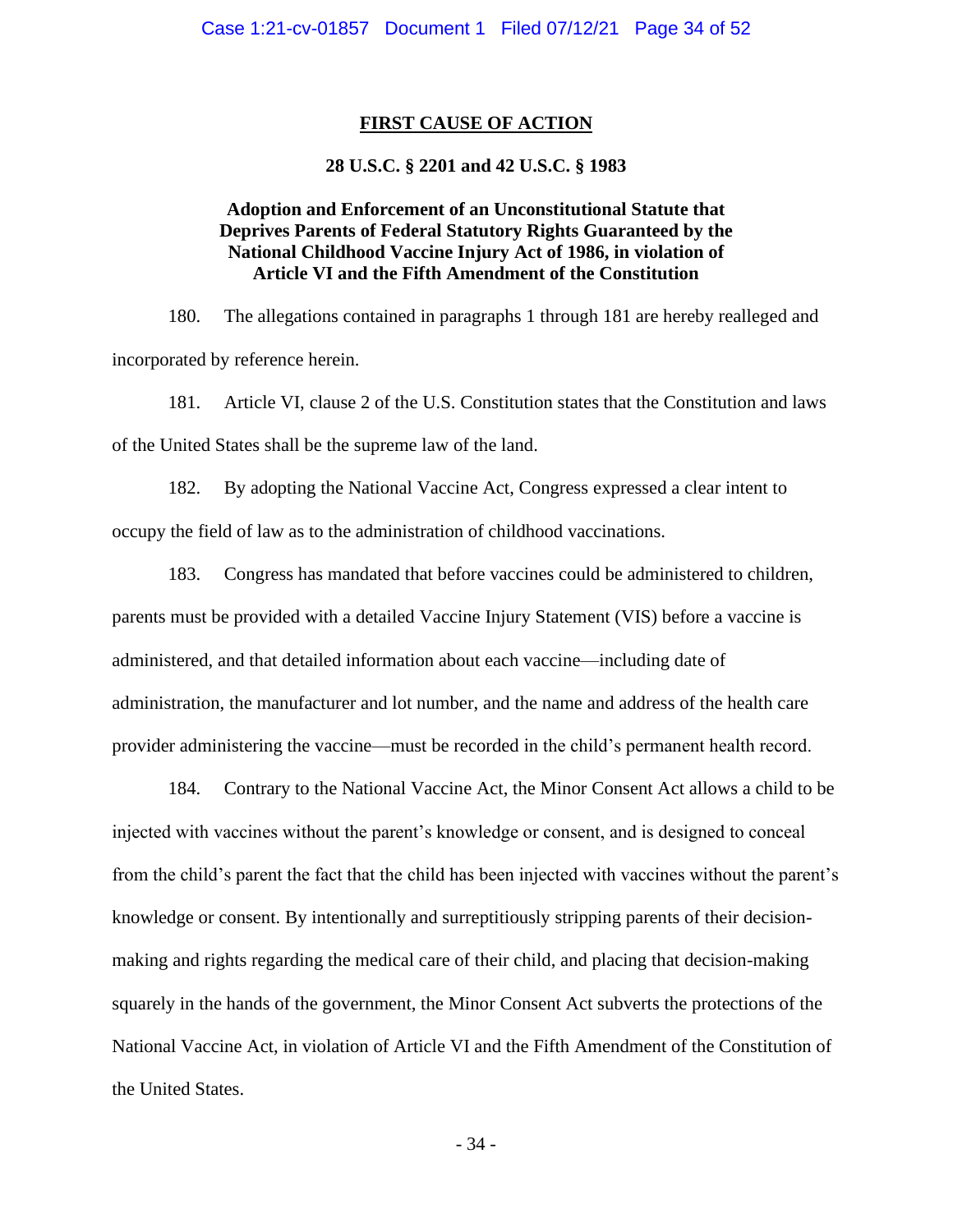#### Case 1:21-cv-01857 Document 1 Filed 07/12/21 Page 35 of 52

185. Contrary to the National Vaccine Act, the Minor Consent Act commands that the immunization record shall be confidential in order to hide from the parent that the child has been vaccinated and mandates that any information about vaccinations administered under the Minor Consent Act shall not be added to the child's permanent health record, but shall instead be recorded only in a record maintained by the child's school, inaccessible to the parent. By intentionally depriving parents of any knowledge that their children have received immunizations, the Minor Consent Act subverts the protections of the National Vaccine Act, in violation of Article VI and the Fifth Amendment of the Constitution of the United States.

186. Contrary to the National Vaccine Act, the Minor Consent Act prevents the parent from receiving federally mandated Vaccine Injury Statements at the time the child is vaccinated and subverts Congress's intent to protect children by depriving parents of any knowledge that their child may be at increased risk of serious harm or death. In so doing, the Minor Consent Act usurps the responsibility and authority of the private entities and federal government agencies, to which Congress entrusted and assigned the responsibility to develop and publish Vaccine Injury Statements in violation of the Supremacy Clause of Article VI and the Due Process Clause of Fifth Amendment of the Constitution of the United States.

187. Because the Minor Consent Act prevents providers from disclosing the administration of vaccinations to parents, Victor will receive no formal notice if his rights under the National Vaccine Act are subverted, much less prior notice and an opportunity to assert those rights before he is deprived of them. By mandating these surreptitious acts, the Minor Consent Act erects barriers that make it far more difficult for parents like Victor to vindicate their legal and constitutional rights.

- 35 -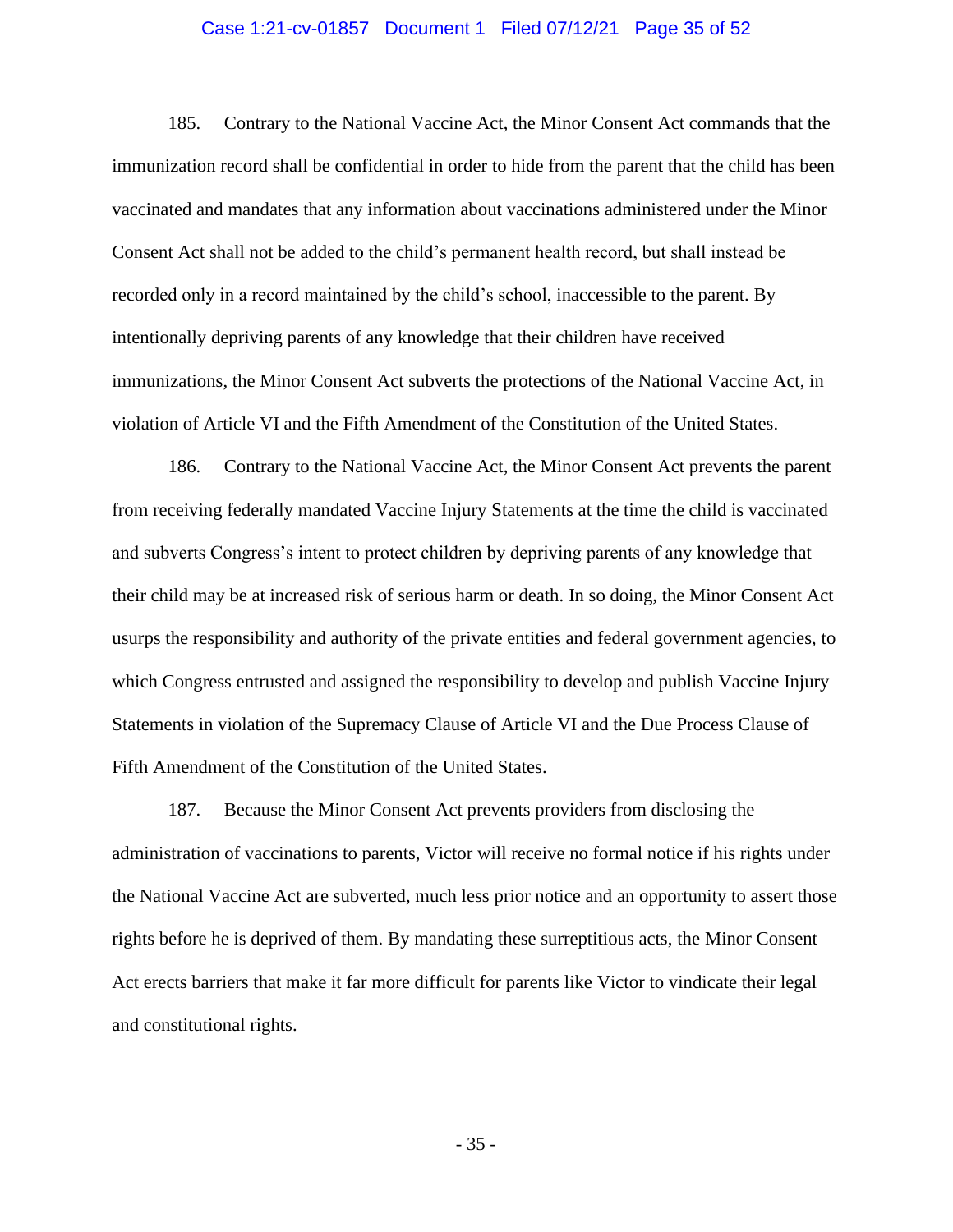#### Case 1:21-cv-01857 Document 1 Filed 07/12/21 Page 36 of 52

188. Additionally, by allowing the District to develop its own alternative VISs for distribution to children, the Minor Consent Act deprives children of an opportunity to have a VIS developed by the Secretary of the U.S. Department of Health and Human Services, developed in consultation with the CDC and FDA, in accordance with standards specified by Congress.

189. The plain language of the Minor Consent Act, combined with the public statements of the D.C. Council in adopting it and the subsequent actions and public statements of the defendants, has caused Victor to fear that L.B. will be pressured to receive one or more vaccinations—including vaccinations for HPV, meningitis, and COVID-19—when DCPS returns to mandatory, full-time, in-person learning on August 30, 2021, and that this will occur without Victor's knowledge or consent. Because Victor will not send L.B. back to Kipp Will Academy while this risk remains, his only alternative is to enroll L.B. in a DCPS program that offers remote instruction—if such a program continues in the fall of 2021, and is available to him—or to enroll L.B. in some other educational alternative to public school, at his own personal expense. As such, Victor asks this Court to declare the Act illegal, and to issue an injunction preventing the Mayor, D.C. Health, and DCPS from enforcing the Act.

190. Because the Minor Consent Act prevents providers from disclosing the administration of vaccinations to parents, Shameka will receive no formal notice if her rights under the National Vaccine Act are subverted, much less prior notice and an opportunity to assert those rights before she is deprived of them. By mandating these surreptitious acts, the Minor Consent Act erects barriers that make it far more difficult for parents like Shameka to vindicate their legal and constitutional rights.

191. The plain language of the Minor Consent Act, combined with the public statements of the D.C. Council in adopting it and the subsequent actions and public statements of

- 36 -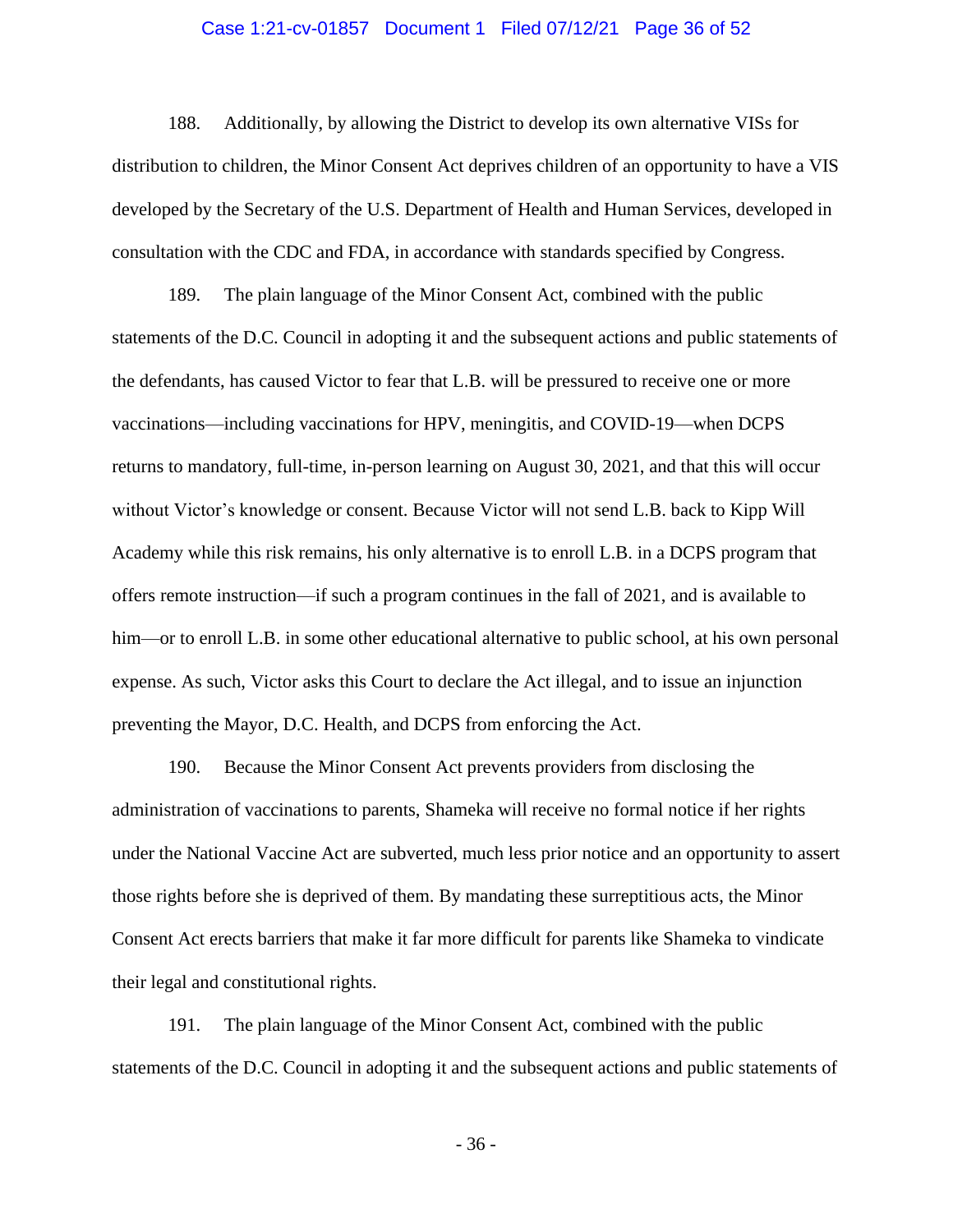#### Case 1:21-cv-01857 Document 1 Filed 07/12/21 Page 37 of 52

the defendants, has caused Shameka to fear that K.G. will be pressured to receive one or more vaccinations—including vaccinations for HPV, meningitis, and COVID-19—when DCPS returns to mandatory, full-time, in-person learning on August 30, 2021, and that this will occur without Shameka's knowledge or consent. Because Shameka will not send K.G. back to Hardy Middle School while this risk remains, her only alternative is to enroll K.G. in a DCPS program that offers remote instruction—if such a program continues in the fall of 2021, and is available to her—or to enroll K.G. in some other educational alternative to public school, at her own personal expense. As such, Shameka asks this Court to declare the Act illegal, and to issue an injunction preventing the Mayor, D.C. Health, and DCPS from enforcing the Act.

192. Because the Minor Consent Act prevents providers from disclosing the administration of vaccinations to parents, Shanita will receive no formal notice if her rights under the National Vaccine Act are subverted, much less prior notice and an opportunity to assert those rights before she is deprived of them. By mandating these surreptitious acts, the Minor Consent Act erects barriers that make it far more difficult for parents like Shanita to vindicate their legal and constitutional rights.

193. The plain language of the Minor Consent Act, combined with the public statements of the D.C. Council in adopting it and the subsequent actions and public statements of the defendants, has caused Shanita to fear that N.W. and M.R. will be pressured to receive one or more vaccinations—including vaccinations for HPV, meningitis, and COVID-19—when DCPS returns to mandatory, full-time, in-person learning on August 30, 2021, and that this will occur without Shanita's knowledge or consent. Because Shanita will not send N.W. or M.R. back to school while this risk remains, her only alternative is to enroll N.W. and M.R. in a DCPS program that offers remote instruction—if such a program continues in the fall of 2021, and is

- 37 -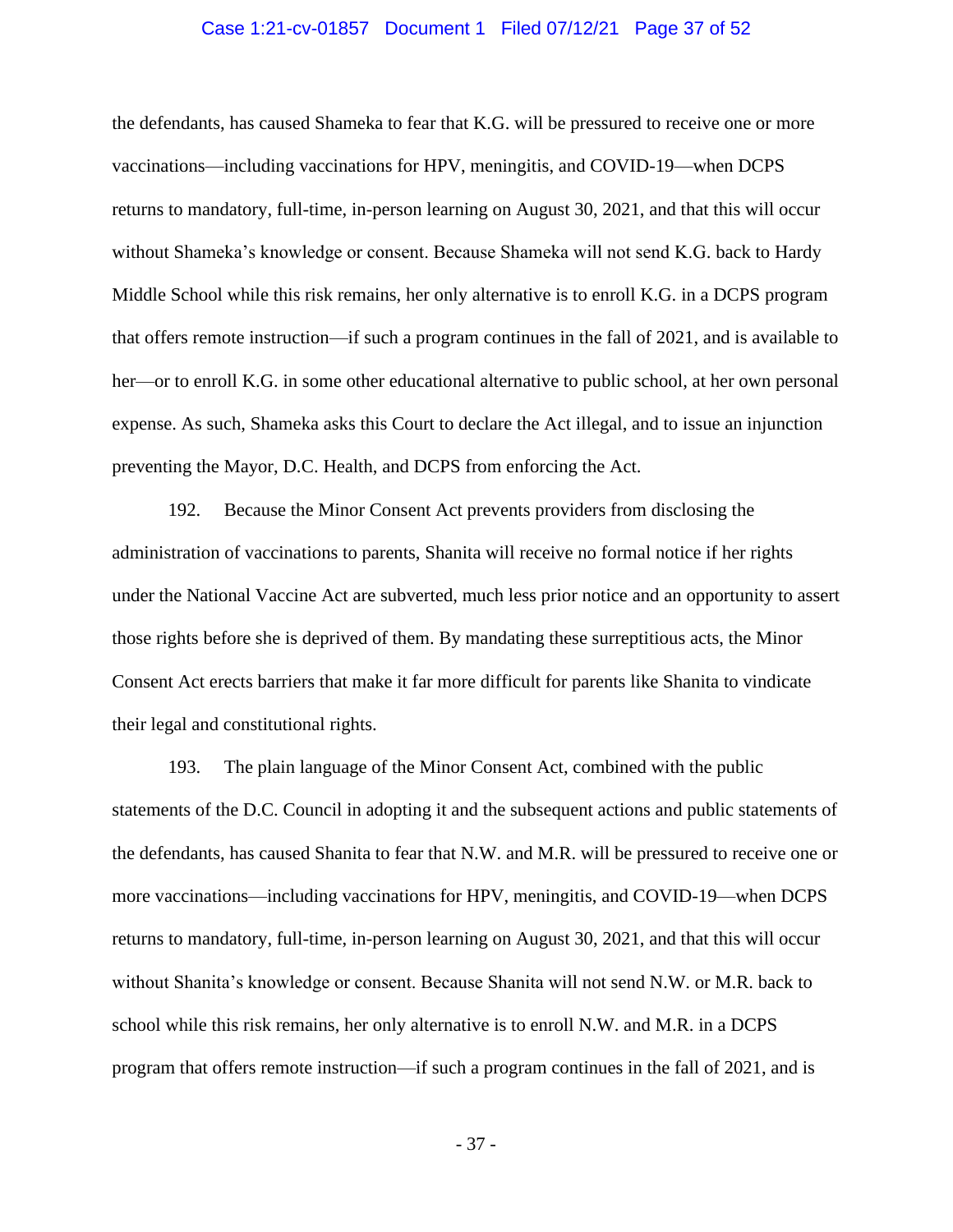#### Case 1:21-cv-01857 Document 1 Filed 07/12/21 Page 38 of 52

available to her—or to enroll them in some other educational alternative to public school, at her own personal expense. As such, Shanita asks this Court to declare the Act illegal, and to issue an injunction preventing the Mayor, D.C. Health, and DCPS from enforcing the Act.

194. Because the Minor Consent Act prevents providers from disclosing the administration of vaccinations to parents, Jane will receive no formal notice if her rights under the National Vaccine Act are subverted, much less prior notice and an opportunity to assert those rights before she is deprived of them. By mandating these surreptitious acts, the Minor Consent Act erects barriers that make it far more difficult for parents like Jane to vindicate their legal and constitutional rights.

195. The plain language of the Minor Consent Act, combined with the public statements of the D.C. Council in adopting it and the subsequent actions and public statements of the defendants, has caused Jane to fear that H.B. will be pressured to receive one or more vaccinations—including vaccinations for HPV, meningitis, and COVID-19—when DCPS returns to mandatory, full-time, in-person learning on August 30, 2021, and that this will occur without Jane's knowledge or consent. Because Jane will not send H.B. back to School Without Walls while this risk remains, her only alternative is to enroll H.B. in a DCPS program that offers remote instruction—if such a program continues in the fall of 2021, and is available to her—or to enroll H.B. in some other educational alternative to public school, at her own personal expense. As such, Jane asks this Court to declare the Act illegal, and to issue an injunction preventing the Mayor, D.C. Health, and DCPS from enforcing the Act.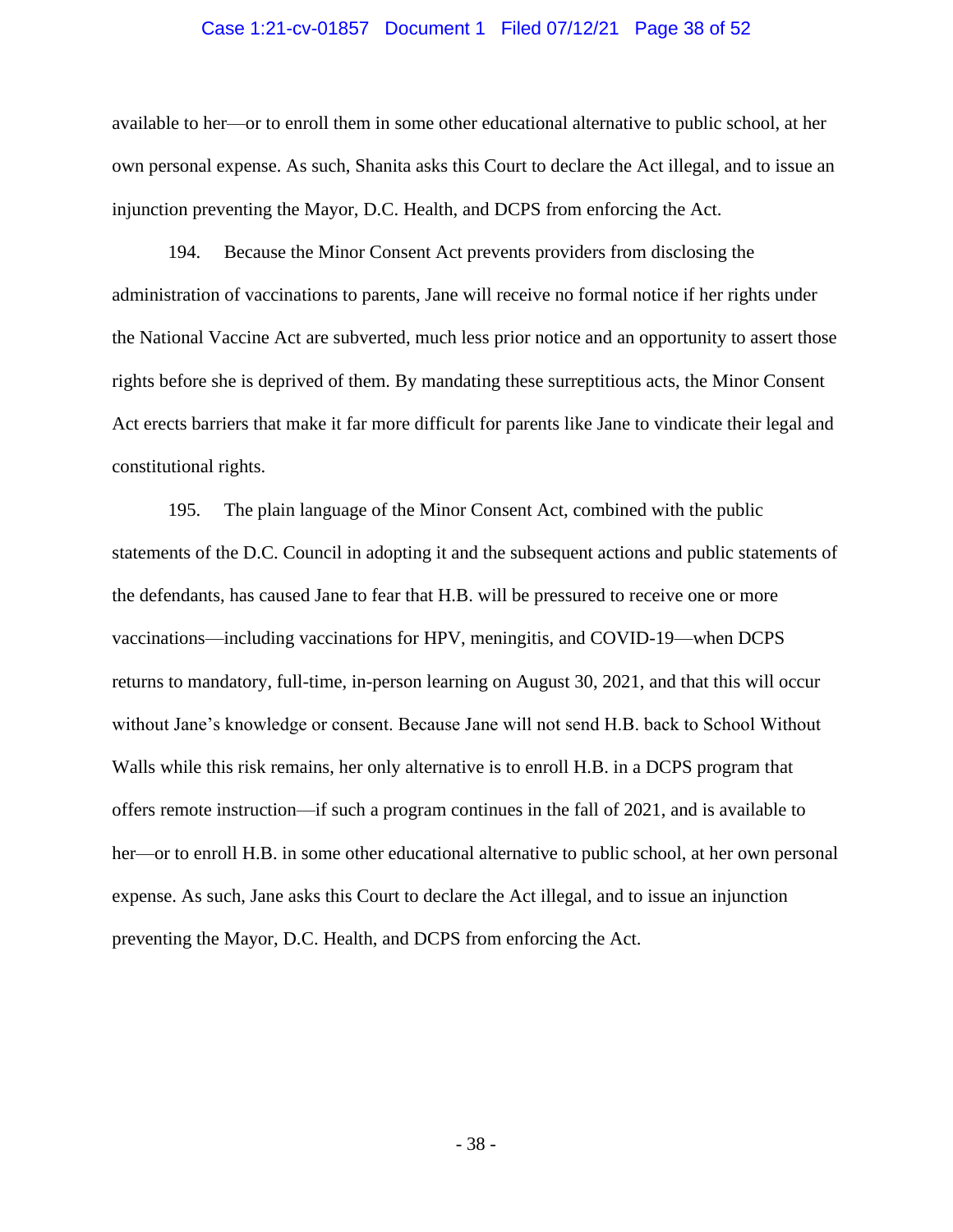#### **SECOND CAUSE OF ACTION**

### **28 U.S.C. § 2201, 42 U.S.C. § 1983, and 42 U.S.C. § 2000bb**

## **Adoption and Enforcement of an Unconstitutional Statute In violation of the Religious Freedom Restoration Act of 1993**

196. The allegations contained in paragraphs 1 through 197 are hereby realleged and incorporated by reference herein.

197. The District has recognized a legal right of parents to claim a religious exemption from vaccinations, by filing an objection in good faith and writing a statement with the chief official of the school that vaccinations would violate the parents' religious beliefs. The Minor Consent Act does not amend the D.C. Code to eliminate that religious exemption.

198. The Minor Consent Act substantially burdens free exercise rights by authorizing the actual *administration* of vaccines to the minor children of parents who have exercised their right to claim a religious exemption, without the parent's knowledge or consent.

199. The Minor Consent Act does not identify any compelling interest that would justify overriding the decision of parents to decline childhood vaccines on account of their sincere religious beliefs.

200. The Minor Consent Act does not further any compelling interest that would justify overriding the decision of parents to decline childhood vaccines on account of their sincere religious beliefs. The District has no compelling interest in offering parents a religious exemption with one hand and surreptitiously taking away the exemption protections with the other.

201. The Minor Consent Act is not narrowly tailored to further any compelling interest that might justify overriding the religious decisions of parents.

- 39 -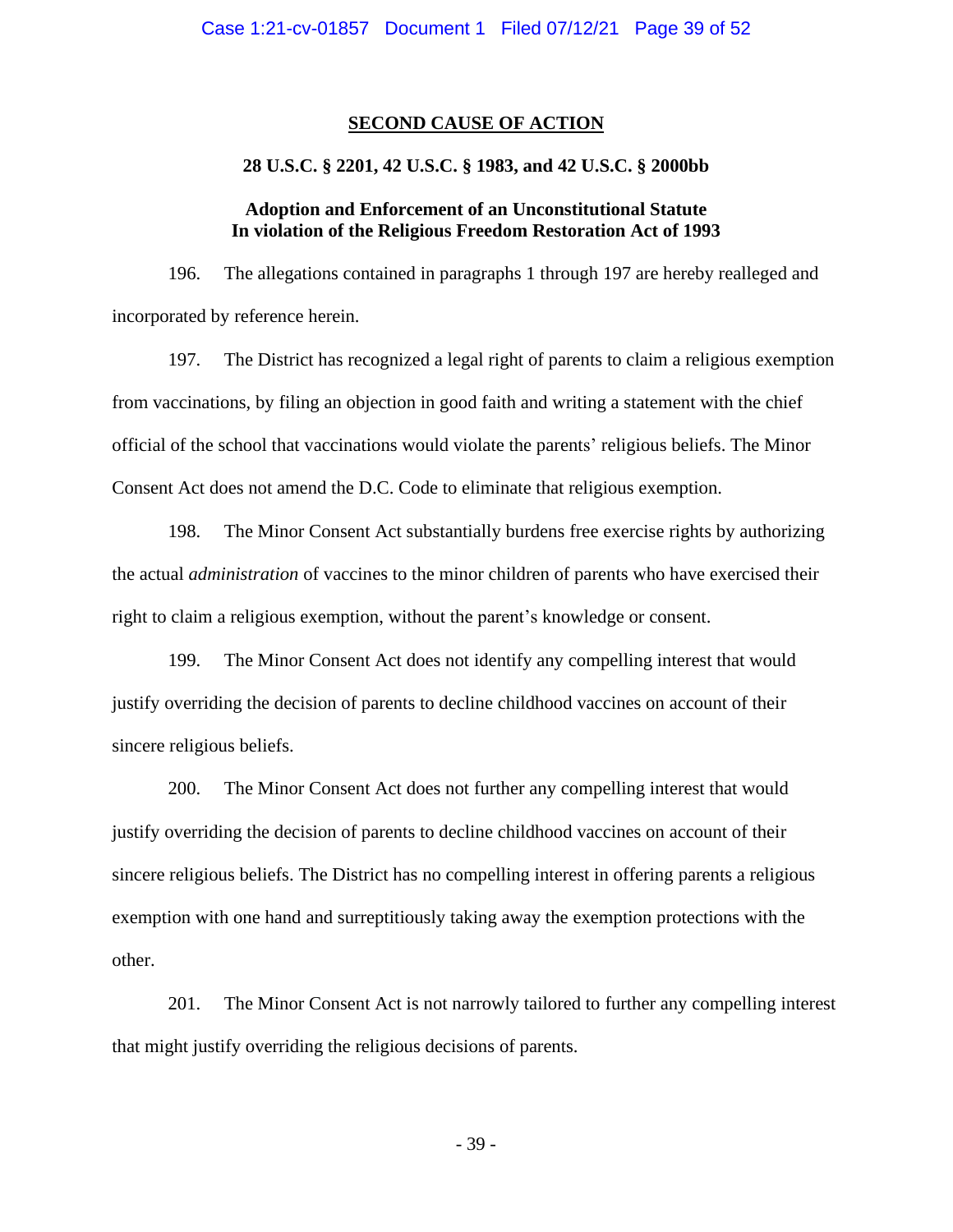#### Case 1:21-cv-01857 Document 1 Filed 07/12/21 Page 40 of 52

202. Because the Minor Consent Act prevents providers from disclosing the administration of vaccinations to parents, Victor will receive no formal notice if his free exercise rights are subverted, much less prior notice and an opportunity to assert those rights before he is deprived of them.

203. The plain language of the Minor Consent Act, combined with the public statements of the D.C. Council in adopting it and the subsequent actions and public statements of the defendants, has caused Victor to fear that L.B. will be pressured to receive one or more vaccinations—including vaccinations for HPV, meningitis, and COVID-19—when DCPS returns to mandatory, full-time, in-person learning on August 30, 2021, and that this will occur without Victor's knowledge or consent. Because Victor will not send L.B. back to Kipp Will Academy while this risk remains, his only alternative is to enroll L.B. in a DCPS program that offers remote instruction—if such a program continues in the fall of 2021, and is available to him—or to enroll L.B. in some other educational alternative to public school, at his own personal expense. As such, Victor asks this Court to declare the Act illegal, and to issue an injunction preventing the Mayor, D.C. Health, and DCPS from enforcing the Act.

204. Because the Minor Consent Act prevents providers from disclosing the administration of vaccinations to parents, Shameka will receive no formal notice if her free exercise rights are subverted, much less prior notice and an opportunity to assert those rights before she is deprived of them.

205. The plain language of the Minor Consent Act, combined with the public statements of the D.C. Council in adopting it and the subsequent actions and public statements of the defendants, has caused Shameka to fear that K.G. will be pressured to receive one or more vaccinations—including vaccinations for HPV, meningitis, and COVID-19—when DCPS

- 40 -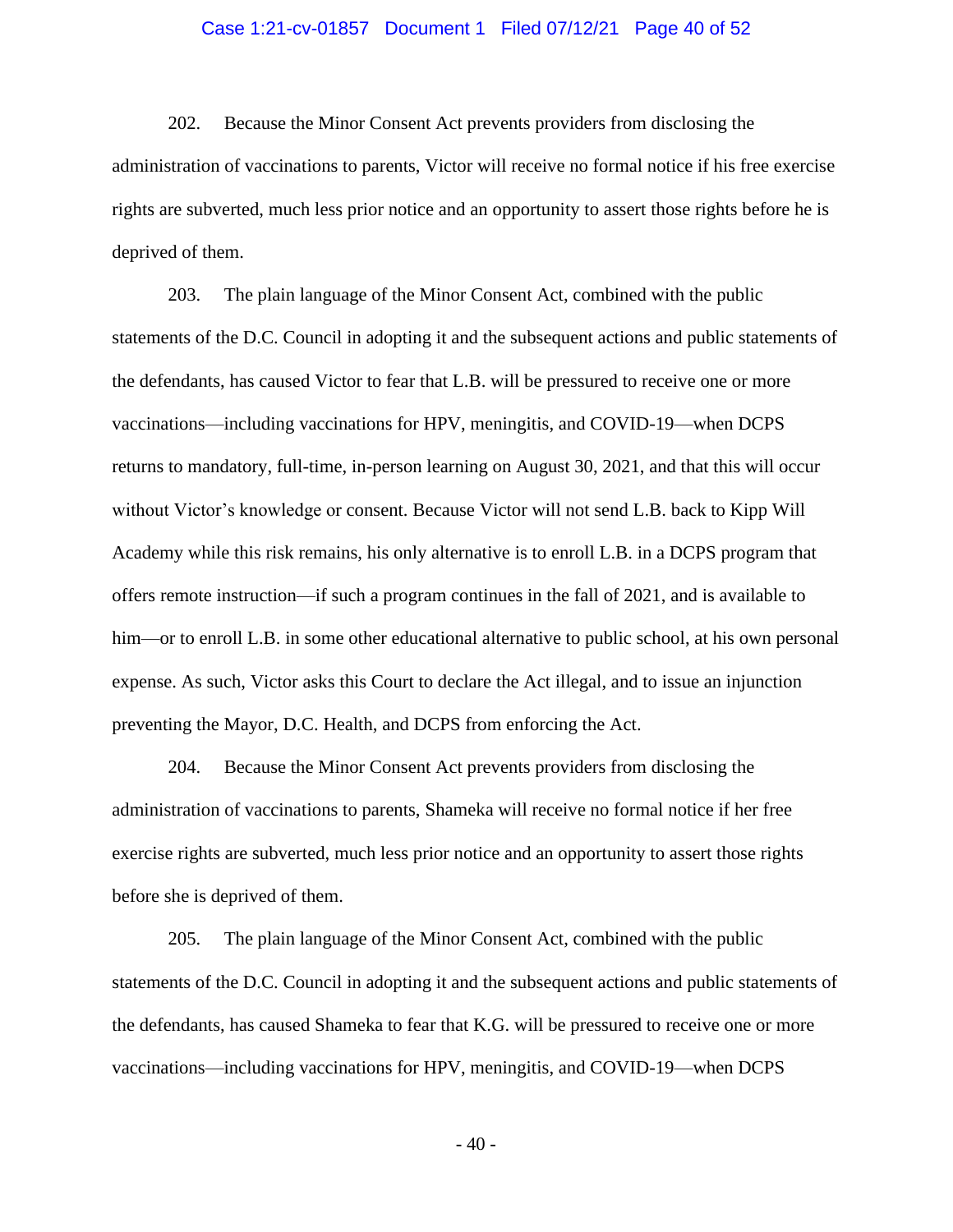#### Case 1:21-cv-01857 Document 1 Filed 07/12/21 Page 41 of 52

returns to mandatory, full-time, in-person learning on August 30, 2021, and that this will occur without Shameka's knowledge or consent. Because Shameka will not send K.G. back to Hardy Middle School while this risk remains, her only alternative is to enroll K.G. in a DCPS program that offers remote instruction—if such a program continues in the fall of 2021, and is available to her—or to enroll K.G. in some other educational alternative to public school, at her own personal expense. As such, Shameka asks this Court to declare the Act illegal, and to issue an injunction preventing the Mayor, D.C. Health, and DCPS from enforcing the Act.

206. Because the Minor Consent Act prevents providers from disclosing the administration of vaccinations to parents, Shanita will receive no formal notice if her free exercise rights are subverted, much less prior notice and an opportunity to assert those rights before she is deprived of them.

207. The plain language of the Minor Consent Act, combined with the public statements of the D.C. Council in adopting it and the subsequent actions and public statements of the defendants, has caused Shanita to fear that N.W. and M.R. will be pressured to receive one or more vaccinations—including vaccinations for HPV, meningitis, and COVID-19—when DCPS returns to mandatory, full-time, in-person learning on August 30, 2021, and that this will occur without Shanita's knowledge or consent. Because Shanita will not send N.W. and M.R. back to school while this risk remains, her only alternative is to enroll N.W. and M.R. in a DCPS program that offers remote instruction—if such a program continues in the fall of 2021, and is available to her—or to enroll them in some other educational alternative to public school, at her own personal expense. As such, Shanita asks this Court to declare the Act illegal, and to issue an injunction preventing the Mayor, D.C. Health, and DCPS from enforcing the Act.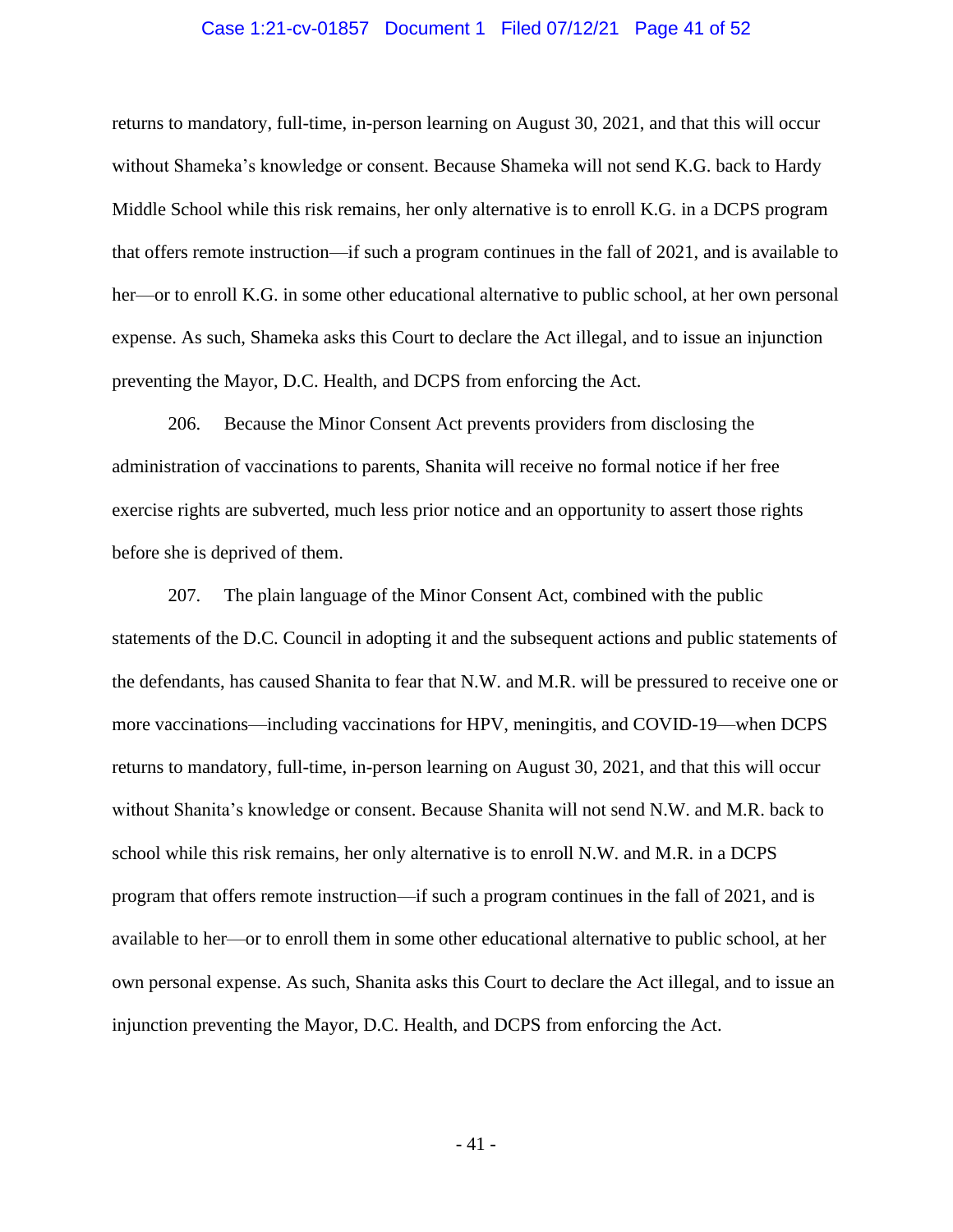### Case 1:21-cv-01857 Document 1 Filed 07/12/21 Page 42 of 52

208. Because the Minor Consent Act prevents providers from disclosing the administration of vaccinations to parents, Jane will receive no formal notice if her free exercise rights are subverted, much less prior notice and an opportunity to assert those rights before she is deprived of them.

209. The plain language of the Minor Consent Act, combined with the public statements of the D.C. Council in adopting it and the subsequent actions and public statements of the defendants, has caused Jane to fear that H.B. will be pressured to receive one or more vaccinations—including vaccinations for HPV, meningitis, and COVID-19—when DCPS returns to mandatory, full-time, in-person learning on August 30, 2021, and that this will occur without Jane's knowledge or consent. Because Jane will not send H.B. back to School Without Walls while this risk remains, her only alternative is to enroll H.B. in a DCPS program that offers remote instruction—if such a program continues in the fall of 2021, and is available to her—or to enroll H.B. in some other educational alternative to public school, at her own personal expense. As such, Jane asks this Court to declare the Act illegal, and to issue an injunction preventing the Mayor, D.C. Health, and DCPS from enforcing the Act.

#### **THIRD CAUSE OF ACTION**

#### **28 U.S.C. § 2201 and 42 U.S.C. § 1983**

### **Adoption and Enforcement of an Unconstitutional Statute that Deprives Parents of their Fundamental Right to Direct the Upbringing of their Children In Violation of the Fifth Amendment of the U.S. Constitution**

210. The allegations contained in paragraphs 1 through 211 are hereby realleged and incorporated by reference herein.

211. It is clearly established both in this Circuit and the District of Columbia that fit parents have a fundamental right to direct the upbringing of their children.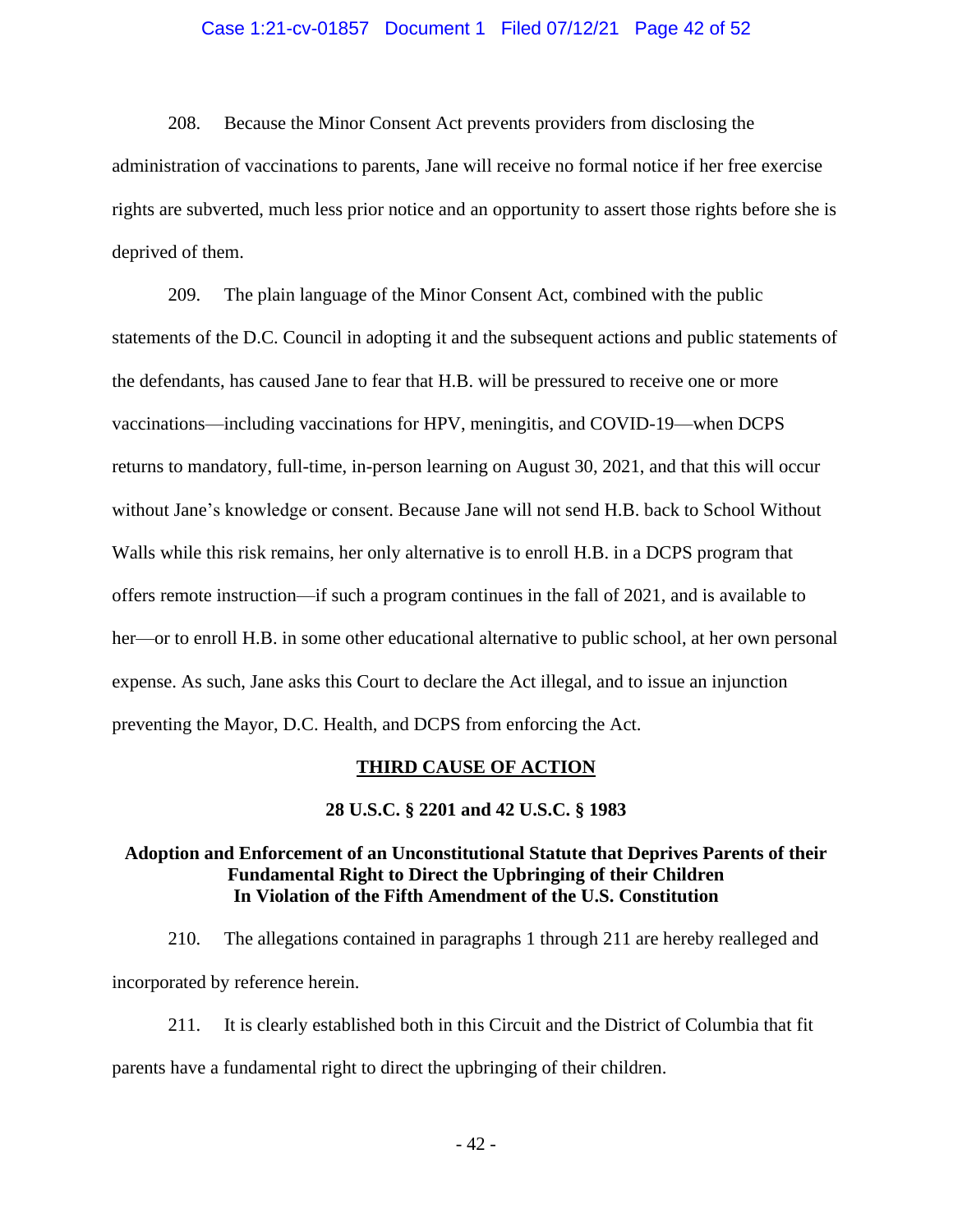#### Case 1:21-cv-01857 Document 1 Filed 07/12/21 Page 43 of 52

212. The Minor Consent Act surreptitiously subverts that legal right. With one hand, the District has extended to parents a statutory right to exempt their children from vaccinations; with the other, the District takes away from those same parents the protection of that lawful exemption, without their knowledge or consent.

213. The Minor Consent Act does not hinge on any finding of parental unfitness. On the contrary, the Minor Consent Act permits healthcare providers to administer vaccines to minor children without any consideration of the parents' fitness—and, indeed, to the children of fit parents—based on the provider's sole assessment of whether the minor child can provide informed consent.

214. Moreover, the Minor Consent Act states that if vaccinations are administered to the minor children of parents who have exercised their right to claim a religious exemption, this administration shall be kept secret from the parents. Specifically, healthcare providers are prohibited from recording the vaccinations in part 3 of the child's unization records and are barred from sending an Explanation of Benefits (EOB) to the parents for any vaccinations they administer under the Minor Consent Act.

215. The Minor Consent Act does not account for, much less rebut, the presumption that fit parents act in the best interests of their children.

216. The Minor Consent Act does not accord special weight to the decisions of fit parents; on the contrary, it discards the decisions of fit parents.

217. The Minor Consent Act does not identify any compelling interest that would justify overriding the decision of fit parents to decline childhood vaccines.

218. The Minor Consent Act does not further any compelling interest that would justify overriding the decision of fit parents to decline childhood vaccines.

- 43 -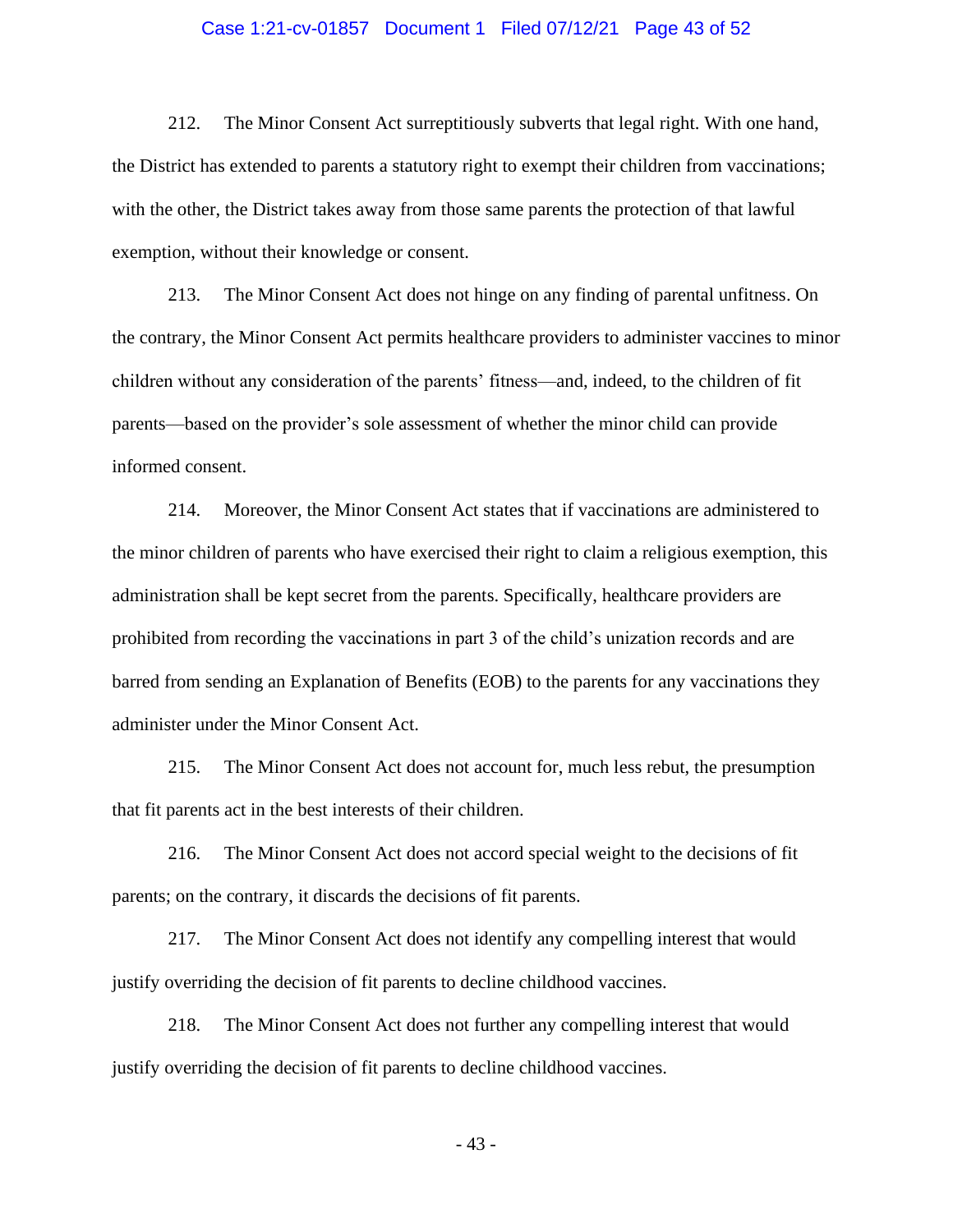#### Case 1:21-cv-01857 Document 1 Filed 07/12/21 Page 44 of 52

219. The Minor Consent Act is not narrowly tailored to further any compelling interest that might justify overriding the decision of fit parents to decline childhood vaccines.

220. Pursuant to this unconstitutional Minor Consent Act, a medical provider at a hospital, clinic, or school office could administer vaccinations to L.B. without Victor's prior knowledge or consent, subverting his fundamental right under the Fifth Amendment to claim a lawful exemption from vaccinations for her minor children. Because the Minor Consent Act prevents providers from disclosing the administration of vaccines to parents, Victor will receive no formal notice if his parental rights are subverted, much less prior notice and an opportunity to assert those rights before she is deprived of them.

221. The plain language of the Minor Consent Act, combined with the public statements of the D.C. Council in adopting it and the subsequent actions and public statements of the defendants, has caused Victor to fear that L.B. will be pressured to receive one or more vaccinations—including vaccinations for HPV, meningitis, and COVID-19—when DCPS returns to mandatory, full-time, in-person learning on August 30, 2021, and that this will occur without Victor's knowledge or consent. Because Victor will not send L.B. back to Kipp Will Academy while this risk remains, his only alternative is to enroll L.B. in a DCPS program that offers remote instruction—if such a program continues in the fall of 2021, and is available to him—or to enroll L.B. in some other educational alternative to public school, at his own personal expense. As such, Victor asks this Court to declare the Act illegal, and to issue an injunction preventing the Mayor, D.C. Health, and DCPS from enforcing the Act.

222. Pursuant to this unconstitutional Minor Consent Act, a medical provider at a hospital, clinic, or school office could administer vaccinations to K.G. without Shameka's prior knowledge or consent, subverting her fundamental right under the Fifth Amendment to claim a

- 44 -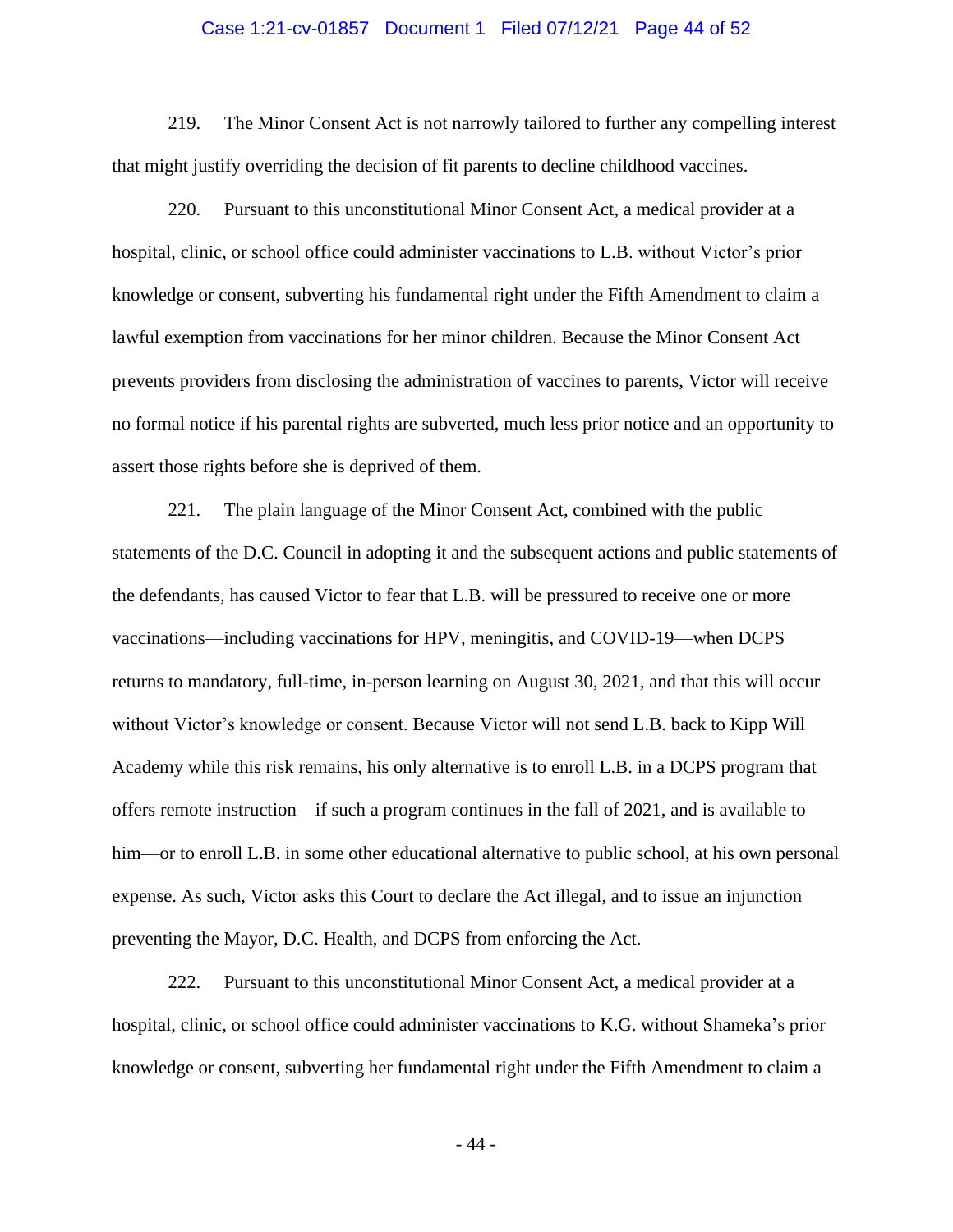#### Case 1:21-cv-01857 Document 1 Filed 07/12/21 Page 45 of 52

lawful exemption from vaccinations for her minor children. Because the Minor Consent Act prevents providers from disclosing the administration of vaccines to parents, Shameka will receive no formal notice if her parental rights are subverted, much less prior notice and an opportunity to assert those rights before she is deprived of them.

223. The plain language of the Minor Consent Act, combined with the public statements of the D.C. Council in adopting it and the subsequent actions and public statements of the defendants, has caused Shameka to fear that K.G. will be pressured to receive one or more vaccinations—including vaccinations for HPV, meningitis, and COVID-19—when DCPS returns to mandatory, full-time, in-person learning on August 30, 2021, and that this will occur without Shameka's knowledge or consent. Because Shameka will not send K.G. back to Hardy Middle School while this risk remains, her only alternative is to enroll K.G. in a DCPS program that offers remote instruction—if such a program continues in the fall of 2021, and is available to her—or to enroll K.G. in some other educational alternative to public school, at her own personal expense. As such, Shameka asks this Court to declare the Act illegal, and to issue an injunction preventing the Mayor, D.C. Health, and DCPS from enforcing the Act.

224. Pursuant to this unconstitutional Minor Consent Act, a medical provider at a hospital, clinic, or school office could administer vaccinations to N.W. or M.R. without Shanita's prior knowledge or consent, subverting her fundamental right under the Fifth Amendment to claim a lawful exemption from vaccinations for her minor children. Because the Minor Consent Act prevents providers from disclosing the administration of vaccines to parents, Shanita will receive no formal notice if her parental rights are subverted, much less prior notice and an opportunity to assert those rights before she is deprived of them.

- 45 -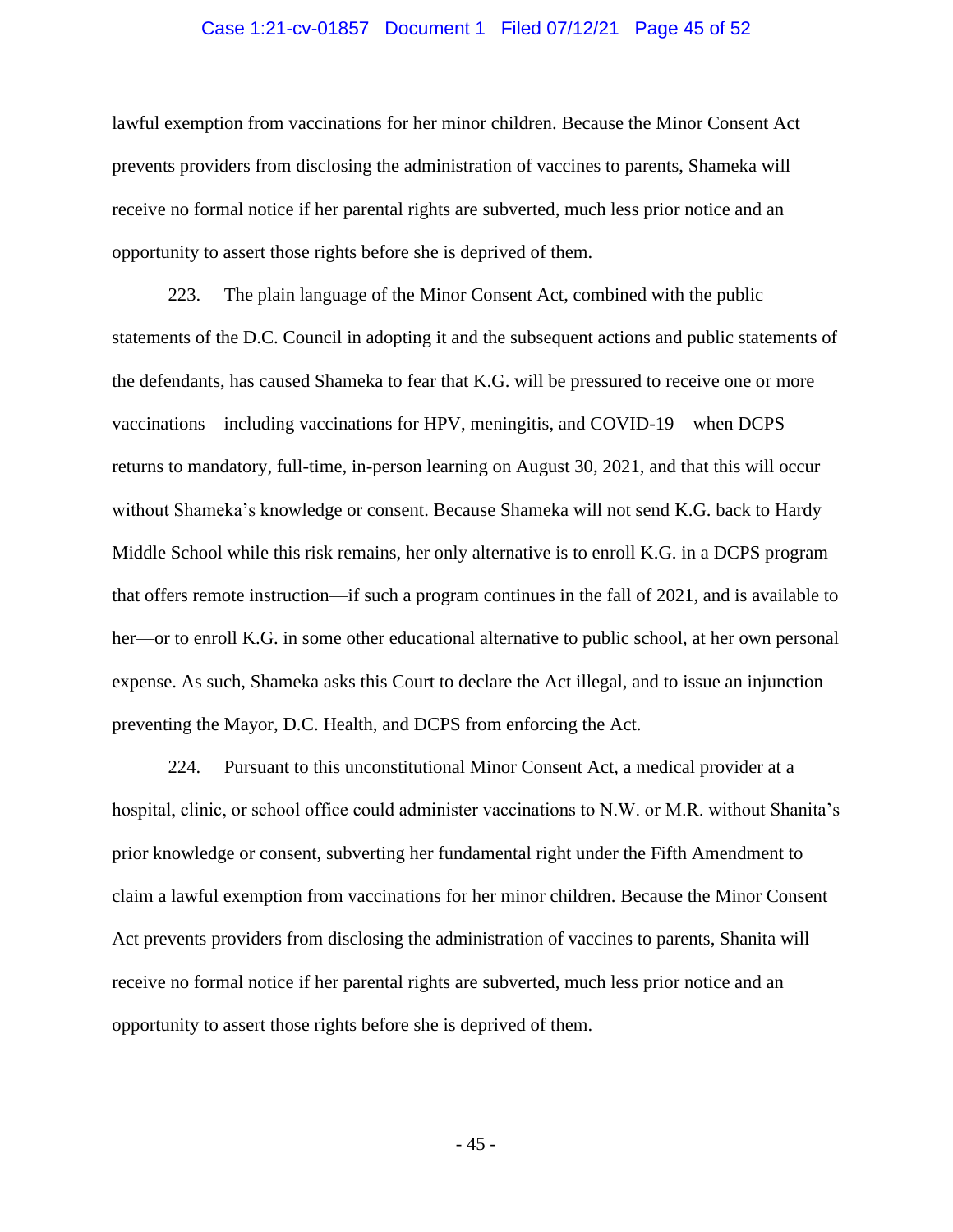#### Case 1:21-cv-01857 Document 1 Filed 07/12/21 Page 46 of 52

225. The plain language of the Minor Consent Act, combined with the public statements of the D.C. Council in adopting it and the subsequent actions and public statements of the defendants, has caused Shanita to fear that N.W. and M.R. will be pressured to receive one or more vaccinations—including vaccinations for HPV, meningitis, and COVID-19—when DCPS returns to mandatory, full-time, in-person learning on August 30, 2021, and that this will occur without Shanita's knowledge or consent. Because Shanita will not send N.W. or M.R. back to school while this risk remains, her only alternative is to enroll them in a DCPS program that offers remote instruction—if such a program continues in the fall of 2021, and is available to her—or to enroll them in some other educational alternative to public school, at her own personal expense. As such, Shanita asks this Court to declare the Act illegal, and to issue an injunction preventing the Mayor, D.C. Health, and DCPS from enforcing the Act.

226. Pursuant to this unconstitutional Minor Consent Act, a medical provider at a hospital, clinic, or school office could administer vaccinations to H.B. without Jane's prior knowledge or consent, subverting her fundamental right under the Fifth Amendment to claim a lawful exemption from vaccinations for her minor children. Because the Minor Consent Act prevents providers from disclosing the administration of vaccines to parents, Jane will receive no formal notice if her parental rights are subverted, much less prior notice and an opportunity to assert those rights before she is deprived of them.

227. The plain language of the Minor Consent Act, combined with the public statements of the D.C. Council in adopting it and the subsequent actions and public statements of the defendants, has caused Jane to fear that H.B. will be pressured to receive one or more vaccinations—including vaccinations for HPV, meningitis, and COVID-19—when DCPS returns to mandatory, full-time, in-person learning on August 30, 2021, and that this will occur

- 46 -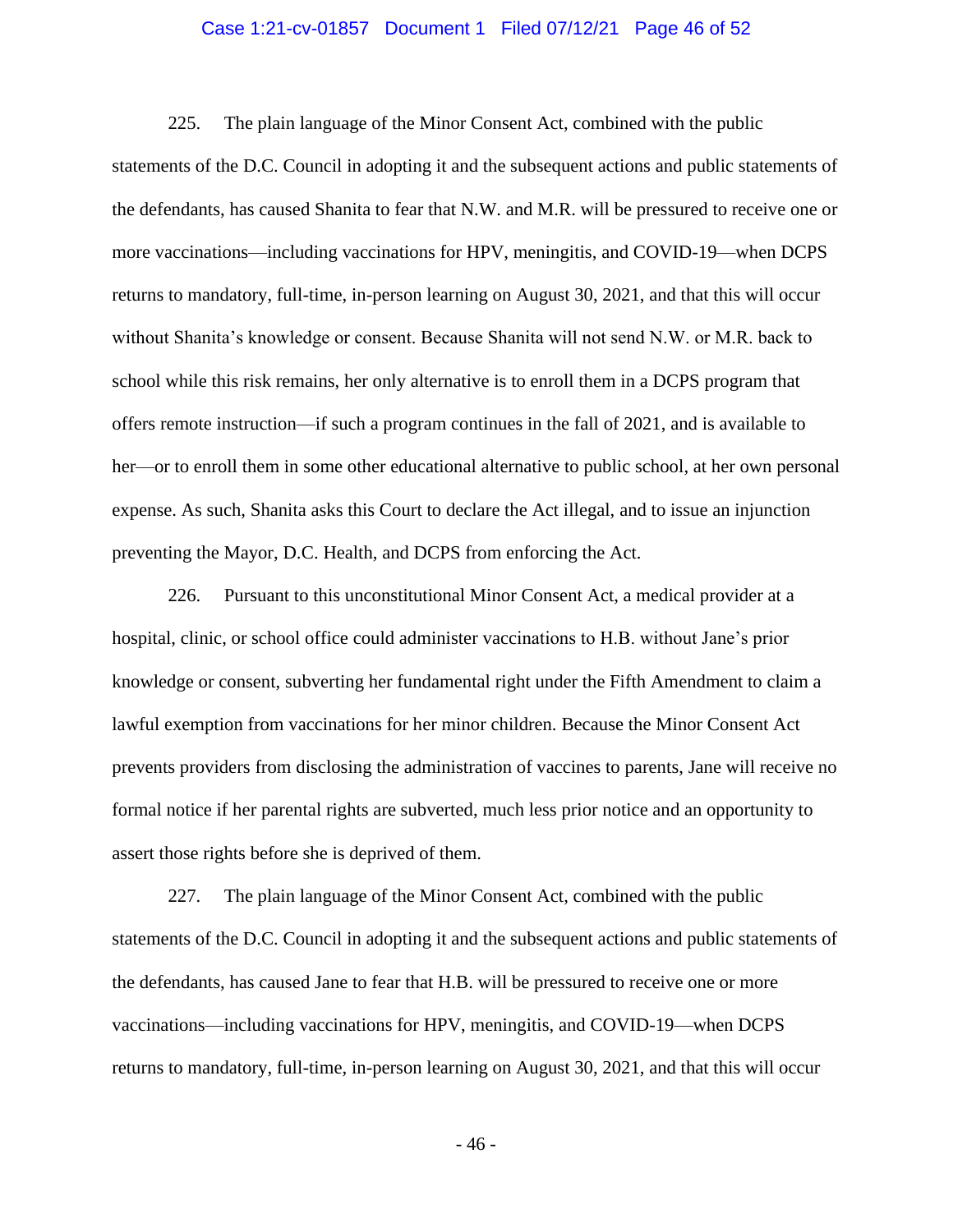#### Case 1:21-cv-01857 Document 1 Filed 07/12/21 Page 47 of 52

without Jane's knowledge or consent. Because Jane will not send H.B. back to School Without Walls while this risk remains, her only alternative is to enroll H.B. in a DCPS program that offers remote instruction—if such a program continues in the fall of 2021, and is available to her—or to enroll him in some other educational alternative to public school, at her own personal expense. As such, Jane asks this Court to declare the Act illegal, and to issue an injunction preventing the Mayor, D.C. Health, and DCPS from enforcing the Act.

#### **PRAYER FOR RELIEF**

WHEREFORE, the plaintiffs respectfully request that this Court:

A. Issue a declaratory judgment that the District of Columbia Minor Consent for Vaccinations Amendment Act of 2020 conflicts with Congress's mandates in the National Childhood Vaccine Injury Act of 1986, thereby depriving parents and children of their statutory right to have prior knowledge and consent before vaccines are administered to minor children;

B. Issue a declaratory judgment that because the District of Columbia Minor Consent for Vaccinations Amendment Act of 2020 conflicts with clear commands in the National Childhood Vaccine Injury Act of 1986, it is an unconstitutional violation of the Supremacy Clause;

C. Issue a declaratory judgment that the District of Columbia Minor Consent for Vaccinations Amendment Act of 2020 substantially and unlawfully burdens the rights of parents who have lawfully objected to vaccinations on the basis of sincerely held religious beliefs, in violation of the Religious Freedom Restoration Act of 1993;

D. Issue a declaratory judgment that the District of Columbia Minor Consent for Vaccinations Amendment Act of 2020 deprives parents of their fundamental right to direct the

- 47 -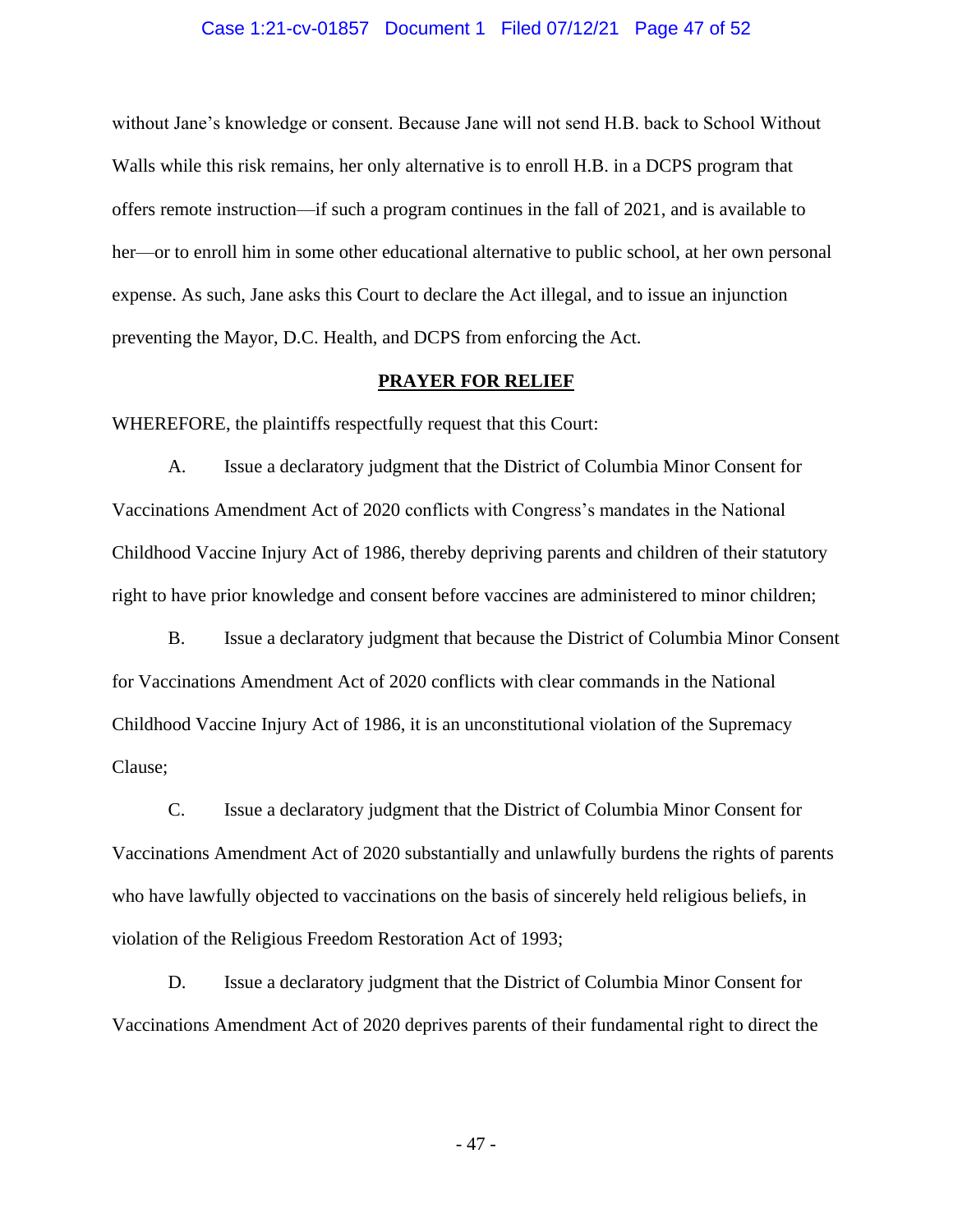# Case 1:21-cv-01857 Document 1 Filed 07/12/21 Page 48 of 52

care and upbringing of their children, in violation of the Due Process Clause of the Fifth Amendment;

E. Issue a permanent injunction, enjoining the Mayor, D.C. Health, and DCPS from

enforcing the provisions of the District of Columbia Minor Consent for Vaccinations

Amendment Act of 2020;

- F. Award plaintiffs' costs and attorneys' fees pursuant to 42 U.S.C. § 1988; and
- G. Grant such other and further relief as the Court deems proper.

Respectfully submitted this 12th day of July, 2021:

/s James R. Mason III James R. Mason III D.C. Bar No. 978781 Parental Rights Foundation One Patrick Henry Circle Purcellville, VA 20132 Phone: (540) 338-5600 Fax: (540) 338-1952 E-mail: jim@hslda.org *Counsel for Plaintiffs*

Robert F. Kennedy, Jr.\* Rolf G. S. Hazlehurst\* Children's Health Defense 202 Tuckahoe Cove Jackson, TN 38305 731-267-1663 rolf.hazlehurst@childrenshealthdefense.org *\*Pro Hac Vice Motion Pending Counsel for Plaintiffs*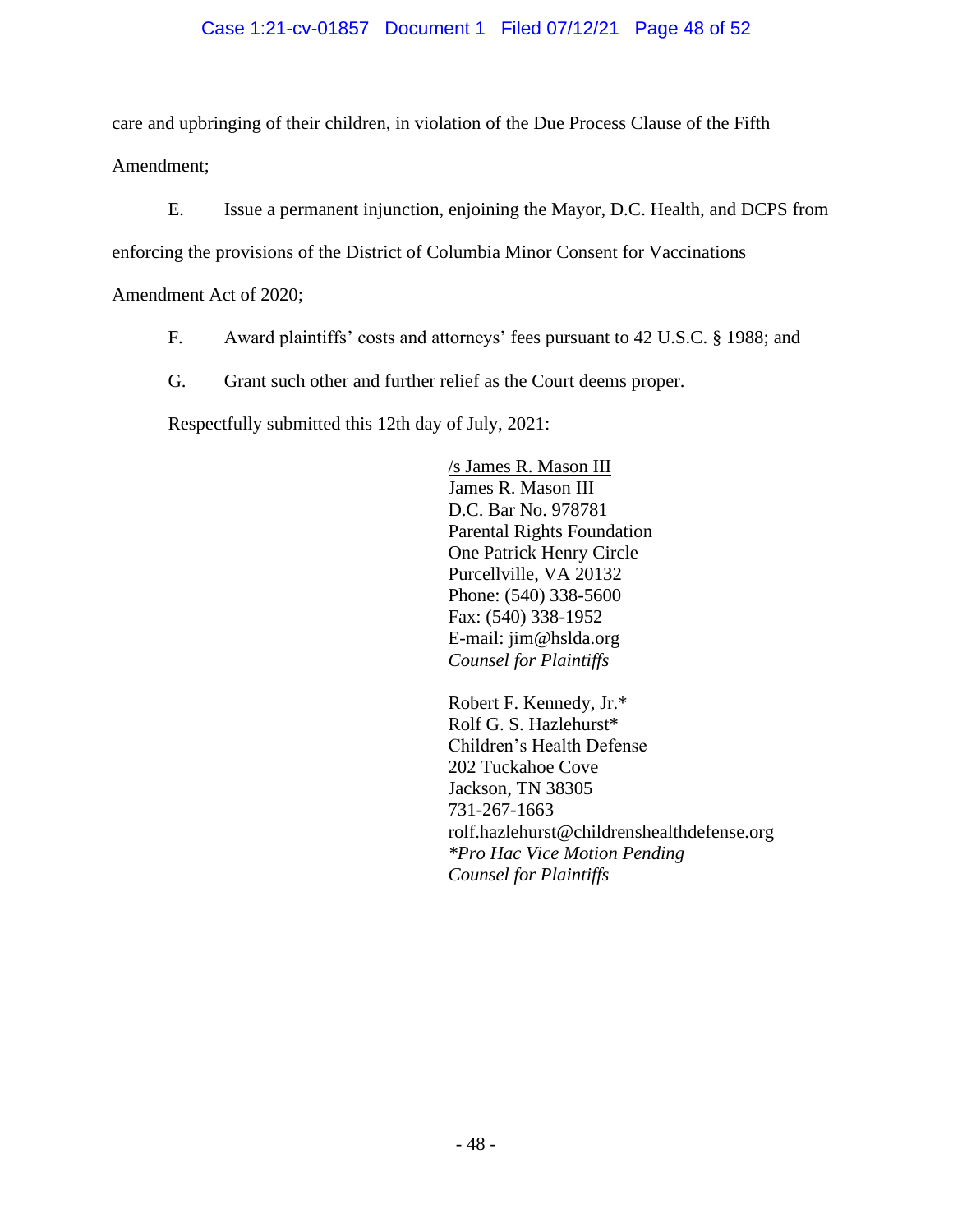# **VERIFICATION OF VICTOR BOOTH**

I, Victor Booth, declare as follows:

1. I am a Plaintiff in the above captioned matter and a citizen of the United States of America, who resides in the District of Columbia.

2. I have personal knowledge of myself, my activities, and my intentions, including those set out in the foregoing *Verified Complaint for Declaratory and Injunctive Relief*, and if called on to testify I would competently testify as to the matters stated herein.

3. I verify under penalty of perjury under the laws of the United States of America that the factual statements in this *Verified Complaint* concerning myself, my activities, and my intentions are true and correct.

Executed on the 18th day of June, 2021.

/s Victor Booth Victor Booth\*

\* In accordance with LCvR 5.4(b)(5), the original signed document is in the possession of Counsel of Record, and is available for review upon request by a party or by the Court.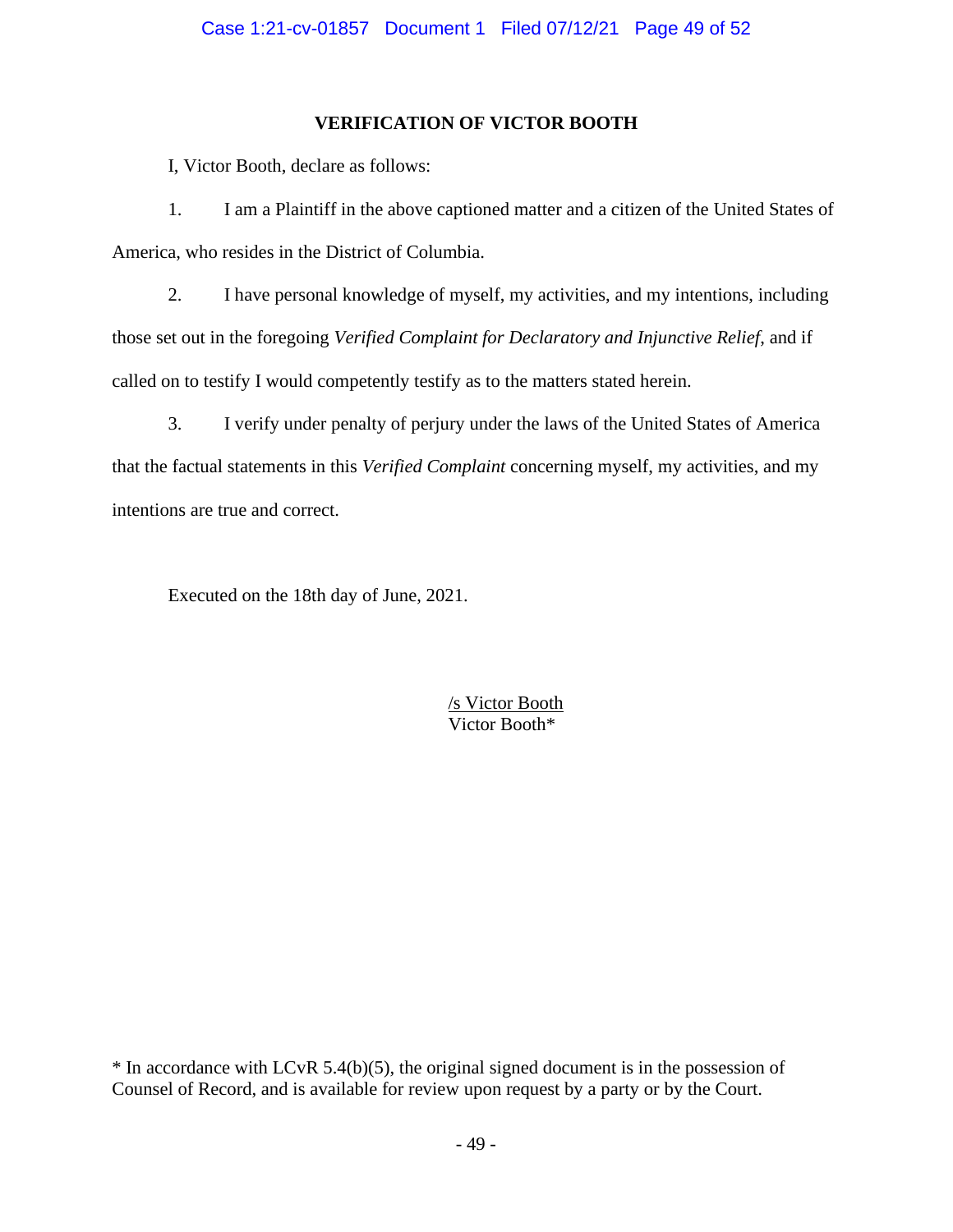## **VERIFICATION OF SHAMEKA WILLIAMS**

I, Shameka Williams, declare as follows:

1. I am a Plaintiff in the above captioned matter and a citizen of the United States of America, who resides in the District of Columbia.

2. I have personal knowledge of myself, my activities, and my intentions, including those set out in the foregoing *Verified Complaint for Declaratory and Injunctive Relief*, and if called on to testify I would competently testify as to the matters stated herein.

3. I verify under penalty of perjury under the laws of the United States of America that the factual statements in this *Verified Complaint* concerning myself, my activities, and my intentions are true and correct.

Executed on the 7th day of July, 2021.

/s Shameka Williams Shameka Williams\*

\* In accordance with LCvR 5.4(b)(5), the original signed document is in the possession of the attorney and is available for review upon request by a party or by the Court.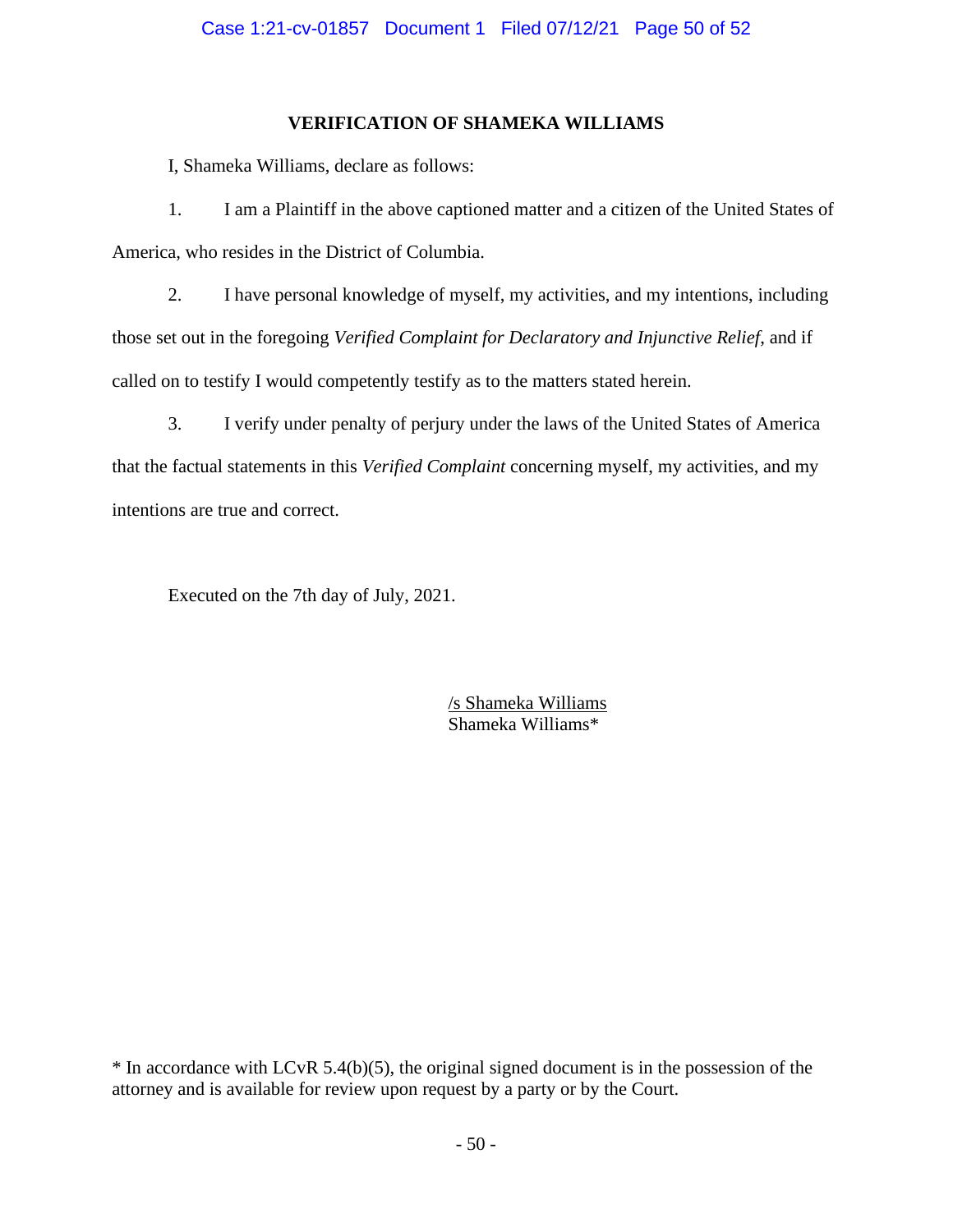# **VERIFICATION OF SHANITA WILLIAMS**

I, Shanita Williams, declare as follows:

1. I am a Plaintiff in the above captioned matter and a citizen of the United States of America, who resides in the District of Columbia.

2. I have personal knowledge of myself, my activities, and my intentions, including those set out in the foregoing *Verified Complaint for Declaratory and Injunctive Relief*, and if called on to testify I would competently testify as to the matters stated herein.

3. I verify under penalty of perjury under the laws of the United States of America that the factual statements in this *Verified Complaint* concerning myself, my activities, and my intentions are true and correct.

Executed on the 25th day of June, 2021.

/s Shanita Williams Shanita Williams

\* In accordance with LCvR 5.4(b)(5), the original signed document is in the possession of the attorney and is available for review upon request by a party or by the Court.